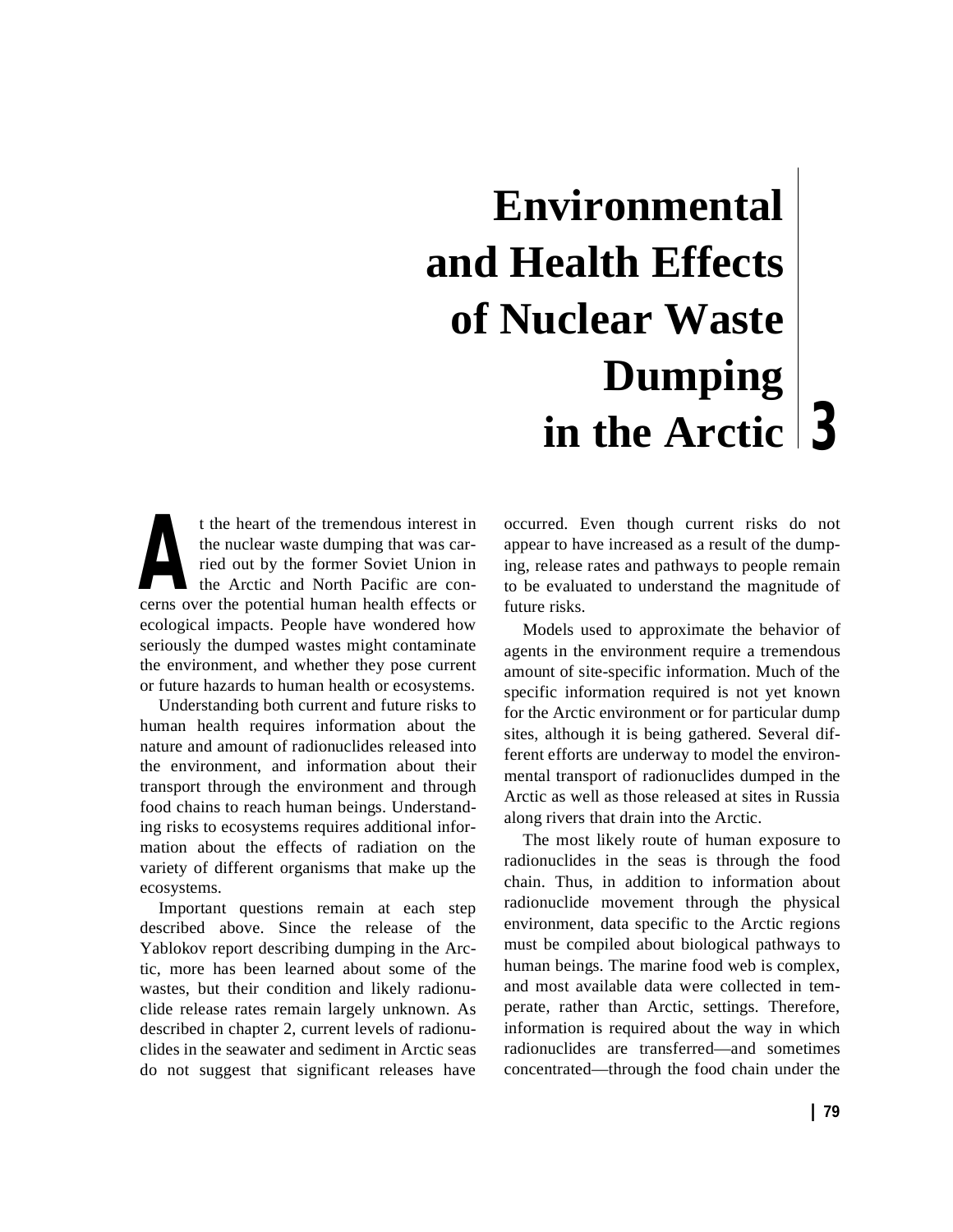special local and regional conditions existing there.

People of the world are not equally at risk from radionuclides dumped in Arctic seas or in the Russian Far East. Current and future investigations have to focus on gathering relevant information about the dietary habits and other characteristics of the populations who are most likely to be exposed, such as Native northern populations and others who rely on Arctic marine resources. This information will be critical for a thorough risk assessment to estimate the most likely effects on human health.

If the released radionuclides come in contact with people in amounts sufficient to cause health effects, these effects are most likely to be cancers. Radiation is a known cause of cancer and other health effects at high doses, but at the low doses that might occur from environmental contamination, the effects are difficult to study and therefore less certain. For the protection of public health, international experts have developed recommended dose limits for the general public from human practices. These can be used to consider potential radiation exposures and the degree of hazard they might pose.

Radiation effects on Arctic ecosystems are still not well known. Sensitivity to radiation varies among species, but in general, plant and animal populations do not appear to be more sensitive than humans to the effects of radionuclides in the environment (26,28). Relevant data from Arctic environments are extremely limited.

No comprehensive risk assessment of the impacts likely from the radioactive waste dumping has yet taken place. Ideally, the process of carrying out a thorough risk assessment would entail evaluating the available information to address a specific question about risk. What is the likelihood of a certain specific population experiencing a health effect such as cancer? A systematic attempt to address such questions would help make clear the data gaps that remain. Until such a careful analysis is carried out, it will remain difficult to integrate the increasingly available information to arrive at a clear answer about future risks.

Several rough approximations of risk from the dumped radioactive wastes have been made; these suggest that even worst-case scenarios for sudden release of the wastes do not pose a severe global hazard. However, they are made in the absence of specific information that could elucidate which populations are most at risk and what the risks might be. A more thorough assessment is required to answer these questions.

As more information is gathered and the risk assessment is carried out, it is critical that the public be involved in the process. Genuine efforts must be made to ensure that the potentially affected communities participate in decision making, provide input, and have access to the information collected.

After a brief review of the health effects of radiation, this chapter examines current understanding of the health and ecological effects of the radioactive contamination that has occurred from the dumping of nuclear waste in the Arctic and North Pacific (or that might result from future contamination events). Some of the major gaps in information and understanding are also identified.

## **HUMAN HEALTH EFFECTS FROM RADIATION**

#### ■ **Radiation and Radioactivity**

Radiation is the transport of energy through space. The energy can be in the form of particles or electromagnetic waves. When radiation transfers enough energy to displace electrons from atoms and break the bonds that hold molecules together, it is called ionizing radiation. Ionizing radiation may be released when unstable atoms called radionuclides decay to more stable forms or may be produced in man-made devices such as x-ray tubes. Because biological systems are highly structured and specific at the molecular level, the changes caused by ionizing radiation are usually damaging to the function of the cell, tissue, or organ involved.

Ionizing radiation is frequently categorized into particles and electromagnetic waves. Partic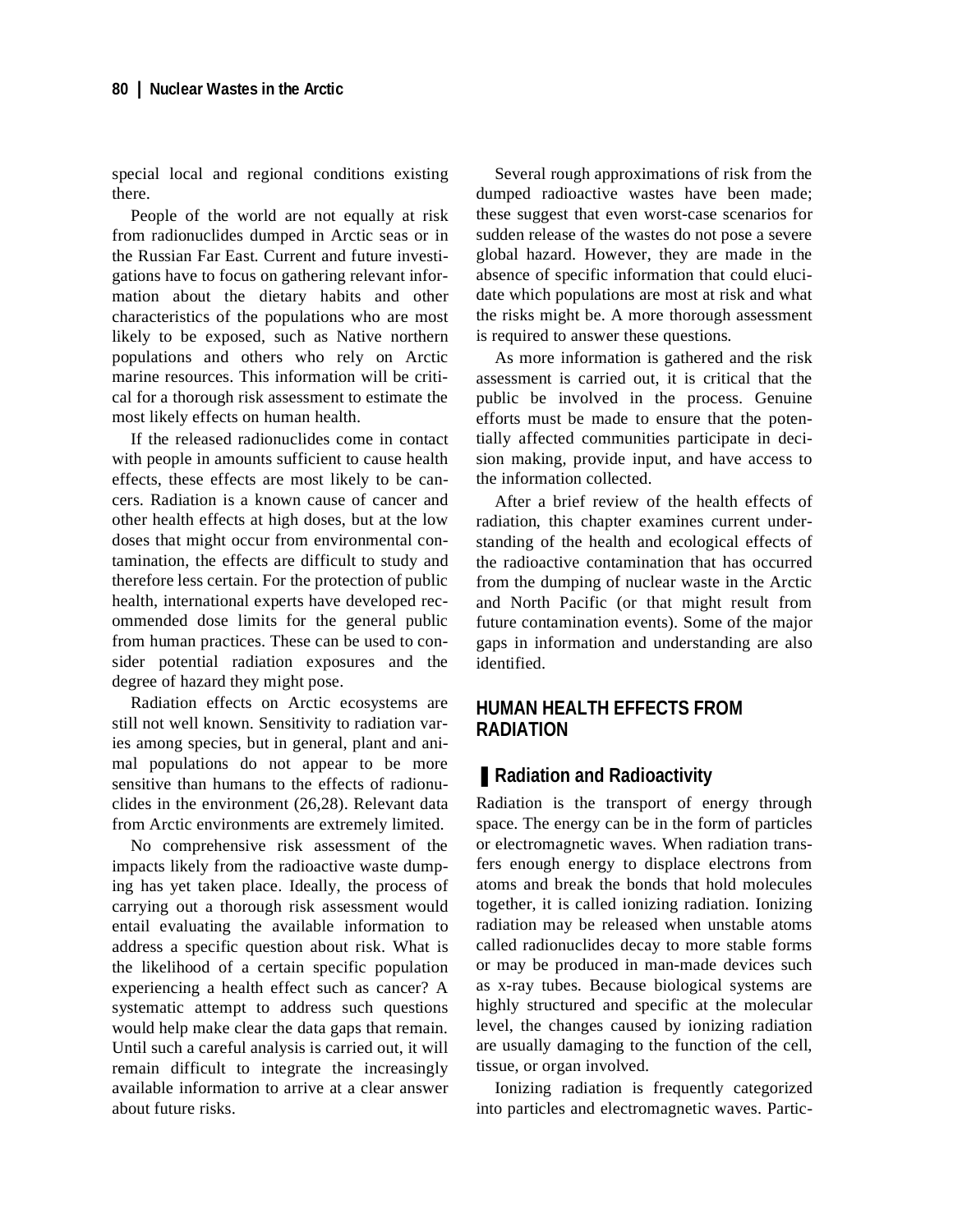ulate radiation includes alpha particles, beta particles, neutrons, and protons and ionizes matter by direct atomic collisions. Both alpha and beta particles have mass and can travel only short distances in air or human tissue because they rapidly transfer their energy through ionizing collisions. Both x-rays and gamma rays are electromagnetic waves or photons; they are referred to as penetrating radiation because they travel long distances and can penetrate dense material. Penetrating radiation ionizes matter as it passes through tissue and interacts with atoms, imparting energy.

Radioactivity is the property of certain unstable atoms (radionuclides) to disintegrate spontaneously, releasing radiation and forming a different "daughter" nuclide. Radionuclides share the chemical characteristics of their stable forms in the periodic table, except that they give off energy (radiation) as they decay to more stable states. For example, carbon-14 is an atom that is produced both in the atmosphere by the interaction of cosmic rays with matter and in nuclear reactors. It behaves like carbon-12 in almost every way except that it is unstable. When it decays, it emits ionizing radiation, resulting in stable nitrogen-14. Daughter nuclides can also be unstable, proceeding to undergo radioactive decay themselves. Strontium-90, a man-made radionuclide, decays to yttrium-90 with the emission of radiation. Yttrium-90 in turn decays to zirconium-90 as more radiation is released (6).

# ■ **Radiation Health Effects**

The release of radioactive contamination into the environment is of concern because of the potential harm to people and ecosystems from radionuclides. Radionuclides are carcinogens and, at high doses, can also cause rapid sickness and death.

The health effects of exposure to radiation depend on many factors, including the type of radiation, the amount of energy it delivers, the length of time over which exposure occurs, the organs or tissues the radiation interacts with, and characteristics of the exposed person (host factors such as age). Most credible scenarios for radiation doses to people from environmental contamination are based on internal exposure rather than external—that is, radionuclides that are inhaled or ingested rather than those that are outside a person. Radionuclides in the body are referred to as internal emitters, because they continue to impart energy to the surrounding tissue from within and, thus, can continue to harm or alter cells for extended periods.

## ■ Mechanism of Action

The hazards posed by radiation depend on its interaction with living tissue. At the molecular level, the electrons set in motion by ionizing radiation can directly impact cellular macromolecules such as DNA (deoxyribonucleic acid). Radiation can also act indirectly by ionizing water molecules to create reactive molecules (free radicals) that can in turn attack DNA or other cellular components as oxidizing agents. Both direct and indirect mechanisms cause damage to the cell, particularly as a result of damage to DNA.

The mechanism of damage to DNA and other important cellular macromolecules is not unique to radiation. Normal cellular processes, as well as many other agents, cause similar oxidative damage. As a result, natural processes exist that can rapidly repair DNA damage. Serious effects can result, however, when the damage is too great for such repair processes or when a lesion is not repaired.

When ionizing radiation passes through an organism, several different results are possible. If changes or damages wrought by the ionization are not fully repaired, the cell can be killed or prevented from reproducing. Alternatively, the cell can be modified while still being able to reproduce. These situations describe two categories of effects from radiation—"deterministic" and "stochastic."

# ■ Deterministic Effects

Deterministic end points are almost all due to high doses that overwhelm cellular repair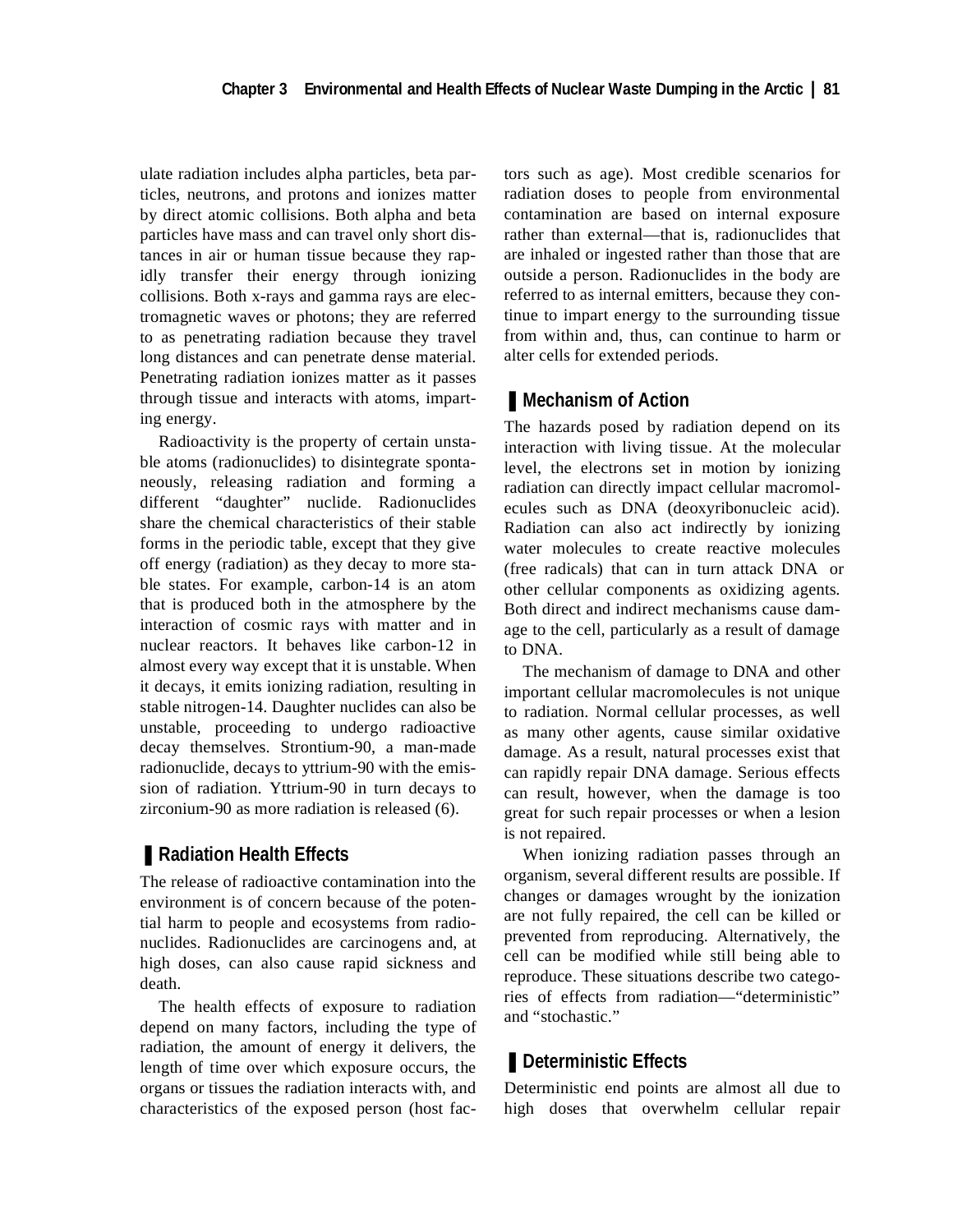processes and cause cell death. Damage that kills one or a few cells may not even be noticeable, but beyond a certain threshold, the loss of cells will be reflected in loss of tissue function, possible organ impairment, and death. Below the threshold the probability of such harm is zero, but above some dose level at which tissue function is lost, the severity of the harm will increase with dose (28). Thus, at high doses of radiation, the threshold for damage in several tissues is exceeded, and severe biological effects are predictably observed.

When humans are exposed to relatively high doses of radiation (greater than  $50 \text{ rads}^1$ ; see the

discussion of units used to describe radioactivity and radiation dose in box 3-1) to the whole body, deterministic effects of radiation will occur within hours, days, or weeks. These effects are called acute radiation syndrome and include nausea, vomiting, fatigue, and a lowered white blood cell count. The symptoms and their severity depend on the dose of radiation received. Death can result from infection, dehydration, or low white blood cell count, and is increasingly likely at doses greater than 100 rads. An estimate of 300 rads has been made for the median lethal dose to humans within 60 days (35).

#### BOX 3–1: Units Used to Describe Radioactivity and Radiation Doses

An array of different terms and units are used to convey radiation levels and the doses of radiation to which people are exposed. In 1980 the International Commission on Radiation Units and Measurements adopted the International System of Units (known as SI units) for radiation quantities and units to be used internationally (69). Adoption of the SI nomenclature in the radiation field in the United States has been slow, with the result that both the previous conventional system and the SI system are currently in use. Conventional units are used throughout this report, with the SI conversion factors provided in this box and equivalencies provided as necessary.

Radioactivity is the phenomenon of radioactive disintegration in which a nuclide is transformed into a different nuclide by absorbing or emitting a particle. The activity of a radioactive material is the number of nuclear disintegrations per unit time. The conventional unit used to express activity is the curie (Ci), which is 3.7  $\times$  10<sup>10</sup> nuclear transformations per second and approximates the activity of 1 gram of radium-226. The SI unit for activity is the becquerel (Bq), where each becquerel is one nuclear transformation per second (thus, 1 curie =  $3.7 \times 10^{10}$  Bq).

The half-life of a radioactive substance is the time required for it to lose 50 percent of its activity by decay. Each radionuclide has a unique half-life. Activity and half-life are related, so that radionuclides with higher specific activity (activity per gram) have shorter half-lives, and vice versa.

Levels of contamination are frequently reported in terms of activity (curies or becquerels) per unit volume or area. For example, measurements of the activity in the Kara Sea by the Joint Russian-Norwegian Commission in 1992 found levels of cesium-137 at 3-20 Bq/m<sup>3</sup> in sea water (8 x 10<sup>-11</sup> –5.4 x 10<sup>-10</sup> Ci/m<sup>3</sup>) (30). Such measurements convey the amount of a radioactive substance present in a certain medium. Alone, however, they provide no information about risks to human health. To understand possible risks to health requires a host of additional information that can be used to calculate and interpret a radiation dose.

(continued)

 $11$  rad = 0.01 joule/kg = 0.01 gray.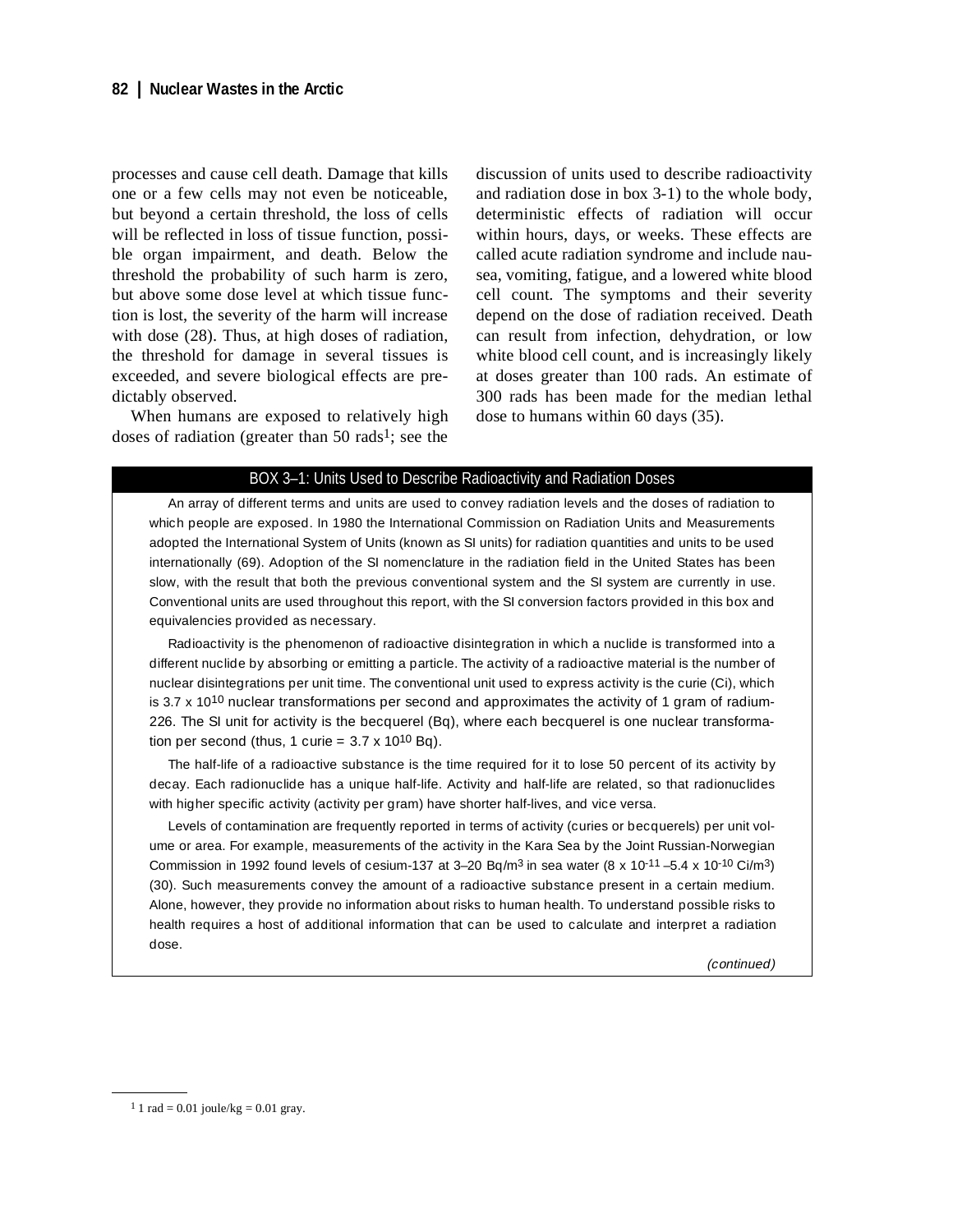#### BOX 3–1: Units Used to Describe Radioactivity and Radiation Doses (Cont'd.)

For any potential harm from radioactivity, radiation must interact with the cells and tissues of the human body and deliver a dose. Several different units are used to describe radiation dose. Absorbed dose is the energy absorbed per unit mass, given in units called rad. SI units for absorbed dose are gray (Gy), and 1 Gy is equivalent to 100 rads.<sup>a</sup> The biological effect of radiation is related to the absorbed dose, but it also depends upon several other factors, such as the type and energy of the radiation causing the dose. A "radiation weighting factor" is applied to the absorbed dose to account for differences in the relative biological effectiveness observed experimentally, for example, between lowenergy x-rays and alpha particles, which deposit much greater amounts of energy over the distance they travel. Adjusted with the weighting factor, the measurement of dose is called the equivalent dose, and is measured in units called rem. The SI unit for equivalent dose is the sievert (Sv); 1 Sv = 100 rem. Since the probability of stochastic effects also depends upon the organ or tissue irradiated, still other weighting factors are used to account for differences in the effect of radiation on different tissues in the body. This dose, now weighted to account both for tissue differences and differences in the energy and type of radiation, is called the effective dose (formerly effective dose equivalent) (28).

Some additional dosimetric terms are also used in this report. The committed effective dose takes into account the continued doses to the body when radionuclides are taken into the body and become internal emitters. The collective effective dose relates to groups of people, rather than individuals, taking account of the number of people exposed by multiplying the average dose to the exposed group by the number of people in the group. The unit of this quantity is the person-rem, which is an effort to represent the total consequences of the exposure to a population. Sometimes the collective effective dose is accumulated over a long time, spanning successive generations, depending upon the quantity and half-life of the radionuclides (28).

aOne rad =  $0.01$  joule/kg =  $0.01$  Gy. SOURCE: Office of Technology Assessment, 1995.

# ■ Stochastic Effects

At doses lower than those that produce acute symptoms, the effects of radiation on human health are less predictable. If a damaged DNA site is misrepaired or not repaired, and the modified cell is still able to reproduce, its propagation may ultimately result in cancer. Development of a cancer is understood to be a multistep process in which modification of a cell's DNA is a critical step that must be followed by other steps to eventually lead to uncontrolled growth. Thus, not every cell with damaged DNA will go on to become cancerous. However, the more cells that contain damaged DNA, or the more damage sites that occur in the DNA of a single cell, the more likely it is that one of them will ultimately develop into a cancer. Once sufficient changes

have taken place at the molecular level, cancer develops; cancer from low or moderate doses is no different from one induced by high doses. In other words, the likelihood, but not the severity, of a cancer is roughly proportional to dose and probably has no threshold (28). This type of effect is called stochastic, meaning "of a random or statistical nature."

Numerous studies in humans and animals have established that radiation can cause cancer and that the incidence of cancer increases with increasing radiation dose. What is less certain is the relationship between the size of the dose and the likelihood of developing cancer. At low dose levels such as might be encountered from contamination in the environment, it is almost impossible to collect quantitative data on human risk. Therefore, it has been necessary to extrapo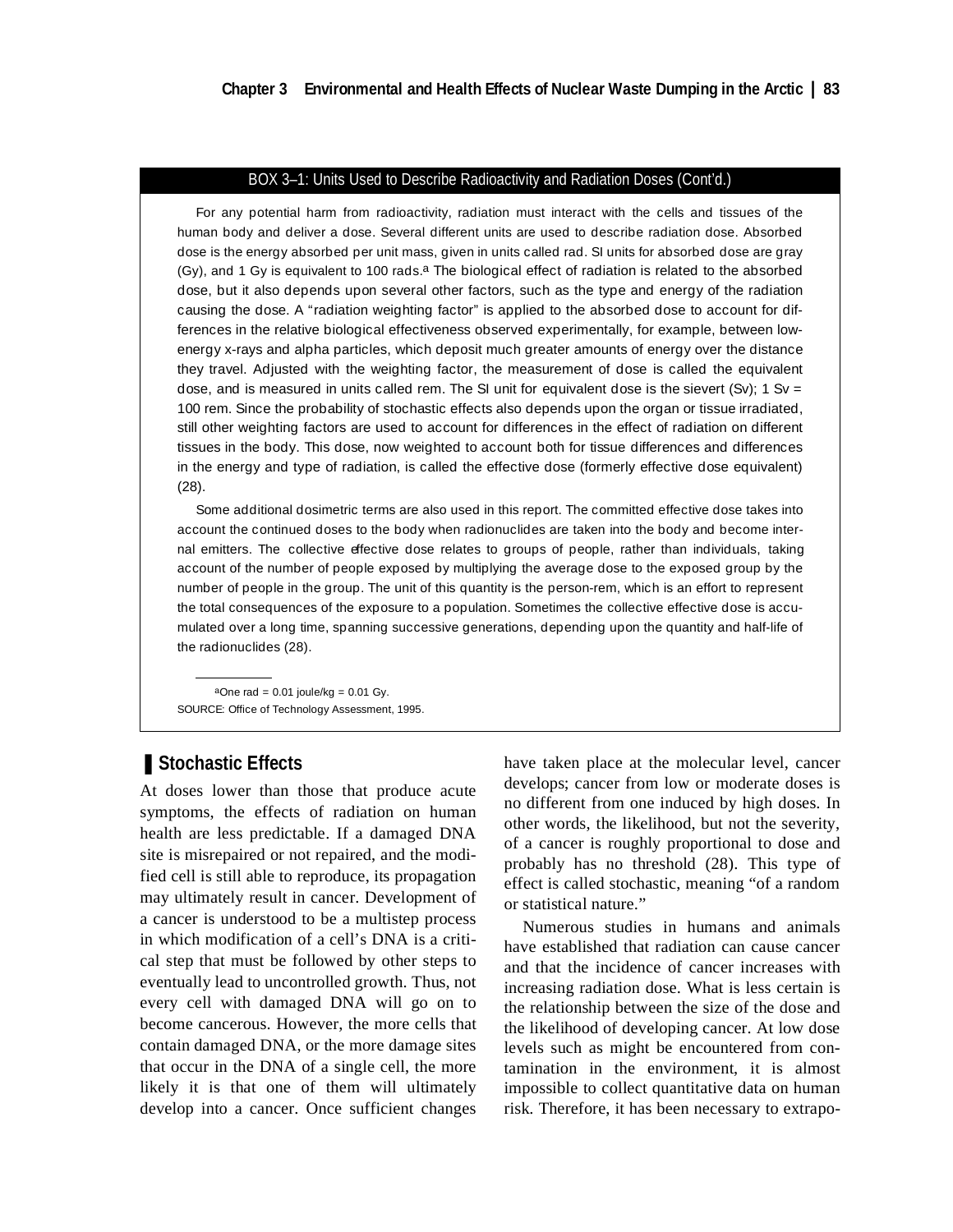late from data collected on humans exposed to much higher doses and dose rates, such as atomic bomb survivors or medically irradiated people. The need to estimate effects based on data from very different conditions necessarily leads to uncertainties in describing risks.

Other factors add to the difficulty of estimating the risks of low-level radiation. The long period (called a latency period) between a main exposure and the appearance of a tumor makes studies to understand the relationship between dose and cancer likelihood challenging. Furthermore, since cancer causes nearly 20 percent of all deaths in the United States, and cancers resulting from radiation do not have features that distinguish them from those due to other causes, the subtle increases in cancer rates that might be attributable to various environmental causes are difficult to detect (45).

Despite these challenges, efforts have been made to estimate the cancer impacts from low levels of radiation. These estimates have been adjusted repeatedly over the years, particularly as more information has been gleaned from studies of the atomic bomb survivors as they age and experience their greatest risks from cancer. The estimates differ for different cancer sites and for different ages at time of exposure, but overall, the National Research Council's Committee on the Biological Effects of Ionizing Radiations (BEIR) most recently estimated that a single equivalent dose of 10 rem (see box 3-1) to the whole body carries a lifetime excess risk of death from cancer of 0.8 percent, or 8 out of 1,000. If the same dose is accumulated over weeks or months rather than all at once, the risk is estimated to be reduced by as much as a factor of two or more2 (45). It is important to reiterate that these estimates are based on studies of effects at relatively high doses and high dose rates; "studies of groups chronically exposed to low-level radiation . . . have not shown consistent or conclusive evidence of an associated increase in the risk of cancer" (45). As mentioned above, however, a variety of factors makes it extremely difficult to observe such effects in epidemiological studies.

Genetic effects as well as cancer fall into the category of stochastic effects of radiation. Radiation damages the genetic material in reproductive cells, leading to mutations that can be passed to successive generations. Like the cancer effects of low-dose radiation, the genetic effects of radiation are difficult to study. Because the effects are manifest in the offspring rather than the person exposed to radiation, there can be a long delay in observing them. Massive epidemiological studies with long-term follow-up would be required to gather enough data for statistical analysis. Furthermore, the same mutations that radiation causes can occur spontaneously; therefore, estimating the contribution from radiation is very difficult (45). Studies on the children of atomic bomb survivors failed to detect elevations in rates for genetic abnormalities, but because of the size of the study population, such effects are not ruled out. It is also possible that such effects could manifest themselves in future generations as recessive mutations which are hidden until carried by both parents (8). Based on studies in laboratory animals and studies of the offspring of atomic bomb survivors, the percentage of genetic diseases attributable to natural background radiation is currently estimated to be low; however, these estimates are based on many uncertainties (67).

The embryo is highly sensitive to radiation. Various malformations and developmental disturbances result from irradiation of the embryo at critical stages in the development of each organ. Most notable in studies of atomic bomb survivors has been a dose-dependent increase in intelligence impairment and mental retardation in people irradiated by fairly high doses between the eighth and 15th weeks after conception. To a lesser extent, mental retardation is also seen in those exposed between the 16th and 25th weeks (68). Several epidemiological studies also sug-

<sup>2</sup> Both of these findings are made with respect to low linear energy transfer radiation, such as x-rays and gamma rays.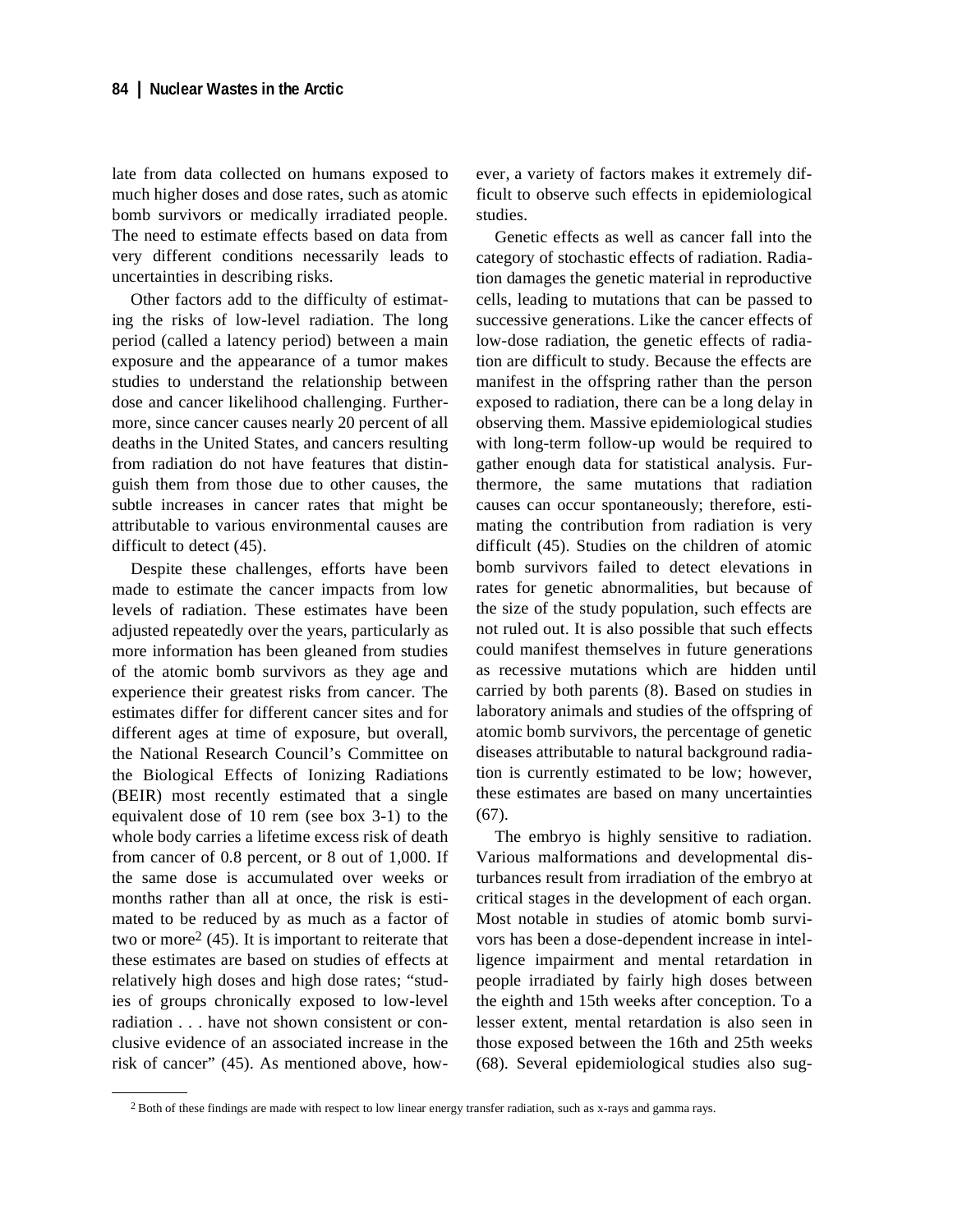gest an increased risk for leukemia from irradiation of the fetus in the first trimester of pregnancy (45).

## **SOURCES OF IONIZING RADIATION**

Ionizing radiation is a natural part of our environment, but humans have developed additional sources of potential radiation exposure through the use of nuclear medicine, weapons, and power. In the United States, natural sources of radiation provide most of the average annual effective dose to the population, which is estimated at approximately 360 mrem each year (3.6 millisieverts (mSv); see figure 3-1) (44). These natural sources include radioactive elements present in the earth, cosmic rays given off by the sun and other celestial bodies, and naturally occurring radionuclides in the human body. To some degree, exposure to these natural sources is inevitable, although exposure to some can vary depending on location and other factors. For example, exposure to natural radioactive elements such as the potassium-40 in our bodies from air, food, and water is inevitable (54). On the other hand, people living at higher elevations have greater exposure to cosmic radiation than those living closer to sea level. People receive enhanced radiation exposure during air travel at a

rate of about 0.5 rem per hour (44). More background radiation is also found in areas with higher levels of radium, uranium, and potassium in the earth's crust. Location, housing materials, and housing ventilation can influence the exposure to radon and its decay products, which on average make up the largest contribution to average annual effective dose.

Man-made sources constitute the remaining 18 percent of the average effective dose to the U.S. population. Use of x-rays for diagnosis and nuclear medicine such as radiotherapy for cancer are estimated to contribute most to exposures of this type. Occupational exposures, fallout from nuclear testing, and exposures from the nuclear fuel cycle contribute small fractions to the average.

The pie chart of figure 3-1 illustrates the substantial contribution of background radiation to a typical person's total exposure to radiation in the United States (300 mrem or about 82 percent). However, our concern in this study is not with doses averaged over entire populations, but with situations in which subpopulations or individuals, in the United States or elsewhere, might experience increased exposures because of manmade radioactivity released into the environment.



SOURCE: Used with permission from the National Council on Radiation Protection and Measurements, Ionizing Radiation Exposure of the Population of the United States, NCRP Report No. 93 (Bethesda, MD: 1987).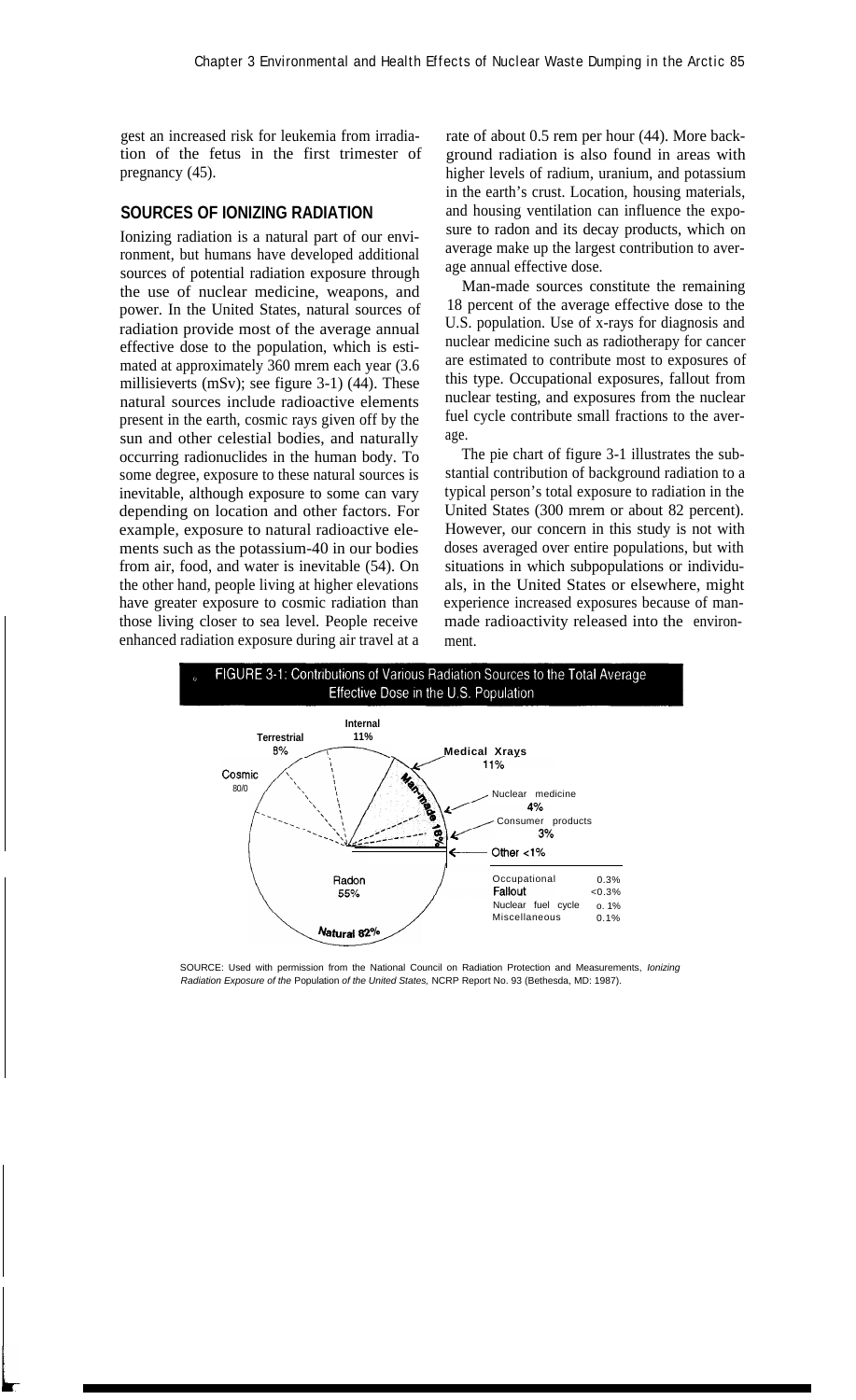## ■ **Radiation Protection Standards and Guidelines**

Over the years, guidelines for the protection of populations from the health effects of radiation have been developed and revised as understanding of these effects has evolved. The current recommended dose limits of the International Commission on Radiological Protection (ICRP) are presented in table 3-1. Standards adopted by the U.S. Nuclear Regulatory Commission (NRC) in 1991 and effective in 1994 for limits on radiation exposures from facilities licensed by the NRC are nearly identical (51). The ICRP dose limits are intended as a guide in considering human practices that are carried out as a matter of choice and are not intended to apply to doses that might occur from exposure to natural or artificial radiation already in the environment (28). Nonetheless, the recommended annual dose limits of 2 rem for workers and 0.1 rem (100 mrem) for the general public provide some reference point for considering the scale of other radiation exposures. They are based on an estimate of the probability of fatal cancer after low-dose, lowdose-rate, low linear energy transfer (LET) radiation to the total population of  $5 \times 10^{-4}$  per rem (28). The annual dose limit for the public of 0.1 rem results in a risk of cancer mortality of about 10-5 (1 in 10,000) per year (9).

# **POTENTIAL HEALTH EFFECTS FROM NUCLEAR CONTAMINATION IN THE ARCTIC AND NORTH PACIFIC**

For contamination in the environment to result in human health effects, several conditions must be met. The contaminants or their metabolites must be hazardous to biological systems. There must be contact of these contaminants with people. Last, exposure to the contaminants must occur at concentrations and for periods of time sufficient to produce biological effects. Understanding the potential hazard therefore requires understanding the agent, the exposure, and the subject (32).

In trying to understand the potential health impacts of radioactive contamination from nuclear waste dumped in rivers and oceans, it is

|                               | Dose limit (rem)                                   |                                                  |  |
|-------------------------------|----------------------------------------------------|--------------------------------------------------|--|
| Classification                | Occupational                                       | <b>Public</b>                                    |  |
| Effective dose                | 2 per year (averaged 0.1 per year<br>over 5 years) | (averaged<br>over any<br>consecutive<br>5 years) |  |
|                               | 5 (in any one year)                                |                                                  |  |
| Annual equivalent<br>dose in: |                                                    |                                                  |  |
| Lens of the eye               | 15                                                 | 1.5                                              |  |
| Skin                          | 50                                                 | 5                                                |  |
| Hands and feet                | 50                                                 |                                                  |  |

TABLE 3-1: ICRP Recommended Dose Limits

SOURCE: International Commission on Radiological Protection, 1990 Recommendations of the ICRP, ICRP Publication 60 (New York, NY: Pergamon Press, 1991).

clear that the dumped radioactive wastes are potentially hazardous to biological systems, posing, as described above, risks of cancer and genetic and teratogenic (causing malformations or developmental disturbances of the fetus) effects, as well as more acute immediate illness at high doses. Many unknowns exist, however, both in the potential contact of these wastes with people and in the exposure concentrations and times that can be anticipated. The following sections examine what has been learned and what remains to be understood about the dumped wastes, the possible pathways of human exposure, and the populations that may be exposed. Efforts that have been carried out to estimate human health risks despite the large data gaps are reviewed, along with information on possible ecological effects.

# ■ **Assessing Human Exposure**

Several means are used to measure or estimate human exposure to hazardous agents. Biological markers can be used in some instances to measure agents in the biological fluids or tissues of exposed individuals. This approach provides the best measure of an individual's actual exposure,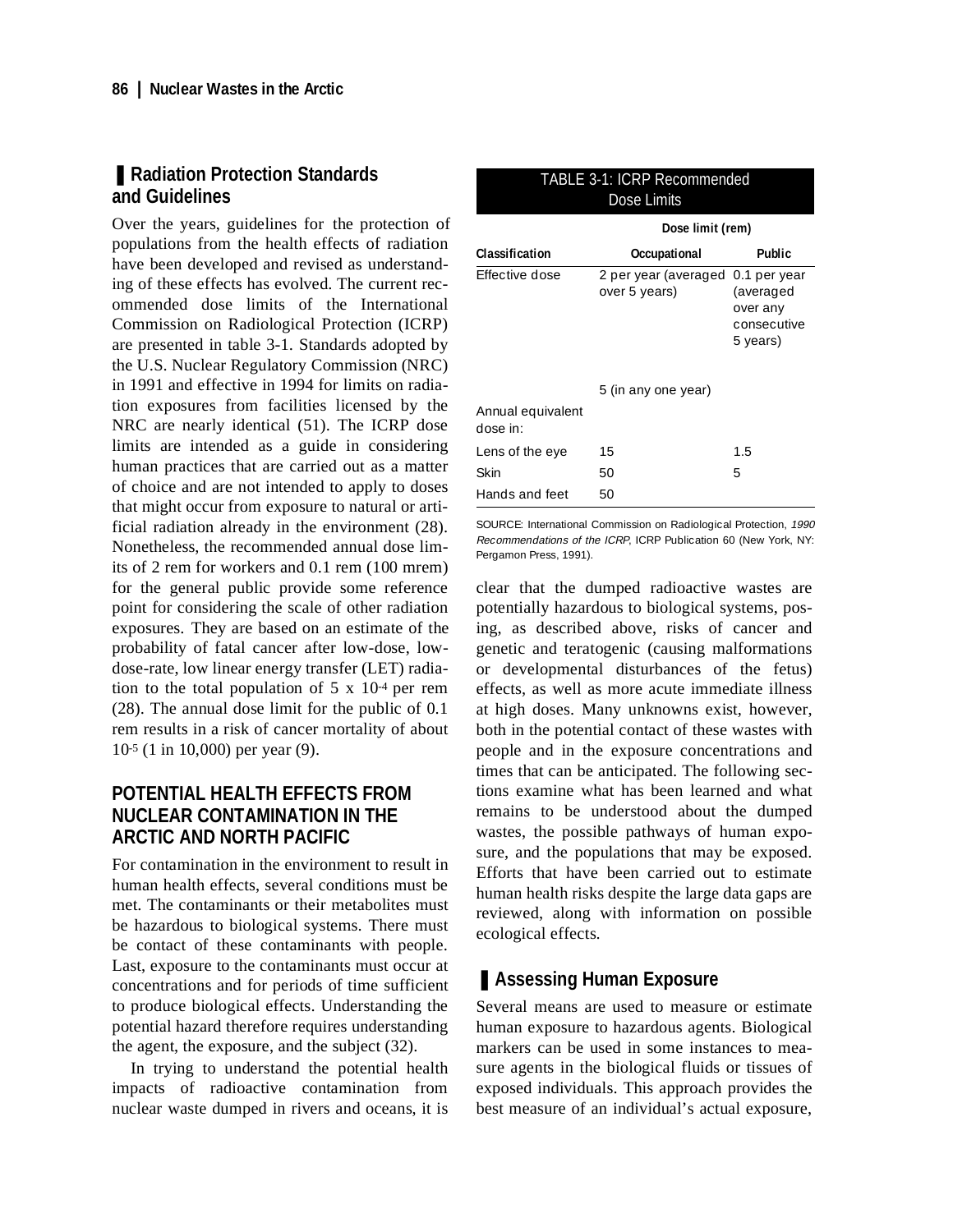but suffers the drawback that some exposure to the substance or agent has already occurred (whole body counts, counts in teeth). A frequent approach to estimating human exposure is environmental monitoring, the practice of measuring levels of an agent in the air, water, and food to which people are exposed. That information is then used to estimate how much of the agent might find its way to or into people based on estimates of breathing rates, skin areas, or water and food ingestion rates. In the absence of, or as a supplement to, information from biological markers or environmental monitoring, knowledge of the source term is also important. The source term refers to the quantities and types of released radionuclides and their physical and chemical conditions (64). This information can provide an upper bound on the amount of the agent released into the environment and perhaps the rate of its release. Estimates can then be made about how the agent might move through the environment and potentially lead to human exposure.

The further a measurement is taken from the potential human target, the more estimates and assumptions are required to anticipate how much human exposure might actually occur. In considering the health and environmental impacts of radioactive waste dumped in the Arctic, two questions must be addressed. Are any significant impacts currently taking place or imminent, and are any serious future impacts likely? Information about current levels of radioactive contamination in the environment can be used to consider questions of current human exposure and effects, and information about the source term can be applied toward considering potential future effects.

## ■ Current Levels of Radioactive **Contamination in the Environment**

As discussed in chapter 2, measurements of radioactivity in seawater and sediments in the Arctic and Russian Far East that have been collected and analyzed to date do not suggest elevated levels indicative of large releases from the dumped wastes. It is not clear, however, that the waters in question have yet been sampled sufficiently and adequately to provide complete confidence in these results. Once all data gathered to date are compiled and compared, it should be clear where extensive sampling has occurred and where more information from additional sampling is needed.

According to the sampling that has taken place and been reported thus far, particularly in the course of three expeditions by the Joint Russian-Norwegian Expert Group for Investigation of Radioactive Contamination in the Northern Areas, the level of cesium-137 (Cs-137) measured in the Kara Sea is between 3 and 20 bequerels per cubic meter (Bq)  $(8 \times 10^{-11} - 5.4 \times 10^{-11})$ 10-10 curies/m3), compatible with levels seen over the years from nuclear test fallout and European reprocessing (30). To consider these values in perspective, intervention levels derived by the International Atomic Energy Agency (IAEA) to control doses to the public in the event of a radiological emergency are  $700,000$  Bq/m<sup>3</sup> (2 x 10<sup>-5</sup>) curies/m3) of Cs-137 in *drinking water*, thousands of times higher than the levels measured in seawater (60). Many samples from cruises carried out over the summer of 1994 are still being analyzed and should be helpful in covering the seas of interest more thoroughly.

#### *Russian Far East*

Expeditions in 1993 to sample the waters and sediments of the Far Eastern seas found Cs-137 levels in the surface waters of about  $3$  Bq/m<sup>3</sup> ( $8 \text{ x}$ ) 10-11 curies/m3) and lower levels in the deeper waters (22). These measurements are consistent with expected atmospheric input from fallout and do not suggest Russian waste dumping as a significant source of contamination in the region at this time. Data from a joint expedition of Russia, Korea, the IAEA, and Japan in 1994 are not yet available.

# ■ **Source Term**

Although measurement of current levels of radioactivity in the environment is critical for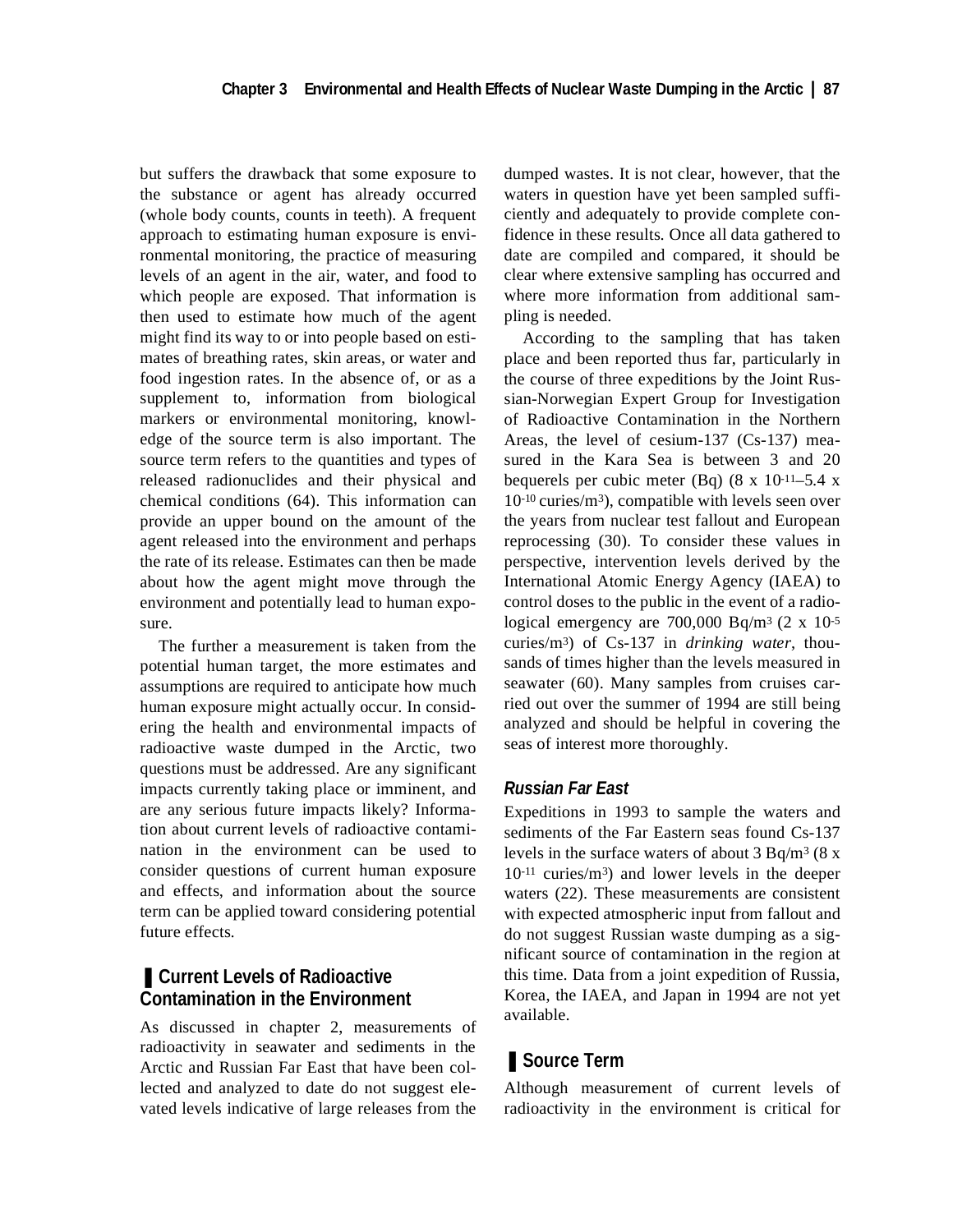assessing current risks to human health and the environment, an important step in trying to consider future risks posed by dumped wastes is to know what wastes were dumped, how much, where, and how rapidly they may release radionuclides into the environment. In radiological assessments this information is called the "source term," referring to the quantity and types of released radionuclides and their physical and chemical conditions (64).

As described elsewhere, the Yablokov report gives information about both liquid and solid wastes dumped in the Barents and Kara Seas in the Russian North, and the Sea of Japan, Sea of Okhotsk, and off the Kamchatka Peninsula in the Russian Far East (13). Aside from providing the total activity at the time of dumping, the report gives little information about the liquid wastes dumped between 1960 and 1991 in the Barents and Kara Seas or those dumped in the Russian Far East since 1966. Because the radionuclide composition is unknown, current contamination levels cannot be estimated. Based on the small volumes and irregular timing of dumping, however, it is unlikely that the dumped liquid wastes were from spent nuclear fuel reprocessing. Rather, it is believed that these were wastes from reactor cooling systems and ship cleaning operations (49). In this case, radioactive contamination is most likely to originate from tritium (hydrogen-3; H-3), with possible additional contamination by activation products such as cobalt-60 (Co-60), nickel-63 (Ni-63), and iron-55 (Fe-55).

The low level and rapid dilution of liquid wastes suggests that they have contributed only minutely to the radiation present in these waters both from man-made sources such as fallout and reprocessing and from the natural radiation expected in seawater.

The solid wastes pose a considerably greater hazard. They included 16 naval reactors from former Soviet Union submarines and the icebreaker *Lenin*, which were dumped in the Kara Sea and shallow fjords of Novaya Zemlya. Six of the reactors still contained their spent fuel, and about 60 percent of the spent nuclear fuel from one of the *Lenin* reactors was disposed of in a

reinforced container. The Yablokov report estimates a total radioactivity of 2,300 kCi (kilocuries) of fission products in the spent nuclear fuel and 100 kCi of Co-60 in the reactor components. Almost no other radionuclides were identified, nor was an estimate provided of current levels of radioactivity (13).

Since the release of the Yablokov report in the spring of 1993, great efforts have been made by the international community to better understand the magnitude of the risks that the dumped wastes might pose. The Source Term Working Group of the International Arctic Seas Assessment Project (IASAP, described in chapter 5) has made substantial progress in gathering information relevant to the amount and containment of the dumped radionuclides. In January 1994, the Kurchatov Institute in Russia issued a report to IASAP containing a detailed inventory of radionuclides and information on the structure of the *Lenin*'s dumped reactor section. Then in July 1994, essential details of the structure, operational history, and characteristics of the dumped spent submarine fuel were declassified by Russian authorities. Thereafter, radionuclide inventories of the water-cooled submarine reactors and lead-bismuth cooled reactors were also made available to IASAP (24). Further information on the *Lenin* reactor and the submarine reactors was presented at a November 1994 meeting of the Source Term Working Group by researchers at the Kurchatov Institute and the Institute of Physics and Power Engineering (40).

Experts participating in the Source Term Working Group of IASAP have combined this early information with that provided by the Yablokov report, and made an array of calculations and conservative assumptions based on the submarines' fuel and working histories to reach a refined estimate of the total activity at the time of dumping of about 991 kCi (40). When decay is considered, the activity estimated to remain in the icebreaker *Lenin* reactor compartment in 1994 was about 59 kCi (41,61). The estimate of the activity remaining in the submarine reactors and spent fuel in 1994 was about 68 kCi (36), giving a total of 127 kCi for the estimated current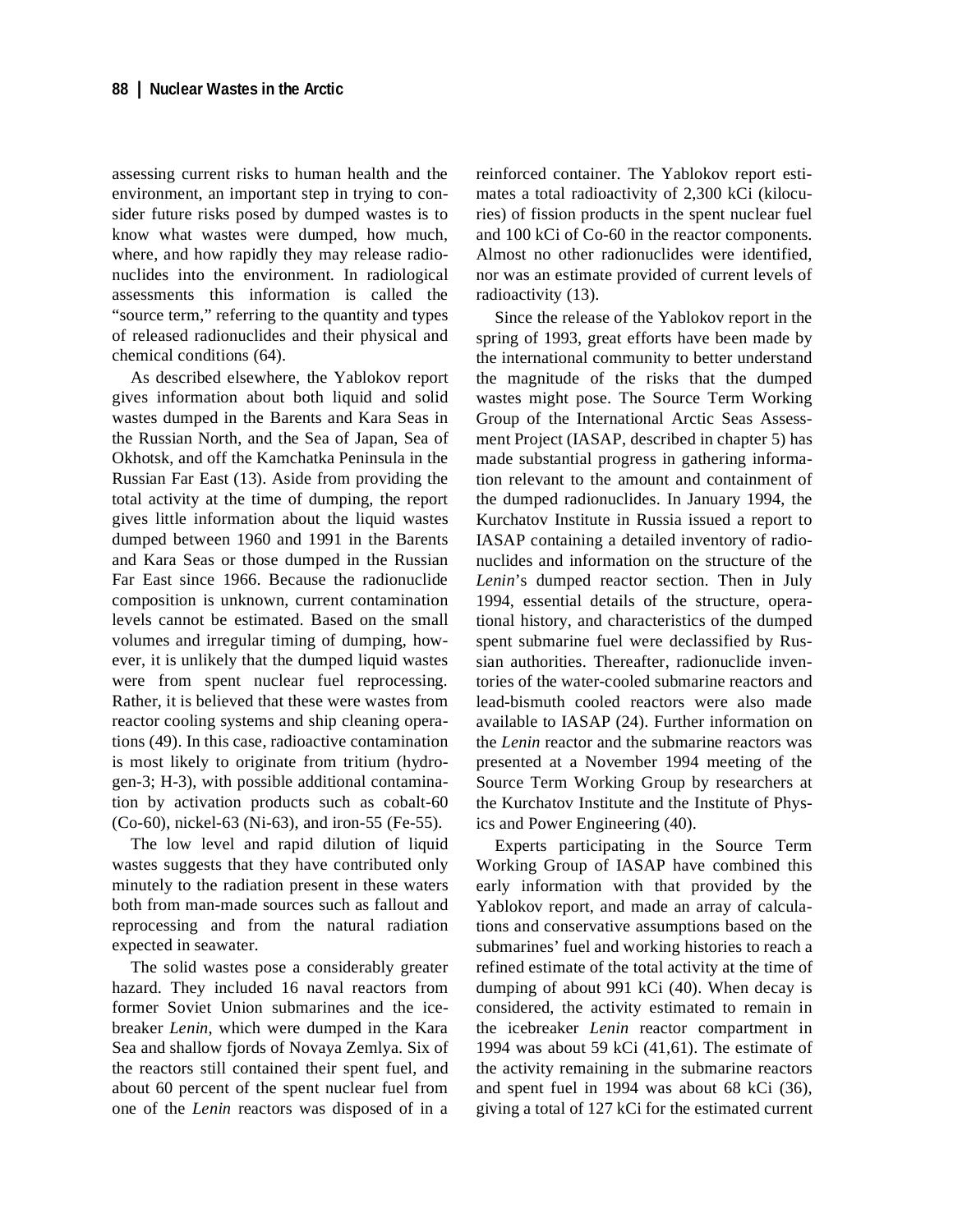activity of the high-level wastes described in the Yablokov report. This revised figure can provide a useful basis for estimating releases of these radionuclides into the environment and, potentially, into the food chain and ultimately their contact with humans. Several vital questions about the quantity and condition of the dumped wastes remain outstanding, however.

Some of these questions concern a substance called furfural, a compound prepared from cereal straws and brans. A resin based on furfural was used in the preparation and sealing of some of the dumped reactors, including the spent fuel from the *Lenin* reactor. Estimates quoted in the Yablokov report were that the furfural-based mixture would prevent seawater contact with the spent fuel for up to 500 years (13), but other experts have questioned this claim and few hard data exist to confirm it. Apparently three different organizations within the Russian Federation produce furfural, but their production methods are not necessarily uniform (38). Thus, the precise composition and characteristics of the furfural sealed in various reactors are not known. This information is of great interest because of the role the sealant may play in delaying release of the radionuclides and remains among the critical unanswered questions about the source term. For the purpose of modeling the release of the contaminants over time, both furfural and the concrete are being assumed to last for 100 years (39).

Several other important issues remain unknown, such as the condition of the reactors containing spent fuel, the corrosion rate of the fuel in Arctic seawater, and the thickness of the reactor compartment walls (38). All of these factors are important in estimating how rapidly or slowly radionuclides may be released into the environment and how much of their radioactivity will remain as that occurs. The nature and the condition of other dumped solid wastes are unknown.

The Source Term Working Group is attempting to address these issues, via contracts with experts at the Kurchatov Institute in Moscow and the State Scientific Center of Russia in Obninsk to help gather and analyze additional information. Some officials in the Russian Navy seem to feel that the Yablokov report revealed too much sensitive information, and they are reluctant to declassify additional information requested by IASAP. Nonetheless, the group anticipates concluding its work on the submarines and reactors in late 1995 and then shifting its focus to other wastes described in the Yablokov report (those described only in terms of "Sr-90 [Strontium-90] equivalents"). A final report is expected in early 1996 (42).

Although a considerable array of unknowns about the condition of the dumped wastes remain, there is no evidence to indicate that large releases of radionuclides have occurred. As described in chapter 2, levels of radionuclides measured in the open Barents and Kara Seas do not indicate sources beyond the contributions due to fallout from atmospheric testing and discharges from European reprocessing plants. Expeditions carried out by the Joint Russian-Norwegian Expert Group have thus far visted and sampled near several sites where nuclear waste dumping was described in the Yablokov report. In Tsivolka Bay, where the *Lenin* reactors were reported to be dumped, Co-60—which may have originated from the dumped nuclear waste—was measured in the upper sediments, but components of the *Lenin* were not located (31). Analysis of sediment samples from near the hull of a submarine containing two reactors with spent fuel in Stepovogo Bay suggests some leakage of fission products from the submarine reactors. Increased concentrations of Cs-137 (about 10 times the amounts measured in the open Kara Sea in 1992) and the presence of Co-60 in the bay also suggest leaching from dumped solid radioactive wastes other than the reactors with spent fuel (31). Concentrations of Cs-137 in surface sediments of the Novaya Zemlya Trough, also mentioned in the Yablokov report as a site for nuclear waste dumping, were similar to those in the open Kara Sea in 1992. In the Abrosimov Fjord, three of four reported submarine reactor compartments and three of four dumped barges were located, and there are elevated levels of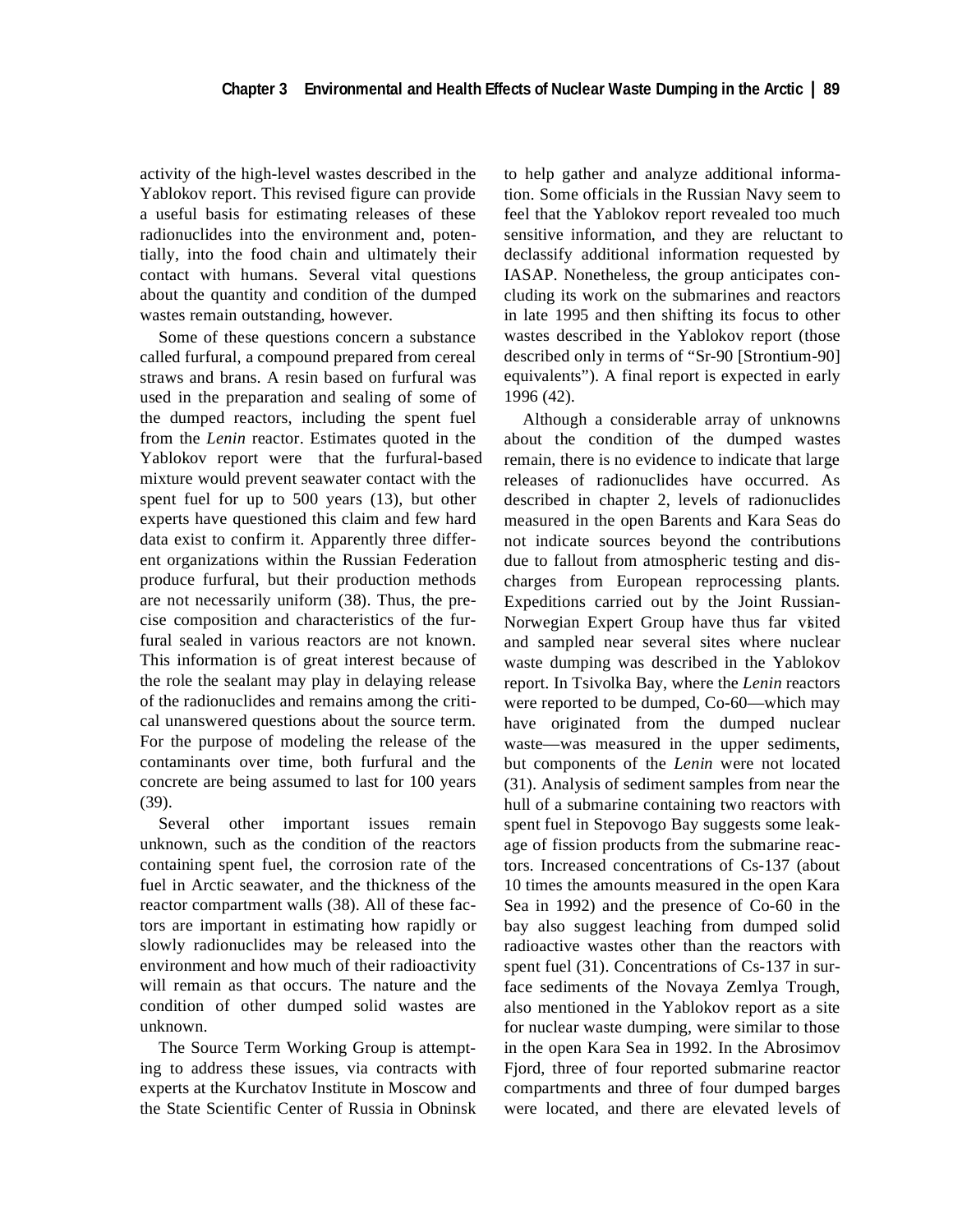radionuclides in the sediments near these objects (10).

From the limited information available, any leakage that may have occurred so far from dumped wastes appears, at most, to have led to only very local contamination. More extensive inspection of the dumped objects (particularly, all of the reactors with spent fuel) and sampling of the environment nearby are necessary.

## ■ Potential Pathways of Human Exposure

Since effects from radiation can come about only if radioactive contamination comes in contact with humans, understanding health risks to humans from existing or potential sources of radioactive contamination in the environment requires an understanding of the varied pathways through which radionuclides can eventually result in direct external radiation exposure or can be ingested or inhaled. This is a considerable challenge. Given the complexities of human activities and diets, myriad different pathways to humans are conceivable through inhalation, ingestion, direct contact, or proximity.

The challenge is not new, however. Pathways to human exposure from radionuclide contamination in the environment have been studied since the 1960s when concerns were raised about widespread environmental contamination from fallout due to nuclear weapons testing. Diagrams such as figure 3-2 were developed to help understand the fate and transport of radionuclides and possible routes through the environment to humans. Such conceptual models can serve as the framework for computational models that approximate the transport of radionuclides from their source to humans. Increasingly, complex dose reconstruction models have been developed and used to try to calculate doses to humans from a variety of sources; such models have become important for nuclear facilities and their regulators.

The most sophisticated computer model is only as good as the data used to construct and test it, however. Since a tremendous number of unknowns remain in this area, the development and particularly the validation of models of environmental transport are limited by these unknowns and associated uncertainties. For example, an estimate of the dose to humans through a cow's grazing in a field contaminated by rainfall through a radioactive cloud requires a good estimate of at least 14 different parameters, from the rate of rainfall to soil-to-plant uptake via root absorption to the quantity of meat and milk consumed by humans (8,9). Each of these parameters must be entered into the model, but some are not known to within an order of magnitude. Since many such parameters must be combined in the models, the uncertainties surrounding them can span orders of magnitude. Frequently, the models are used for situations in which validation prior to decisionmaking is impossible (potential accidents, etc.).

Improvements have come about as experience with models has increased. Most progress has been made in atmospheric environmental modeling, such that concentrations downwind from a continuous point source emission can now be estimated reliably (8). Much more progress is needed to refine and develop models for aquatic and terrestrial systems, however. "Atmospheric diffusion, while so complex that it is not yet fully understood, is a relatively predictable process compared to transport through geologic media, or convection, diffusion, and sorption processes encountered in the aquatic environment."3 Such statements are made with respect to the modeling of processes in temperate zones. However, such processes are even less understood in Arctic conditions.

"Above all, it needs to be recognized that the Arctic is a very different environment than most people are familiar with. Residence times of materials, in marine and terrestrial ecosystems and in the atmosphere, are generally much longer due to the lack of moisture passing through the system. Paradigms borrowed from experiences of radioactive waste treatment at mid-latitude

<sup>3</sup> M. Eisenbud, Environmental Radioactivity, 3rd ed., (Orlando, FL: Academic Press, 1987)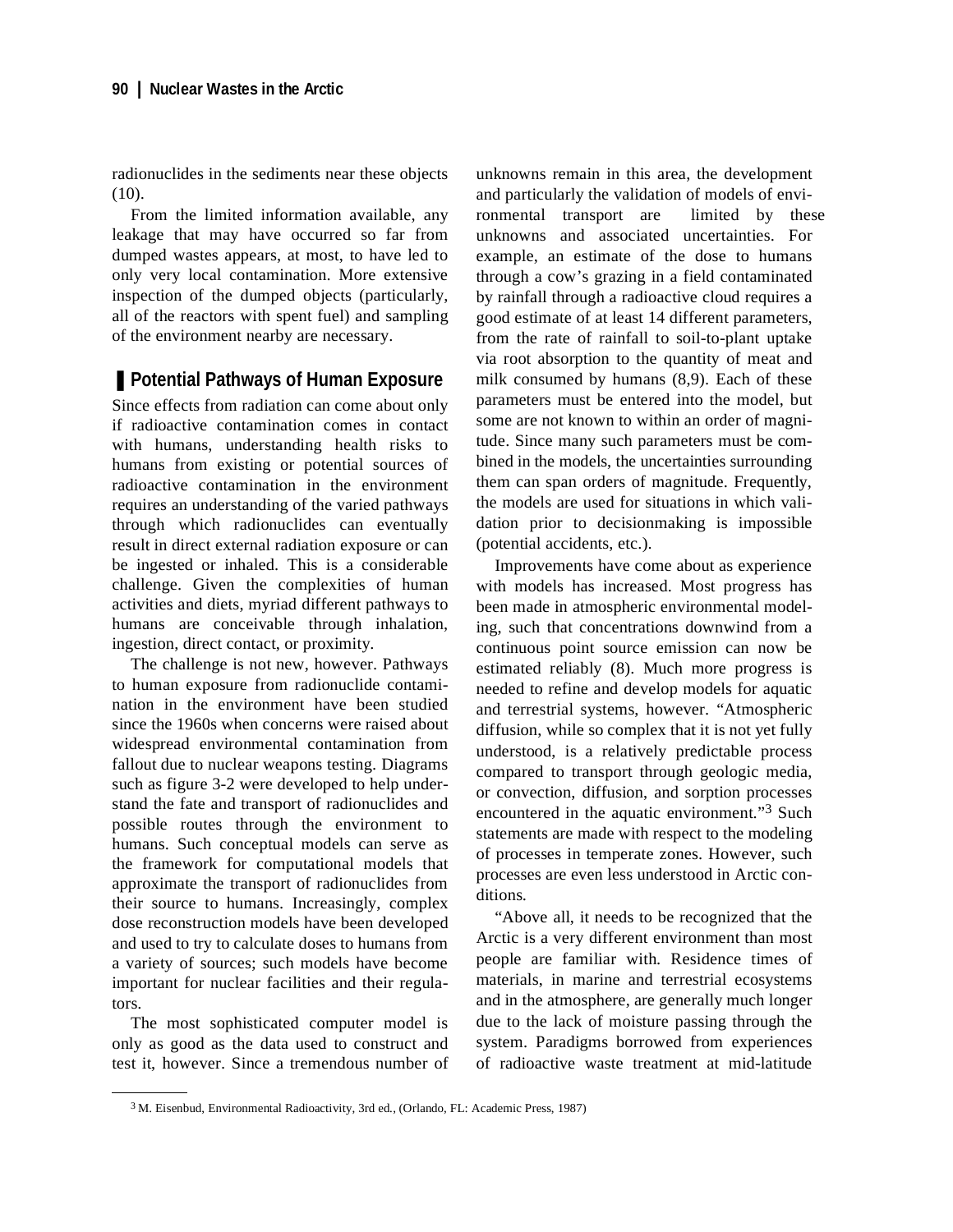



 $\blacktriangleleft$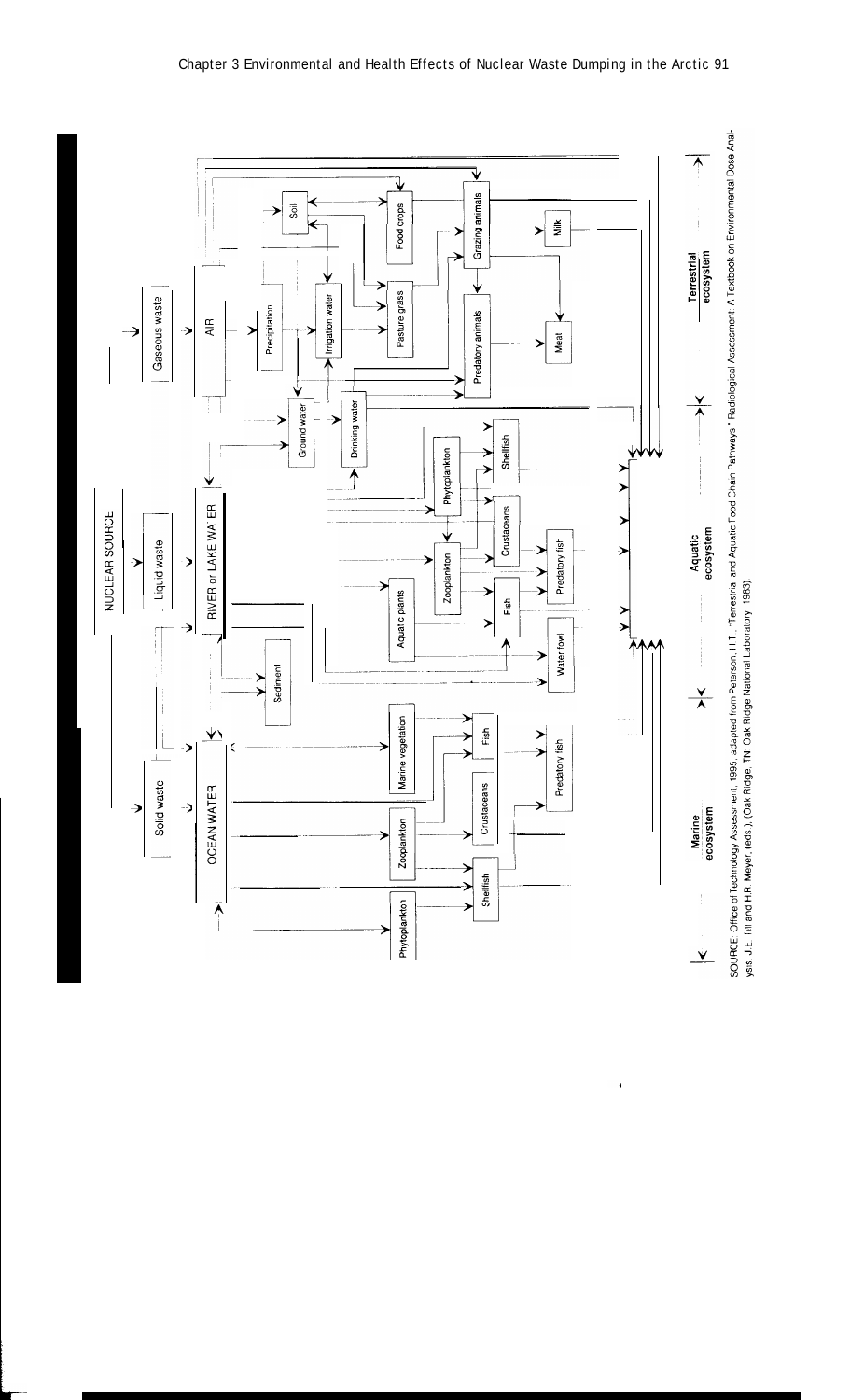sites are inappropriate for the Arctic conditions." <sup>4</sup>

Given the nuclear waste dumping that has taken place so far in the oceans and at sites along rivers feeding the oceans, the marine and aquatic environments are those of greatest current interest in trying to understand potential hazards to humans and the environment. In particular, researchers are interested in several potential pathways in sea water or ice through which radionuclides might move, illustrated in figure 3- 3. The likelihood of these pathways cart be examined through data collection and modeling. General models alone are unlikely to provide easy answers to questions of the effects that dumping is likely to have. A tremendous amount of detail about a body of water is necessary to begin to describe the mixing that takes place in it. Site specific information is necessary about water depth, bottom shoreline configuration, tidal factors, wind, temperature, and the depth at which the pollutant is introduced, among others. "Each stream, river, bay, lake, sea, and ocean has its own mixing characteristics that vary from place to place and from time to time."<sup>5</sup>

Attempting to understand and predict the dispersion of a radionuclide in a water body is further complicated by other chemical, physical, and biological processes. Do its chemical characteristics make it more likely to be found in solution or in the soils and sediments? The behavior and distribution of radionuclides in water environments depend a great deal on how likely they are to become associated with particles. Contaminants in solution cart be assimilated by plants and animals or can fix themselves to suspended solids, which then become part of the substrate that supports bottom-dwelling communities. Contaminants that adhere to sediments can remain there indefinitely or be a source of contamination later if the sediments are disrupted



**Legend: View of Arctic Region. Gray arrows indicate predominant sea and ice currents. Dashed black arrow. illustrate hypothetical sea water or ice transport pathways of contaminants which are currently under study.**

**SOURCE: Office of Technology Assessment, 1995.**

through turbulence or changing chemical conditions (8). Prediction of the dispersion of pollutant species that favor the particulate phase is more difficult than for those that remain in solution. In general, radionuclides of strontium, technetium, antimony, cesium, uranium, and H-3 are relatively soluble and less likely to associate with particles than the radionuclides of lead, thorium, neptunium, plutonium, americium, and curium (54). Beyond generalities, however, radionuclide-specific, site-specific information is necessary to begin to anticipate the behavior of such contaminants.

<sup>4</sup> Glenn E. Shaw, professor of Physics, Geophysical Institute, University of Alaska, Fairbanks, Alaska, "Transport of Radioactive Material to Alaska," Radioactive and Other Environmental Threats to *the United States and the* Arctic *Resulting from Past Soviet Activities,* hearing before the Select Committee on Intelligence, United States Senate, Aug. 15, 1992, S. Hrg. 102-1095 (Washington, D.C.: U.S. Government Printing office, 1992).

*<sup>5</sup>* M. Eisenbud, Environmental Radioactivity, 3rd ed., (Orlando, FL: Academic Press, **1987)**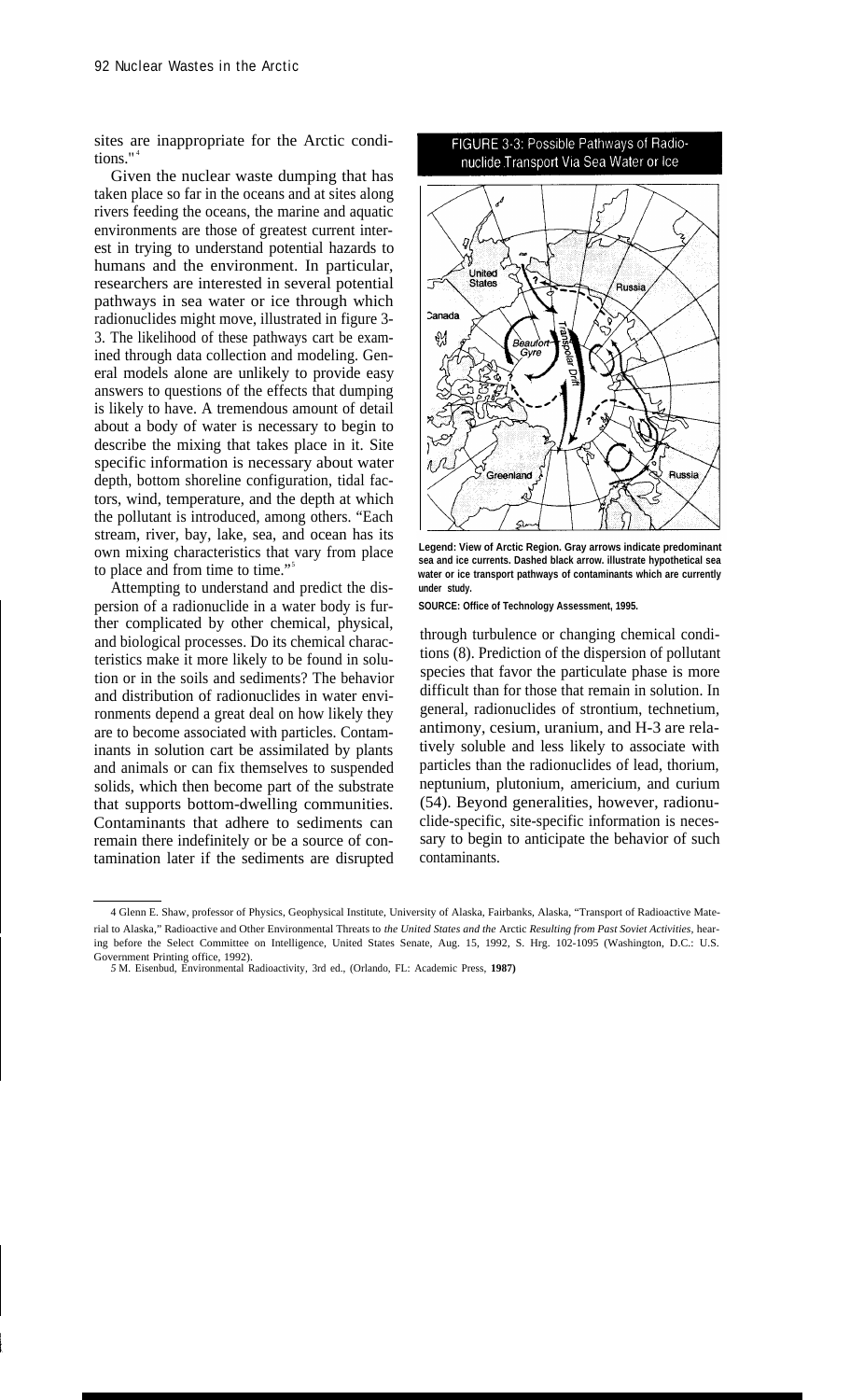#### *Modeling Environmental Transport*

In the face of these challenges, some efforts are being made to use environmental transport models to better understand the potential outcomes from the dumping of nuclear wastes in the Kara Sea, as well as in major rivers emptying into the Arctic Ocean.

A large-scale modeling effort is in progress at the U.S. Naval Research Laboratories funded by the Arctic Nuclear Waste Assessment Program (ANWAP). The model covers the area from the North Pole south to about 30° N latitude, including the Far Eastern seas and the Labrador Sea. It incorporates ocean currents, wind, and ice with a resolution of 1/4°. The model has now been used to simulate inputs from the Ob and Yenisey Rivers, from solid and liquid dump sites in the Kara Sea and the Russian Far East, and from the Sellafield reprocessing plant on the Irish Sea. The simulations suggest movement of the radionuclides out of the Kara Sea along three pathways, and indicate that after 10 years of constant release from dump sites in the Kara Sea, concentrations of radioactivity in seawater near the Alaskan coast would be about 100,000-fold lower than those in the Kara Sea (58). The model continues to be refined and requires additional data from measurements in the oceans to be validated.

Another group funded through ANWAP has focused on modeling radionuclide contamination of the Kara Sea from the Ob and Yenisey River systems. Using existing data, as well as data currently being gathered and analyzed on the characteristics of the radioactive sources and of the rivers and estuaries, the modelers will try to estimate river contributions of Sr-90, Cs-137, and plutonium-239 (Pu-239) to the Kara Sea. The models will address two different scenarios—a steady continuous release of contaminants and a sudden large release of radionuclides as from dam breakage or a flood (see box 2-2 in chapter 2).

Modeling efforts are also under way under the auspices of the Transfer Mechanism and Models Working Group of the IAEA's Arctic Seas Assessment Program. Seven laboratories are involved in efforts using seven different models, and researchers are currently carrying out benchmarking studies to see how the various models compare in cases of instantaneous release and constant release.

As all of these models are developed, it is critical that, where possible, results be compared with empirical data or with alternative models to ascertain the value of these results. Sensitivity analysis—an effort to assess which inputs or components of a model have the most impact on the results—can shed light both on how the model works and, to the extent that it successfully represents the real system, on what environmental factors can benefit most from further study (49). Some uncertainty in the models is inevitable, and should be described and quantified. Uncertainty stemming from natural variability cannot be reduced, but uncertainty arising from gaps in knowledge should be used to direct research toward filling those gaps. Proprietary models are problematic because models benefit greatly from testing, peer review, and open scrutiny of their features.

#### *Transport Through the Food Chain*

In addition to trying to understand how radionuclide contaminants in the rivers and oceans will disperse over time through physical mixing and dilution, it is important to consider other factors that will play a role in human exposure to contaminants. Since the radionuclides have been dumped into water environments, exposure through inhalation is an unlikely or fairly remote possibility; exchange of radionuclides into the air can occur to some extent but should contribute very little to human exposure. Exposure through direct contact with radionuclides in the water is possible but, particularly in the icy Arctic waters that are the focus of this study, not likely to be widespread or frequent. Radionuclides may be deposited on beaches by the waters washing them, however, or through transport by windborne spray, as observed near the Sellafield plant in England (56).

The pathway most likely to lead to human contact with radioactive contaminants dumped in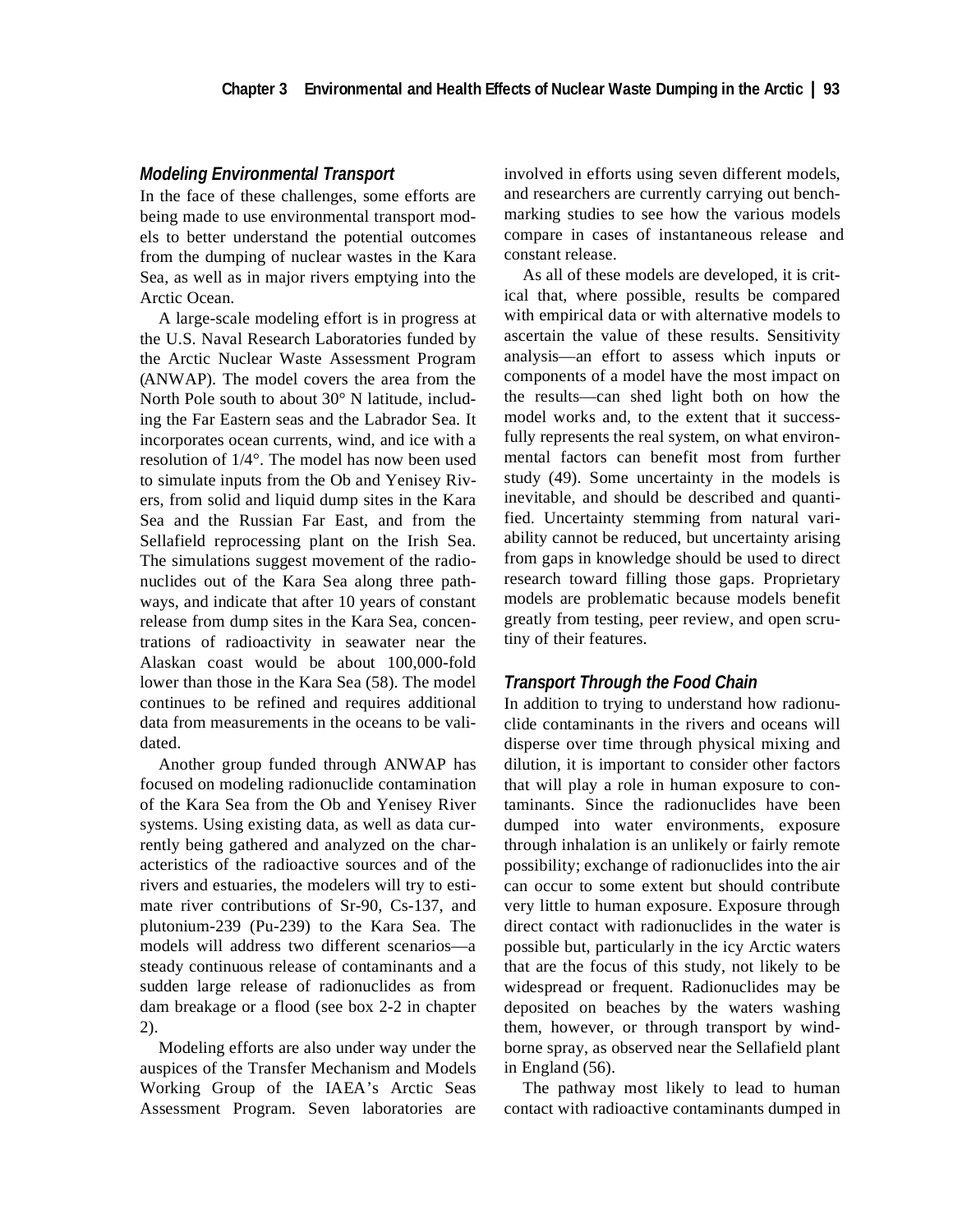the oceans, however, is ingestion. Consumption of marine food that has become contaminated with radionuclides is logically the most probable path of human exposure, but is difficult to assess. Particularly in water environments, understanding the complex interrelationships within food webs and the predator-prey hierarchy leading to humans is daunting (figure 3-4). Whereas the terrestrial food chain leading to humans generally consists of two or three separate steps that can be controlled or modified as in farming, the marine or aquatic environment is less defined or regular (9). The same predator may eat several different types of prey from different "trophic levels," or steps in the food chain. Furthermore, there are species in the aquatic environment that can move considerable distances during their lives. This added complexity leads to use of the term "food web" to describe the complex consumption relationships in aquatic, marine, and estuarine settings (55).

Another factor that makes estimating radionuclide contamination from the food chain difficult is the phenomenon of bioaccumulation. Some environmental transport processes can lead to physical, chemical, or biological concentration of radionuclides to levels that are considerably higher than its initial concentration in air or water at the point of release (55). For example, concentration can occur as a result of purely physical processes, such as adsorption of radionuclides onto silt or suspended solids which then accumulate on the ocean floor (8). In addition, radionuclides can concentrate in organisms that consume other radionuclide-containing organisms, leading to "biomagnification."

Concentration in biological organisms has been an important focus of study for understanding environmental transport. Concentration factors (CF) are ratios of the concentration of the radionuclide in the organism to its concentration in the ambient medium. They have been measured in a variety of different species and settings, both through laboratory research and in natural systems, and should be measured under conditions in which the organism has reached equilibrium with the environment (see table 3-2). These factors tend to vary widely, partly because the uptake of radionuclides by organisms in water can be strongly influenced by the presence of chemical analogs in the water. For example, the high concentration of potassium  $(K)$  in seawater means that the uptake of Cs-137 in marine environments is lower than that observed in freshwater or estuarine (brackish) settings (8). Given the variability in CFs observed in different studies, some site-specific information is required to select an appropriate value.

In analyzing the concentrations of radionuclides that may accumulate in an organism and thence into a pathway for human consumption, it is important to consider where the radionuclides collect in the animal and whether this is relevant to the human diet. For example, clams, oysters, and scallops concentrate Sr-90, but the concentration occurs in their shells, which are ordinarily not consumed (8). In general, muscle tissue tends to have the lowest concentration of radionuclides, whereas liver, kidney, and other organs involved in storage or excretion have the highest concentrations (54). Thus, a CF for the specific tissues consumed by humans is far more useful than one derived for the entire organism.

Generalizations about concentration factors across organism types must also be avoided, and data must be gathered that is specific to the diet of the people in question. Several types of seaweed growing in waters near the nuclear waste discharges of Sellafield were observed to concentrate radionuclides. However, different species of seaweed concentrated different radioactive elements to varying degrees so it was important to know which type people actually ate (7). It is critical to gather both site-specific and species-specific information, coupled with good information about the diet of critical populations.

Without site-specific information about the food web and the diets of critical populations, only a few generalizations are possible about the radionuclides that might be of most concern for human exposure through aquatic and marine food webs (see box 3-2). In any one generation,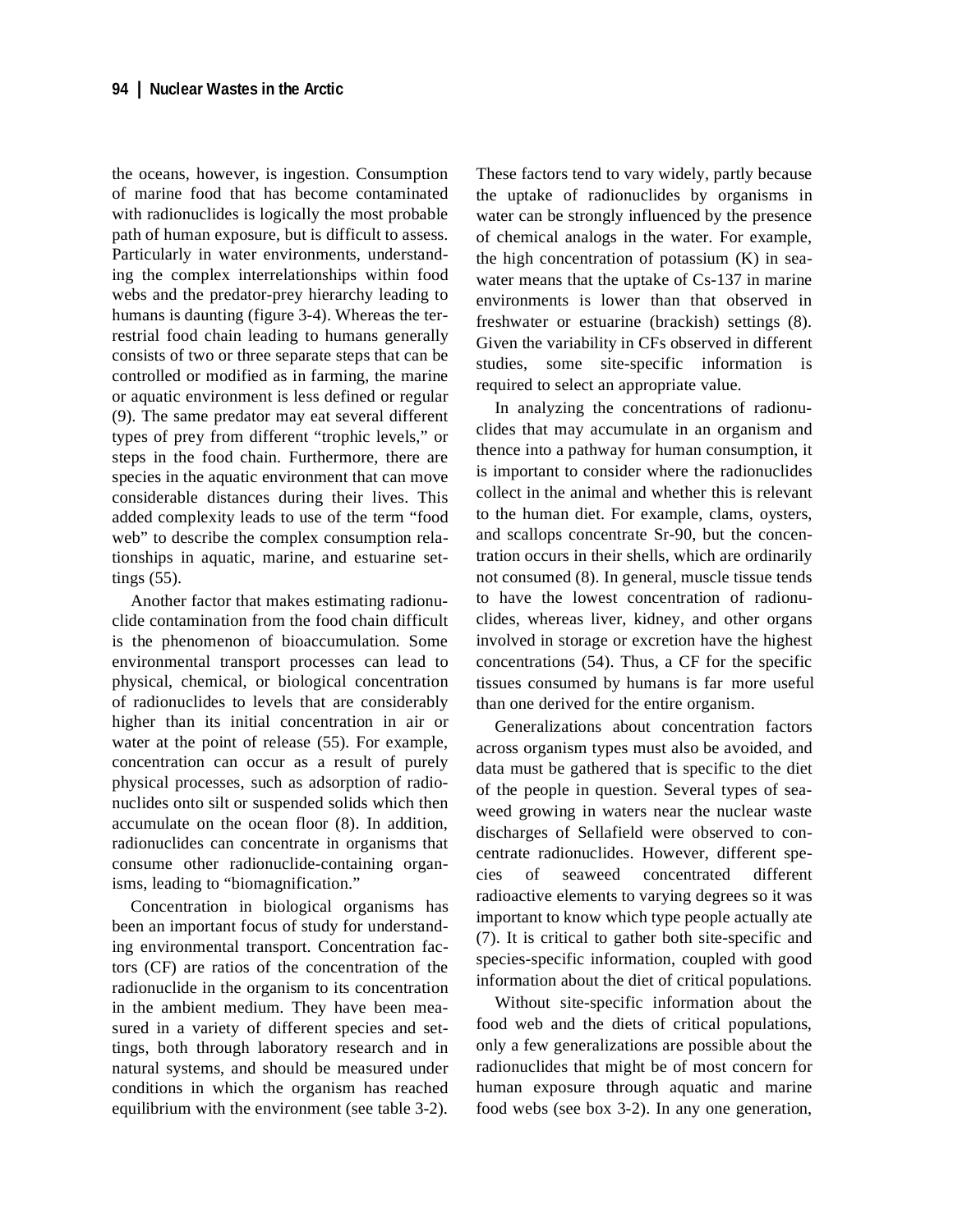

NOTE: Numbers in parentheses indicate trophic level in ascending order. Examples of each major category of biota are also listed SOURCE: adapted from Becker, P., "Characterization of the Arctic Environment," Proceedings of Workshop on Arctic Contamination, Arctic Research of the United States, 8: 66-76, 1993.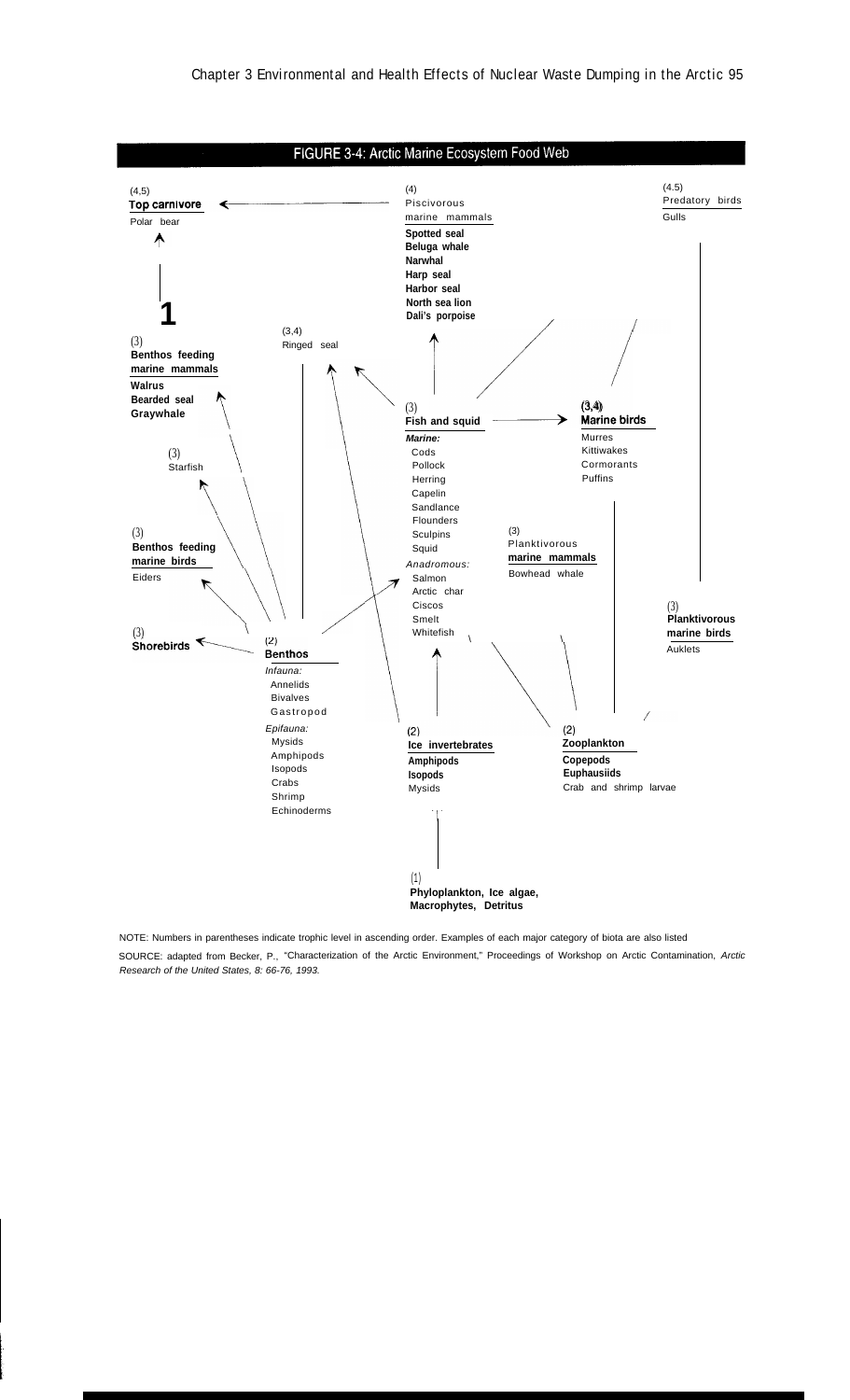| TABLE 3-2: Concentration Factors in<br>Marine Organisms |                                                       |                    |                 |  |
|---------------------------------------------------------|-------------------------------------------------------|--------------------|-----------------|--|
| Element                                                 | Fish                                                  | <b>Crustaceans</b> | <b>Mollusks</b> |  |
| $H-3$                                                   | 1                                                     | 1                  | 1               |  |
| Cs                                                      | 100                                                   | 30                 | 30              |  |
| Sr                                                      | 5                                                     | $\overline{2}$     | 1               |  |
| Co                                                      | 50                                                    | 5,000              | 5,000           |  |
| Fe                                                      | 3,000                                                 | 5,000              | 30,000          |  |
| Mn                                                      | 400                                                   | 500                | 5,000           |  |
| Mo                                                      | 40                                                    | 100                | 100             |  |
| Ni                                                      | 670                                                   | 1,000              | 2,000           |  |
| Zn                                                      | 5,000                                                 | 50,000             | 30,000          |  |
| T                                                       | 10                                                    | 10                 | 10              |  |
| Am                                                      | 250 <sup>a</sup><br>25 <sub>b</sub><br>5c             | 500                | 20,000          |  |
| Сm                                                      | 250a<br>25 <sub>b</sub><br>5 <sup>c</sup>             | 500                | 30,000          |  |
| <b>Np</b>                                               | 250 <sup>a</sup><br>25 <sup>b</sup><br>5 <sup>c</sup> | 100                | 400             |  |
| Pu                                                      | 250 <sup>a</sup><br>25 <sup>b</sup><br>5c             | 300                | 3,000           |  |

a Bottom-feeding fish.

b Planktivorous fish.

c Piscivorous fish.

SOURCES: T. Poston and D. Klopfer, "Concentration Factors Used in the Assessment of Radiation Dose to Consumers of Fish: A Review of 27 Radionuclides," Health Physics 55:751–766, 1988. Ministry of Agriculture, Fisheries, and Food, Radioactivity in North European Waters: Report of Working Group 2 of CEC Project MARINA. (Lowestoft, UK: 1989).

the largest contributions to committed doses<sup>6</sup> from dietary contamination are most likely to come from radionuclides of only moderately long half-lives (tens of days to tens of years), such as cesium, ruthenium, strontium, and zirconium; also from H-3, and in certain circumstances, from iodine-131 and actinides (56).

In summary, considerable information crucial to understanding the transport and fate of radioactive contaminants is lacking. Much of this

information must be site specific to be of most use in modeling or otherwise anticipating likely pathways for radionuclides. Information about local physical and chemical characteristics of the water body, resident biota and their concentration factors, and the behavior of the specific radionuclides in the specific environment is needed. Data needs must be considered in the context of the routes of exposure most likely to lead to human beings, by taking into account the diets and habits of people and exploring the most appropriate transport pathways.

## ■ **Possible Critical Populations**

Estimates or analyses of risk from environmental contaminants usually focus on "critical populations," groups who are most likely to be exposed (or to have the highest exposures) to the agent of interest. Who are the populations with greatest likelihood of exposure to radionuclides dumped in the Arctic and North Pacific Oceans? Without an exhaustive understanding of the life-style, habits, and diet of everyone, common sense suggests that those with the largest proportion of seafood, shellfish, and marine mammals in their diets might have the greatest potential exposure to radionuclides released in the ocean. Similarly, those relying most heavily on fish and aquatic organisms from freshwater sources might be most exposed to radionuclides released into rivers. This describes, in particular, Native northern peoples all over the Arctic, including those in Russia, Canada, Greenland, and the United States (Alaska). In keeping with the scope of this report, the focus here is on possible critical populations in Alaska.

In Alaska, many of the Native people continue traditional life-styles that involve a significant dietary component from fishing and marine mammals.7 A study of the diet of Alaskan Native adults in the late 1980s indicated a high consumption of fish—a mean daily intake more than

<sup>6</sup> Committed doses take into account doses received over time from internal emitters (see box 3-1).

 $7$  Game meats such as caribou also constitute an important part of the diet, particularly in the winter months. Caribou meat in the Arctic frequently contains appreciable levels of radionuclides because of the caribou's consumption of lichens (see later text).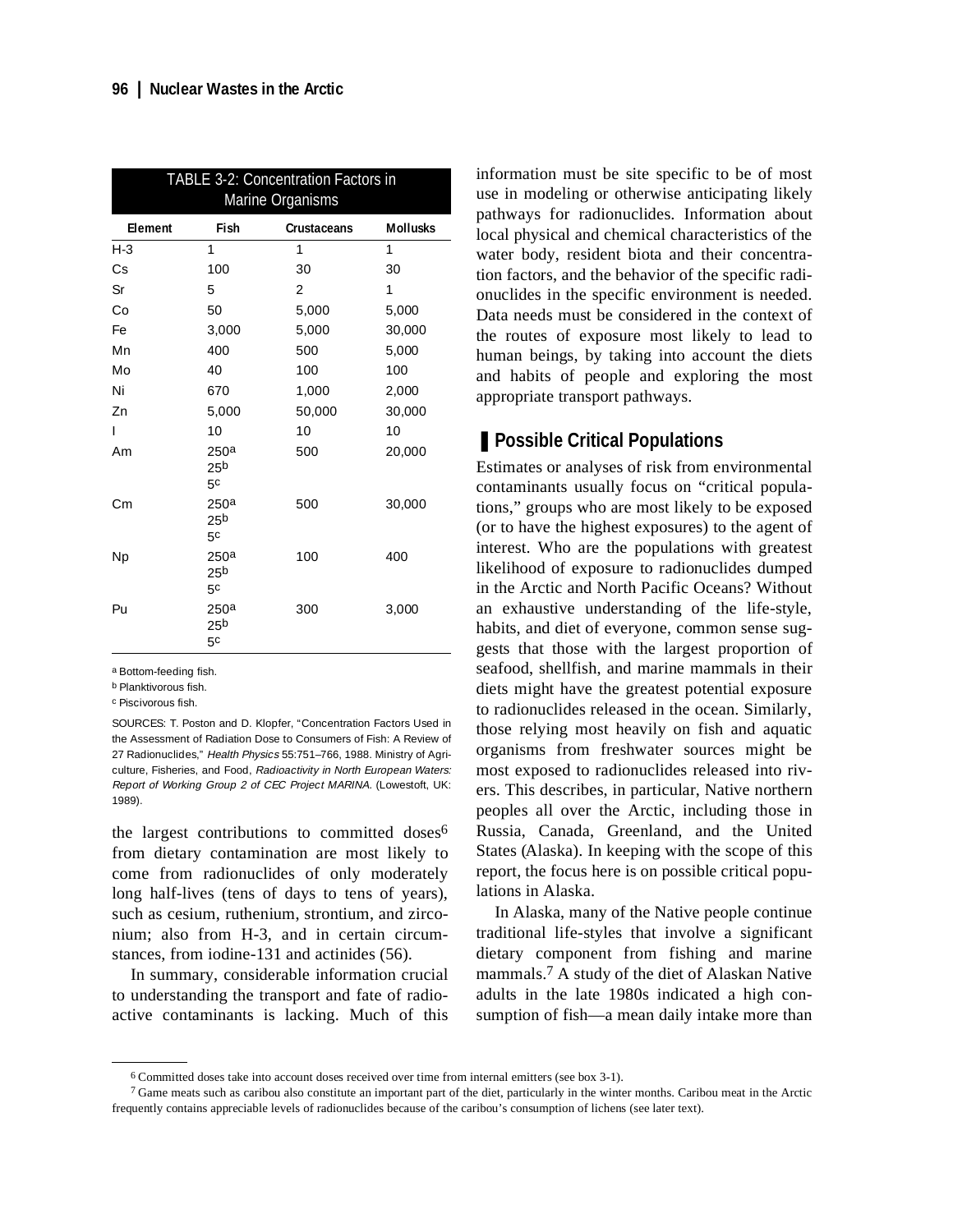### BOX 3–2: Radionuclides of Potential Biological Impact in Dumped Nuclear Waste

No comprehensive listing of the various radioactive elements present in nuclear wastes dumped in the Arctic and North Pacific Oceans exists. However, it is possible to surmise some of the constituents, based on what is known about the nature of the waste types discarded there. The wastes dumped by the Russian Navy were primarily wastes generated in the use of nuclear reactors to power submarines. Other wastes that may contribute to contamination in the oceans are from the reprocessing of spent nuclear fuel to recover plutonium for use in weapons production. The following table notes those radionuclides that might be of most concern from a human health and ecological perspective, because of physical and chemical characteristics of the elements.

|                               | Radionuclide  | <b>Half-Life</b> |             |
|-------------------------------|---------------|------------------|-------------|
| Fission products <sup>a</sup> |               |                  |             |
|                               | Ruthenium-103 | 40 days          |             |
|                               | Ruthenium-106 | 373 days         |             |
|                               | Cerium-144    | 284 days         |             |
|                               | Zirconium-95  | 64 days          |             |
|                               | Strontium-90b | 29 years         |             |
|                               | Yttrium-90    | 64 hours         |             |
|                               | Cesium-137b   | 30 years         |             |
|                               | lodine-129    | 16,000,000 years |             |
|                               | Technetium-99 | 213,000 years    |             |
| Activation products           |               |                  |             |
|                               | Zinc-65       | 244 days         |             |
|                               | $Iron-55$     | 2.7 years        |             |
|                               | Iron-59       | 45 days          |             |
|                               | Cobalt-57     | 271 days         |             |
|                               | Cobalt-58     | 71 days          |             |
|                               | Cobalt-60     | 5.3 years        |             |
|                               | Nickel-59     | 76,000 years     |             |
|                               | Nickel-63     | 100 years        |             |
|                               | Manganese-54  | 312 days         |             |
|                               | Chromium-51   | 28 days          |             |
|                               | Carbon-14     | 5,730 years      |             |
| Actinides                     |               |                  |             |
|                               | Plutonium-239 | 24,411 years     |             |
|                               | Neptunium-239 | 2.3 days         |             |
|                               | Americium-241 | 432 years        |             |
|                               | Americium-243 | 7,370 years      |             |
|                               | Curium-242    | 163 days         |             |
|                               |               |                  | (continued) |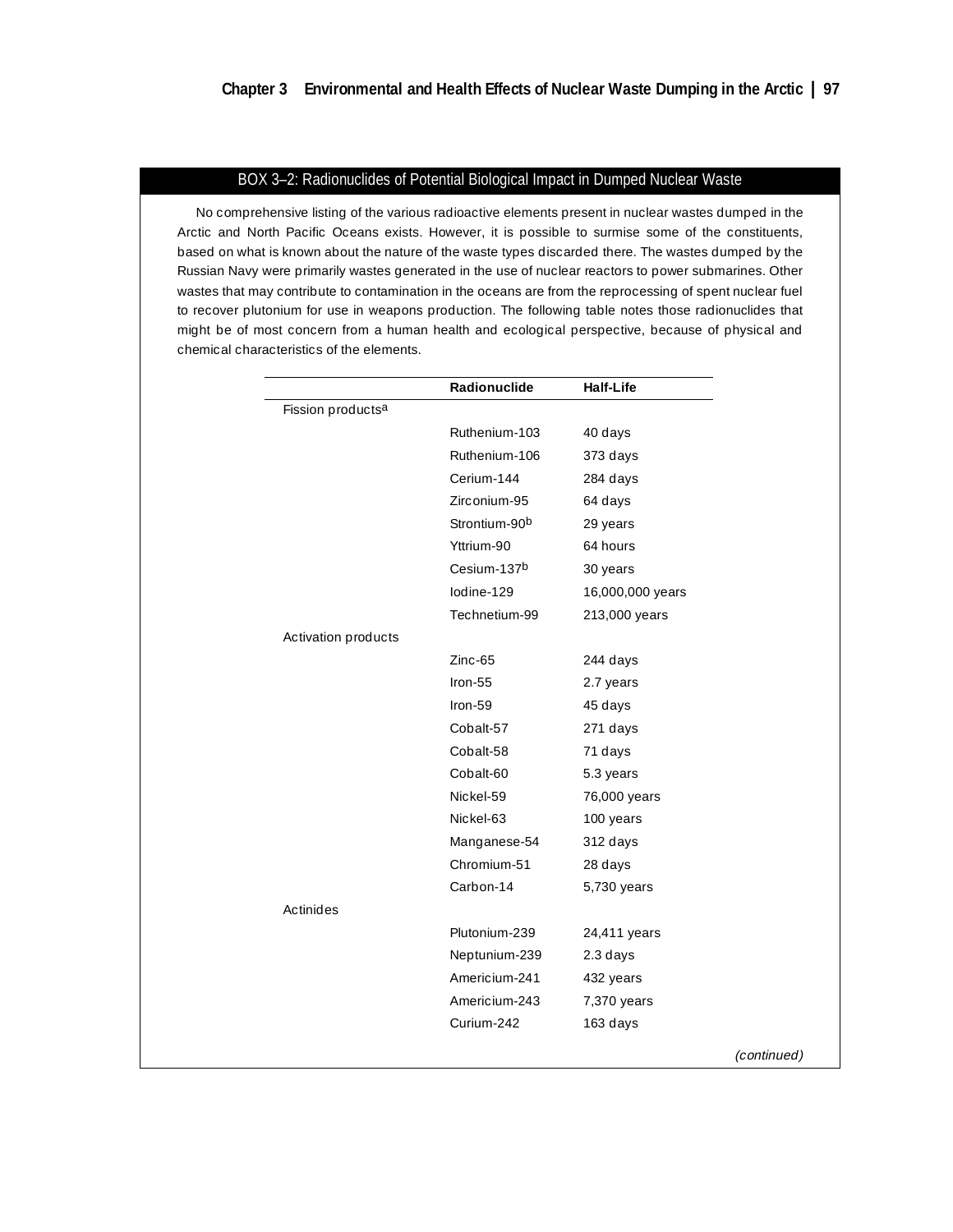#### BOX 3–2: Radionuclides of Potential Biological Impact in Dumped Nuclear Waste (Cont'd.)

NOTES: a) Fission products are radioactive fragments produced when a nucleus is split. Activation products are produced when neutrons released during fission react with elements nearby. These elements can be located in the shielding and containment, fuel cladding, and reactor structural materials. Actinides are elements numbered 89 and above on the periodic table and include the transuranium elements produced by neutron bombardment of uranium. They tend to have longer half-lives and therefore will be contributing radioactivity for longer periods of time.

b) Cesium-137 and strontium-90 deserve special mention because they make up a significant amount of fission products and because of their potential to deliver internal doses over a long time. With half-lives of about 30 years each, either can be taken up in the body and do harm to body tissues for extended periods before being cleared by tissues or decaying. Strontium behaves like calcium in the body, eventually being deposited in the bone where it can provide a source of radiation for years. Cesium behaves like an analog of potassium in the body; it is rapidly absorbed into the bloodstream and distributed to active tissues where it and its decay product barium-137 emit beta and gamma irradiation. In adult body organs, the effective half-life of strontium-90 is 18 years (bone), and the effective half-life of cesium-137 is 70 days (whole body) (68). The effective half-life takes into account both the physical half-life of the radionuclide and the time required for metabolic processes to eliminate the material, so that it reflects the actual time that the radioactive substance is in contact with the body. In general, cesium-137 and strontium-90 are of less concern for accumulating in marine biota than in freshwater because in seawater they are much more diluted by potassium and calcium ions, their chemical analogs. Conversely, radionuclides of elements that are biologically essential but in scarce supply in a given environment will accumulate significantly in organisms (72).

SOURCES: M. Benedict, T. Pigford, and H. Levi, Nuclear Chemical Engineering, 2nd ed. (New York: McGraw-Hill, 1981); International Atomic Energy Agency, Assessing the Impact of Deep Sea Disposal of Low Level Radioactive Waste on Living Marine Resources, Technical Reports Series No. 288 (Vienna: 1988); Robert C. Weast, (ed.), CRC Handbook of Chemistry and Physics, 69th ed. (Boca Raton, FL: CRC Press, 1989); F.W. Whicker and V. Shultz, Radioecology: Nuclear Energy and the Environment, Volume I. (Boca Raton, FL: CRC Press, 1982).

six times the U.S. national average intake (46).8 Ongoing studies also indicate that sea mammal consumption continues to be a very significant part of the diet in some communities (47).

Some sampling and studies have been carried out to determine the levels of radionuclides present in the Alaskan marine environment and food chain. Funded primarily by the Office of Naval Research's ANWAP, the National Oceanic and Atmospheric Administration (NOAA) has overseen the analysis of five relevant sample sets to date (16,18). Analysis of sediment samples from the Beaufort Sea in 1993 indicated a range of Cs-137 from nondetectable up to 12 Bq/ kg dry weight  $(3.2 \times 10^{-10} \text{ curies/kg})$ , lower than or comparable to measurements in sediment samples collected in the Kara Sea in 1992. Almost 100 times more gamma and beta radioactivity was attributable to the decay of naturally occurring K-40 than to Cs-137. Ratios of plutonium isotopes measured in the samples indicated global fallout as the principal and perhaps sole source of plutonium. Analysis of bottom-dwelling animals from the same area for plutonium isotopes and Cs-137 showed levels that were almost all non-detectable by high resolution gamma spectroscopy. Chemical separation techniques resulted in Cs-137 activities ranging from 0.3 to 1.1 Bq/kg  $(8.1 \times 10^{-12} - 2.9 \times 10^{-11} \text{ Ci/kg})$ . In comparison, Cs-137 activities in mussels and oysters collected in 1990 in coastal areas of the contiguous United States had an average value of 0.2 Bq/kg, with a range of 0.02 to 0.4 Bq/kg (70).

In 1994, samples were collected from larger animals that serve as subsistence food sources, including bowhead whale (blubber, lung, and liver), king eider (bone and muscle), and bearded seal (blubber and kidney) (16). Very low levels of both anthropogenic and naturally-occurring radionuclides were found, with the highest measurement in bowhead whale liver samples of 0.44 Bq/kg of Cs-137 activity (screening values from the Food and Drug Administration, U.S. Department of Agriculture Chernobyl task force are 370 Bq/kg of Cs-137 in food) (60). A limited number

<sup>&</sup>lt;sup>8</sup> This study did not include communities from the North Slope, Interior Alaska, or the Aleutian Chain, however, where diets may differ somewhat.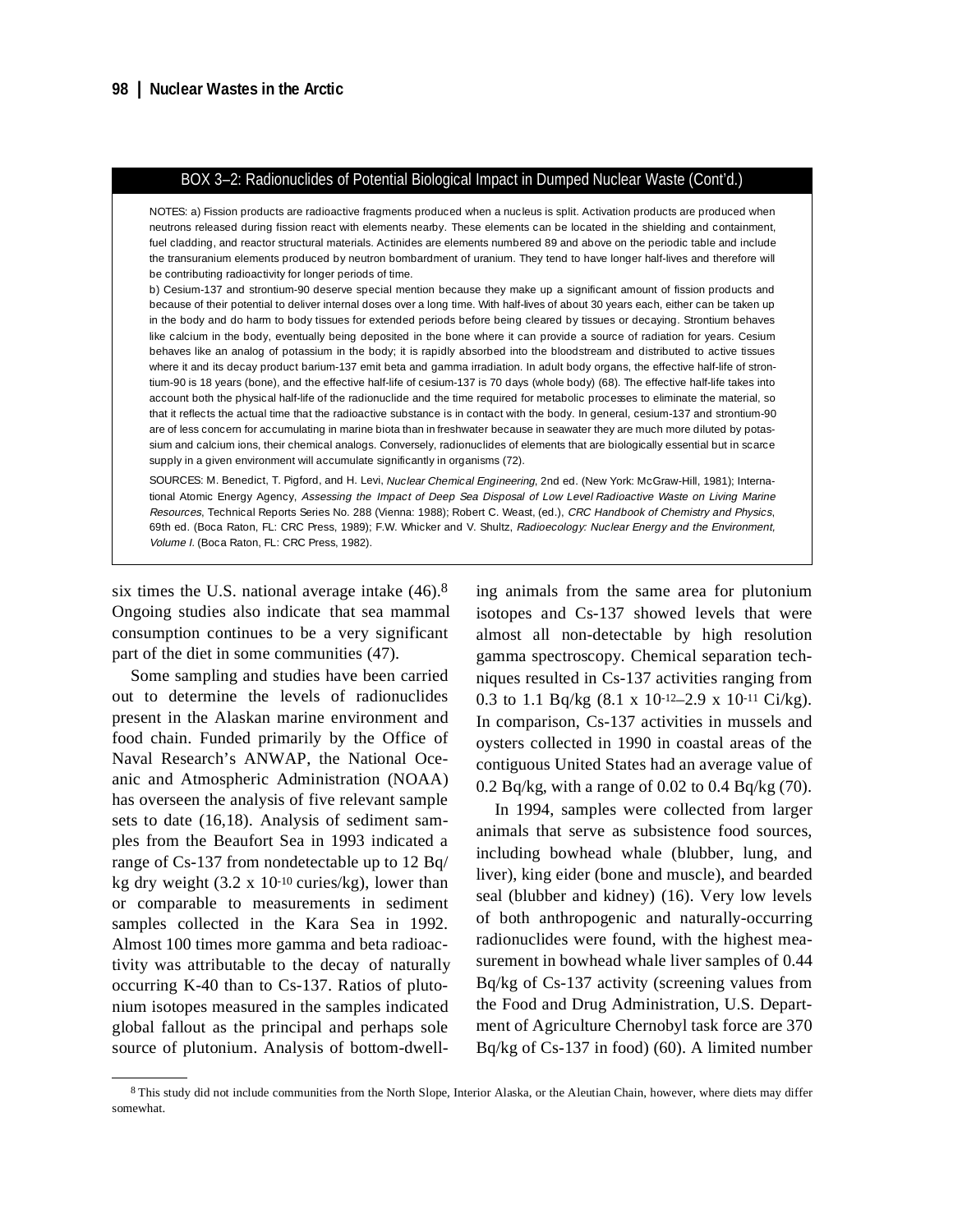of samples from anadromous<sup>9</sup> and marine fish gathered across the Arctic had Cs-137 levels of generally less than 1 Bq/kg dry weight. Exceptions were Arctic cod (2.6 Bq/kg), Arctic char (4.2 Bq/kg) from a Siberian river, and Arctic cisco from Prudhoe Bay (2.9 Bq/kg). Arctic cisco and Arctic char are important subsistence species in both Alaska and Russia, and Arctic cod is ecologically important throughout the Arctic seas. Activity levels of plutonium isotopes and americium-241 were below the detection limits of the analysis.

Fish and bottom-dwelling animals from the southeastern Bering Sea and Norton Sound in 1994 showed nondetectable levels of Cs-137 except in the case of fish where values were generally less than 1 Bq/kg. Additional samples, including bowhead whale, caribou, and polar bear collected in the spring and summer of 1995 by the North Slope Borough in Alaska, are still undergoing analysis (16). All told, the findings to date suggest very low levels of contaminants in these foods, with global fallout rather than other nuclear events (Chernobyl, waste dumping or discharges, etc.) as apparent sources (15).

Apart from the sporadic sampling done recently as a result of increasing concerns about contaminants in the food chain in Alaska, no routine monitoring of the marine environment is carried out, nor is there monitoring of the food chain, including subsistence food resources. Recommendations for such monitoring are included in a recent report by the Alaska State Emergency Response Commission considering radiological threats to Alaska (2) and have been proposed to ANWAP (14). While sampling carried out thus far has been adequate to describe the background levels of radionuclides in the Bering Sea, including Bristol Bay and the Norton Sound, sampling in the Beaufort and Chukchi seas has been much less comprehensive, and as a result the data base is not yet adequate to describe background levels of radionuclides (17).

A cooperative effort between NOAA and the North Slope Borough of Alaska is under way in which tissue samples from animals harvested for food will be analyzed and information about the findings disseminated to local residents. Contingent on FY 95 funding from ANWAP, the effort may include workshops that can provide a forum to hear the concerns of the communities and discuss the interpretations of collected data (16,52).

Clearly, a variety of other Arctic populations might also face potential exposures as radionuclides from dumped wastes are transported through the environment. In particular, Native people throughout the Arctic continue traditional life-styles that might make exposure from the marine food web more likely. More than 28 different groups of Native peoples live in the European and Siberian North and the Russian Far East. Since the 1920s and 1930s these groups have been treated as distinct, with special ordinances applied to them. Two of the groups, the Komi and the Yakuts, are larger (populations of 344,500 and 382,000, respectively, according to the 1989 census) and were given their own autonomous republics within the USSR. More than 26 smaller groups subsist as hunters, trappers, and reindeer herders, although the tundra, taiga, and forest regions of their homelands are increasingly damaged by industrial development, particularly oil and gas. Populations of the groups in 1989 ranged from 190 to 34,665 (29). In Russia's Siberian Arctic, for example, a nomadic Nenets tribe of at least 5,000 reindeer herders still live on the Yamal Peninsula as they did in the fifth century, eating fish, reindeer, and other food foraged from the land and rivers. Other Nenets have settled to live as fishermen (62). In the summer months, nomadic reindeer herders as well as settled community dwellers are large consumers of fish.

Indeed, all along the Arctic coast of Russia, both Native people and "newcomers" depend heavily upon fishing for their food supplies. This dependence has increased in recent years. The

<sup>9</sup> Anadromous fish (e.g. salmon) are born in fresh water, live as adults in salt water, and return to fresh water to reproduce.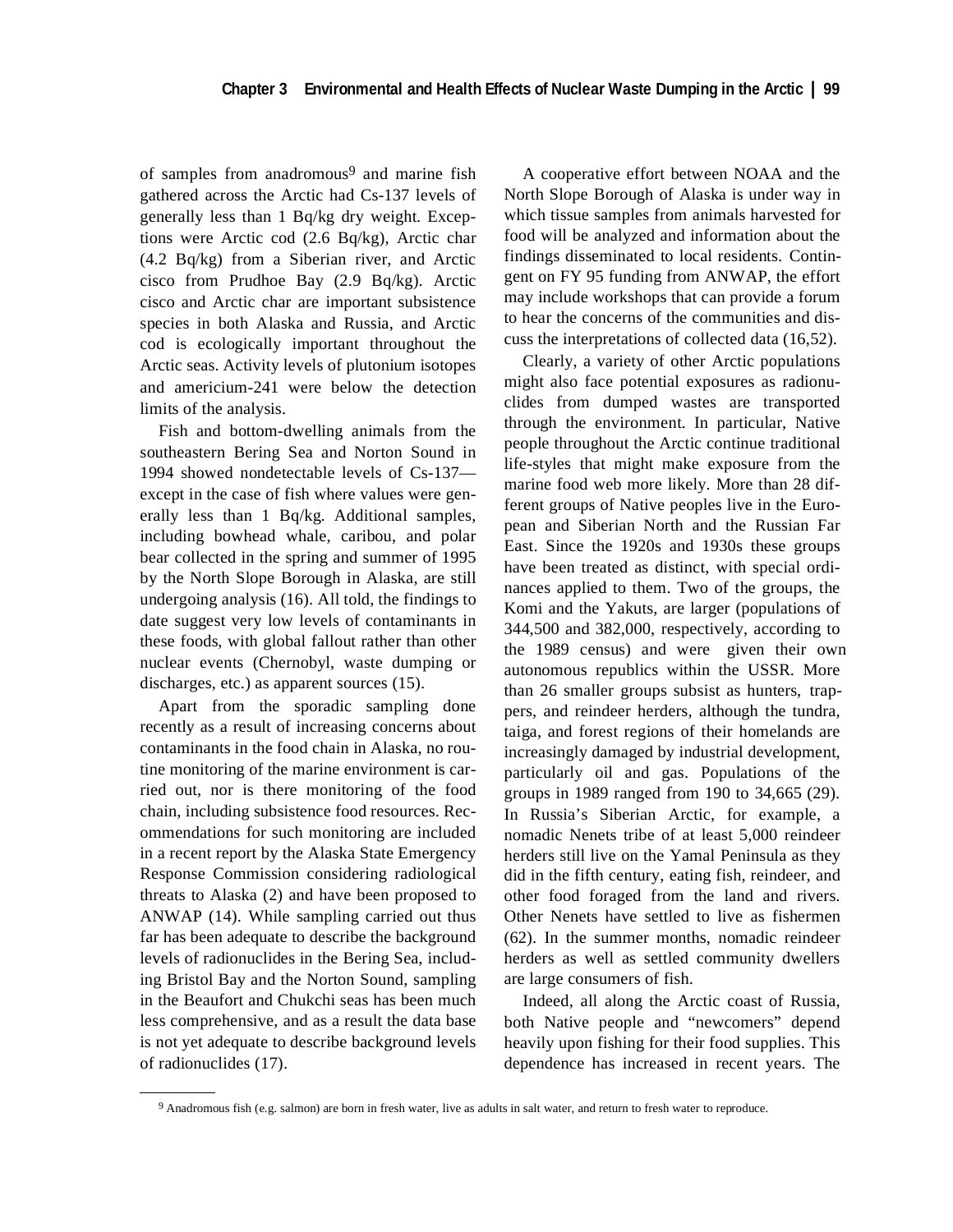demise of the Soviet Union has lead to decreases in incoming food supplies from other regions. The converse is that fish caught commercially are sold locally even more than in the past, because shipping and transportation have become more difficult<sup>10</sup>. Thus, although people living traditional subsistence life-styles could be expected to have the highest exposures to contaminants in fish, even those in cities along the coasts have significant dietary input from fish. Consumption of sea mammals is limited primarily to the Chukchi people in the far northeast (34,53).

In Canada, concerns about radionuclide exposures of the population through the diet have focused primarily on the terrestrial route, but an effort to examine the variety of sources of radioactivity in the Canadian Arctic has taken place through the Canadian Department of National Health and Welfare. The total population of the Canadian Arctic region is about 85,000, roughly half of whom are Native peoples, many continuing traditional food-gathering activities (66). The recently completed study examined the available data on environmental radioactivity and arrived at estimates of radiation doses to groups in six different communities, five of them Native (or First Nation) communities, with one non-Native community as a reference point (20). Estimates of doses were made for each community for a typical adult (eating a mixed diet of subsistence, or "country" foods, and non-country foods), a 1 year-old child, and an adult whose diet consists almost entirely of country foods. Estimated doses from all sources ranged from slightly more than 200 to 1,400 mrem a year. The average estimated dose to the hypothetical child was about 45 percent higher than to the adult with a mixed diet, while estimated doses to the adult eating only country foods were 75 percent higher than those to the adult eating the mixed diet. The ingestion of polonium-210 through the food chain was the most important contributor to dose, as has been found in other studies (see box 3-3). Table 3-3

shows typical concentrations of naturally occurring radionuclides in seawater.

The study drew attention to "significant gaps in the radiological monitoring database, inconsistencies in the information of dietary quantities and components of native diets, particularly for children, and possible reservations regarding the applicability of the dose conversion factors to the Arctic circumstances" (20). These concerns and data gaps appear to be equally relevant, if not more so, to information about exposures elsewhere in the Arctic—for example, in Alaska.

Concern about dietary radionuclide exposures of people with traditional or subsistence lifestyles exists in the context of a well-known precedent: the concentration of Cs-137 from fallout in the lichen-reindeer-human food chain. In the 1960s researchers discovered that reindeer herders in several northern countries had elevated levels of Cs-137 in their bodies (1). Subsequent studies revealed that lichens have considerable ability to absorb and retain atmospheric particulates. They have a large surface area and a long lifespan, with no deciduous portions through which to shed radionuclides annually. Lichens are the primary food source for reindeer and caribou during the winter months. About a quarter of the cesium eaten by caribou is absorbed in the gastrointestinal tract and concentrates mostly in muscle tissue (63). Reindeer and caribou consumers ingest the meat and, thus, take the cesium into their bodies, where it is distributed to the tissues and remains in the body delivering a radiation dose for some time. Several studies have monitored Cs-137 levels in the bodies of reindeer herders over time, observing fluctuations correlating with the atmospheric testing of nuclear devices and variations in diet (19,66). In northern Alaskan Eskimos, estimated annual doses from Cs-137 in fallout reached 140 mrad in 1964 and 1966; by 1979 this annual dose had decreased to 8 mrad because of changes in diet and slow decreases in the amount of Cs-137 present in lichen (19). The lichen-reindeer-human saga has

 $10$  There is an important commercial fishery in Ob Bay; fishing is done through the ice in the winter. As transport mechanisms have broken down, some people are flying in and buying fish privately and then reselling these fish elsewhere, although this is illegal (53).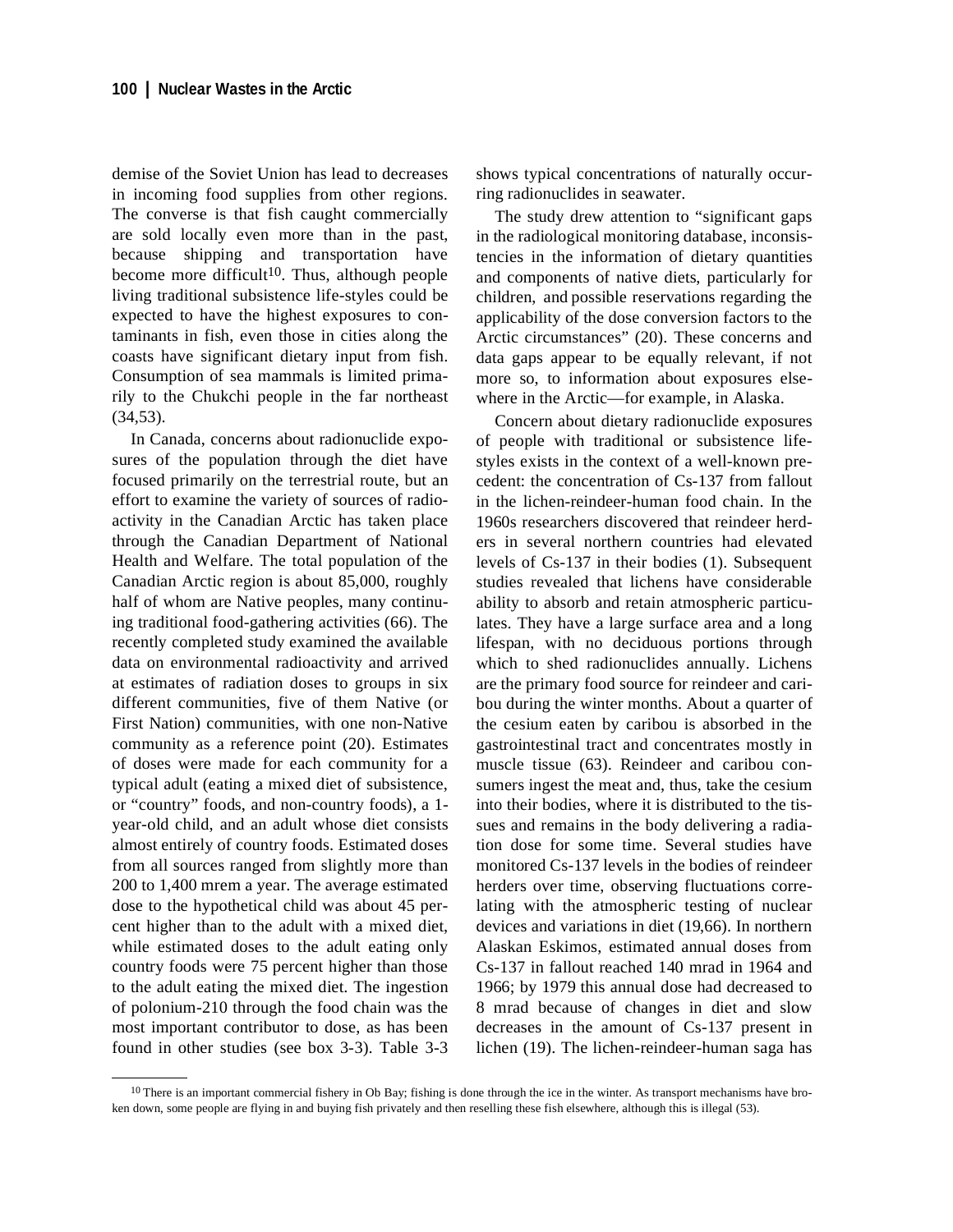#### BOX 3-3: Naturally Occuring Radiation in Seafood Diets

When considering contributions to human exposure from man-made radionuclides in the aquatic or marine food chain, it is important to note that people whose consumption of seafood is high can receive a significant portion of natural radiation from this source. Ocean waters and sediments contain naturally occurring radionuclides that can be concentrated through the food web just as anthropogenic radionuclides are. A rough estimate of annual dose to a person eating a daily diet of 600 grams of fish, 100 grams each of crustaceans, mollusks, and seaweed; 3 grams of plankton; and 60 grams of deep-sea fish is an annual dose of about 200 mrem per year from naturally occurring radionuclides (54). Most of the contribution is from Polonium-21 O, particularly from mollusks (see figure). For comparison, doses of this size are about twice the International Commission on Radiological Protection recommended limit of effective dose to members of the public from human practices (28).

SOURCE: Office of Technology Assessment, 1995.



♦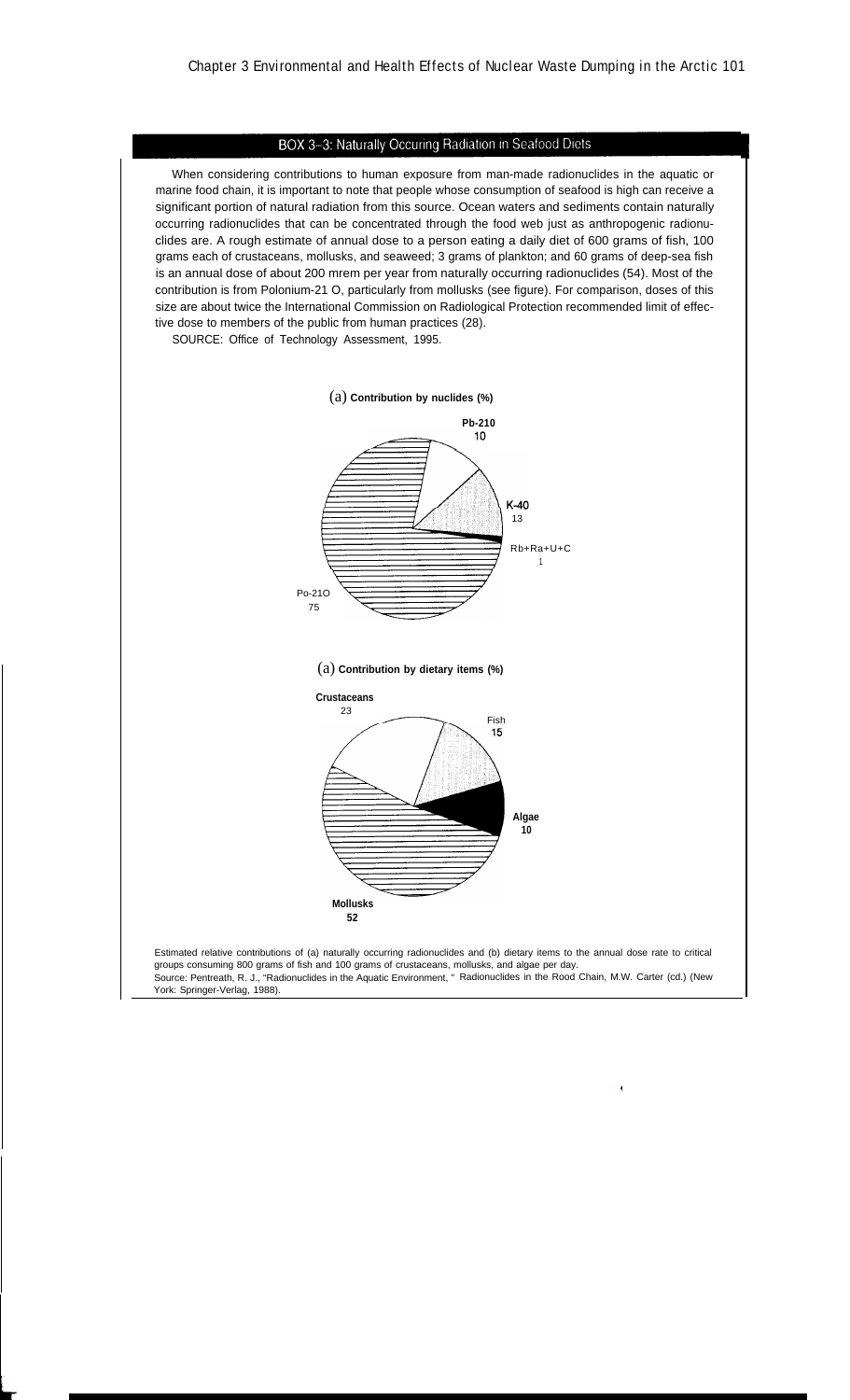| TABLE 3-3: Naturally Occuring<br>Radionuclides in Seawater-<br><b>Typical Concentrations</b> |                                                   |  |  |
|----------------------------------------------------------------------------------------------|---------------------------------------------------|--|--|
| Radionuclide                                                                                 | Concentration (picocuries <sup>a</sup> per liter) |  |  |
| $K-40$                                                                                       | 320                                               |  |  |
| $H-3$                                                                                        | $0.6 - 3.0$                                       |  |  |
| Rb-87                                                                                        | 2.9                                               |  |  |
| U-234                                                                                        | 1.3                                               |  |  |
| U-238                                                                                        | 1.2                                               |  |  |
| $C-14$                                                                                       | 0.2                                               |  |  |
| Ra-228                                                                                       | $(0.1 - 10) \times 10^{-2}$                       |  |  |
| Pb-210                                                                                       | $(1.0 - 6.8) \times 10^{-2}$                      |  |  |
| $U - 235$                                                                                    | $5 \times 10^{-2}$                                |  |  |
| Ra-226                                                                                       | $(4.0 - 4.5) \times 10^{-2}$                      |  |  |
| Po-210                                                                                       | $(0.6 - 4.2) \times 10^{-2}$                      |  |  |
| Rn-222                                                                                       | $2 \times 10^{-2}$                                |  |  |
| Th-228                                                                                       | $(0.2 - 3.1) \times 10^{-3}$                      |  |  |
| Th-230                                                                                       | $(0.6 - 14) \times 10^{-4}$                       |  |  |
| Th-232                                                                                       | $(0.1 - 7.8) \times 10^{-4}$                      |  |  |

<sup>a</sup>1 picocurie =  $1 \times 10^{-12}$  curies = 0.037 becquerels

SOURCE: adapted from R.B. Clark, Marine Pollution, 2nd ed. (Oxford: Clarendon Press, 1989).

been instructive as an example of increased exposure resulting from special dietary situations and suggests the need for vigilance in examining potential pathways for increased exposures.

In considering risks from environmental contaminants in the food chain, three important harmful effects must be considered that do not result directly from exposure to radiation. One is the fact that when a certain food is avoided because of concerns that it may be contaminated, other foods must be substituted. If these are less nutritious, are more expensive, or have more hazardous contaminants in them, the substitution has had a negative impact that must be weighed against the possible negative effects of eating the first foodstuff.

A second important result of concerns over contamination in food is one that may have particular impact on Native people living subsistence life-styles. Traditional foods and their hunting are a critical component of Native culture. Consuming subsistence foods is of course normal and natural, and part of a healthy lifestyle. Events centered around gathering or sharing foods (e.g., whale festivals) are important community events. To suggest that eating the foods could be harmful or should be avoided for some reason could cause tremendous disruption of life-style and contribute to disintegration of the culture (23,48).

A third important impact, related to the second, is the great psychological stress that can result from fear of contaminants in food and the surrounding environment. Many people in the Chernobyl and Chelyabinsk (see box 2-4 in chapter 2) populations have health problems they believe are caused by exposure to nuclear contamination. They suffer physically and have a changed outlook on life (11,12). Whether or not their health problems are caused by radioactive contamination, the people of the region observe a heavy toll of physical effects, which also leads to psychological stress. Similar impacts are possible in other areas, such as Alaska, where people fear they are experiencing health effects from radiation exposure. Many Alaska Natives have concerns about previous exposures to radiation such as those from nuclear weapons testing fallout in the 1950s and 1960s (21). They are very concerned that these exposures have had a health impact on their communities. The potential for additional exposures can only add to those concerns and the stress experienced.

In summary, a tremendous number of unknowns remain in considering the populations that might be most at risk of exposure to radionuclides dumped into the Arctic and North Pacific Oceans. Detailed studies of the dietary habits of many coastal peoples are almost nonexistent, as is any monitoring of the locally harvested foods and good information about the size of the harvests. Without such information, it is difficult to estimate what exposures are currently taking place from background and fallout radiation, and what concerns might be appropriate regarding future dissemination of the dumped wastes.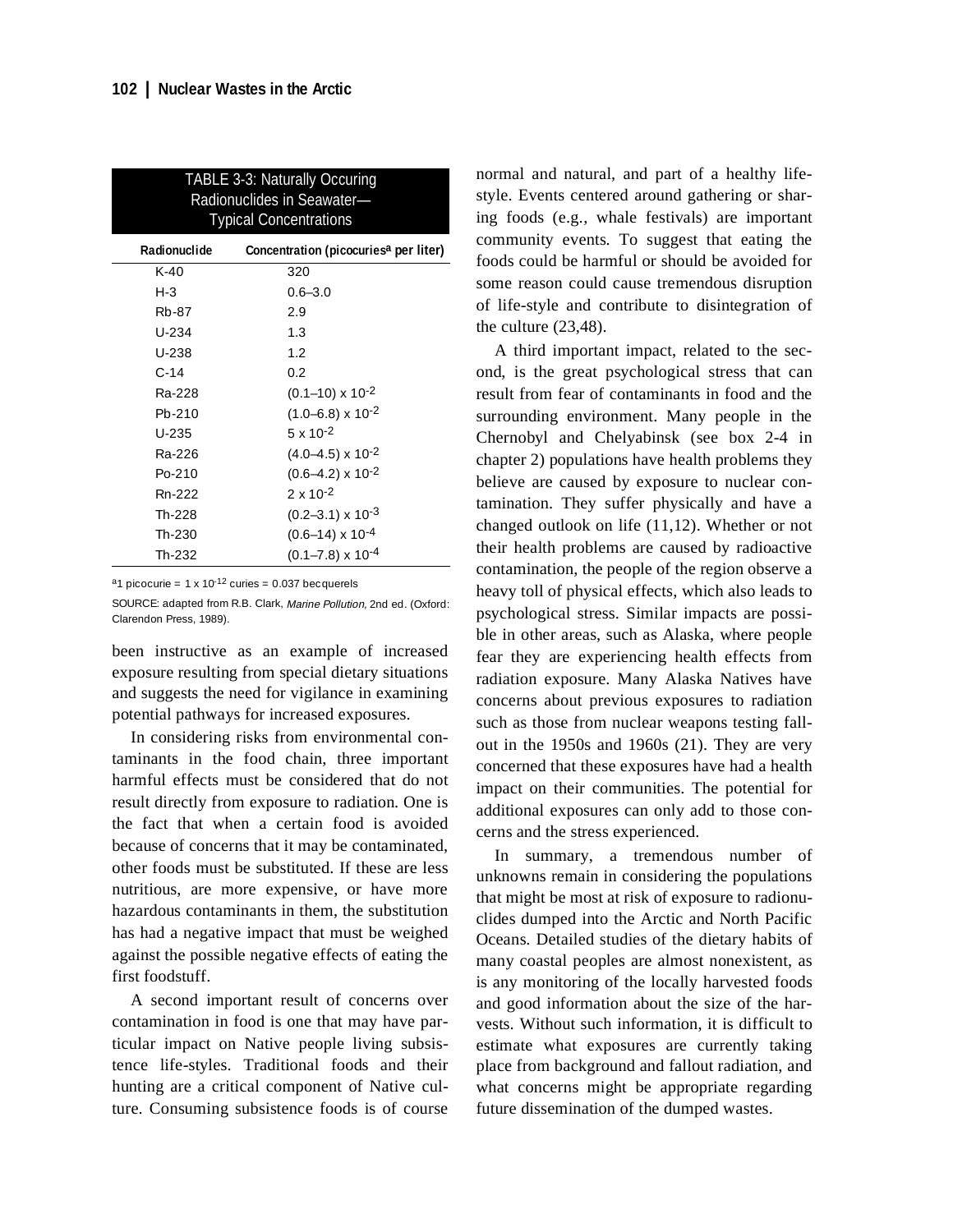# ■ Risk Assessments Completed or in **Progress**

A thorough assessment of the risks posed by nuclear waste dumping in the Arctic and North Pacific would incorporate understanding of the source term, detailed information on the pathways through which human exposure might occur, and knowledge of the critical populations to arrive at an estimate of the likely risk. Such assessments have been carried out in the past for other sources, as described in box 3-4. However, the preceding sections describe the fact that vital information, particularly about Arctic pathways and peoples, is sorely lacking. In its absence, several efforts have nonetheless been made by various investigators to estimate the risks in an effort to get a rough sense of the appropriate levels of concern.

Several of these estimates use population doses such as the collective effective dose to consider the potential total cancer impacts on populations rather than the risks to particular individuals. As described in box 3-1, the collective effective dose is calculated by multiplying the average dose to the exposed group by the number of people in the group. It could therefore be the same for a very low dose to a large population or a higher dose to a smaller population. Use of the word *commitment* takes into account the fact that when radioactive material enters the body, the material gives a dose to the person for

a certain period of time. Collective doses are most frequently used for the purpose of comparing estimates of total cancer impacts of one radiological source with another, using units of person-rem.

Two such estimates were presented at a conference addressing the issue of radioactive dumping in the Arctic in June 1993. A crude estimate of global cancer risks from Arctic contamination was carried out based on a worst-case scenario of instant release of the calculated 1993 inventory of radionuclides in the dumped reactors (43). The analysis multiplied World Health Organization dose conversion factors (DCFs) for each radionuclide by the estimated radionuclide inventory to arrive at collective dose commitments. The collective dose commitments were summed and multiplied by a cancer risk factor for ionizing radiation of 0.05 fatal cancer per 100 rem (28) to arrive at an estimate of 0.6 fatal cancer from exposure to the radionuclide inventory from the nuclear wastes dumped in the Arctic. The authors compared this to an estimate of 17,000 fatal radiation-induced cancers that could occur as a result of the Chernobyl accident (43).

Another estimate of risks was based on the same radionuclide activity inventory. Baxter et al. used the inputs of Mount et al. (43), with a 16 box model called ARCTIC2, which incorporates oceanographic and hydrographic information about the relevant seas (3). The model output

#### BOX 3–4: Dose Assessment from Anthropogenic Radionuclides in the Ocean: Precedents

Despite the many challenges associated with trying to assess the potential radiation doses from ocean discharges or dumping of radionuclides, two notable precedents exist. One such assessment was carried out on the Northeast Atlantic Dump Site, by the Nuclear Energy Agency (NEA) of the Organization for Economic Cooperation and Development (OECD). The other was the result of Project MARINA, an effort to assess the impact of several sources of radioactivity in marine waters on European Community populations.

The Northeast Atlantic dump sites are deep sea sites used by eight European countries to dump lowlevel nuclear wastes between 1949 and 1982. The NEA is requested to review the suitability of the dump sites in use every five years, considering the likely radiological impact of dumping operations on both humans and the environment. Such an assessment was carried out for NEA by the multinational Coordinated Research and Surveillance Program (CRESP) in 1985 (50).

(continued)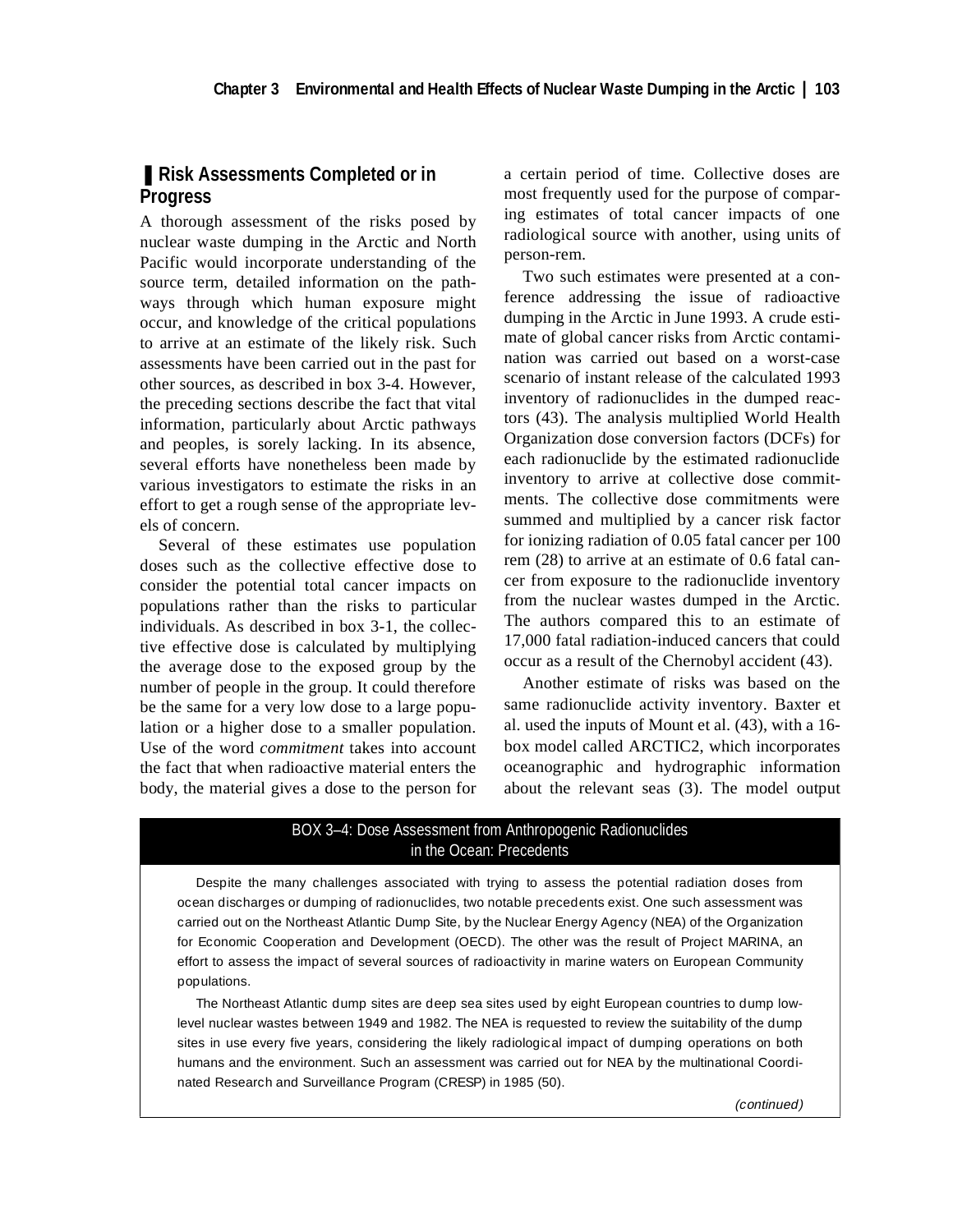#### BOX 3–4: Dose Assessment from Anthropogenic Radionuclides in the Ocean: Precedents (Cont'd.)

Because surveillance data indicated no significant radionuclide concentrations in water, sediment, or biota, a source term model was developed to estimate a release rate from the dumped objects. An oceanographic model then was used to predict radionuclide concentrations in water and sediment as a function of time, and the data generated were used to estimate doses to critical groups. Calculations were carried out for three scenarios including the past dumping, the past dumping plus five additional years at the rates typical of past dumping, and past dumping plus five years at rates 10 times those typical of the past. The following table shows the estimated peak annual doses to individuals in potentially exposed groups as they were calculated in the assessment. The peak doses calculated were to those eating mollusks in the Antarctic and fell orders of magnitude below the 100 mrem (0.1 rem) dose limit of the International Commission on Radiological Protection for members of the public.

| Source                           | <b>Estimated source</b><br>term at release<br>(curies) | <b>Estimated peak</b><br>annual doses <sup>a</sup> to indi-<br>viduals (mrem) | Pathway, location                     |
|----------------------------------|--------------------------------------------------------|-------------------------------------------------------------------------------|---------------------------------------|
| Northeast Atlantic<br>dump site  | 1.1 million                                            | 0.002                                                                         | Consumption of mollusks<br>Antarctica |
| Sellafield                       | $>5.2$ million                                         | $30 - 350$ <sup>b</sup>                                                       | Fish and shellfish, Irish Sea         |
| Fallout from weapons<br>testing  | 55 million                                             | $0.1 - 1.0$                                                                   | Fish, north European<br>waters        |
| Naturally occurring<br>radiation |                                                        | 200                                                                           | Mollusks, crustaceans                 |

aCommitted effective dose arising from intakes of radionuclides in the same year.

bDoses from Sellafield were calculated to have peaked in the early 1980s and to be well below 100 mrem by 1986.

SOURCES: Ministry of Agriculture, Fisheries, and Food, Radioactivity in North European Waters: Report of Working Group 2 of CEC Project MARINA, Fisheries Research Data Report No. 20, (Lowestoft, U.K., 1989); Nuclear Energy Agency, Review of the Continued Suitability of the Dumping Site for Radioactive Waste in the North-East Atlantic (Organization for Economic Cooperation and Development, 1985).

Both monitoring data and simple models were used to assess the likely doses to critical groups from marine pathways in the European Community in Project MARINA (37). The assessment considered radioactivity from several different sources, including liquid wastes from nuclear fuel reprocessing plants, liquid wastes from nuclear powerplants and other nuclear industry sites, wastes from solid waste disposal in the northeast Atlantic (referred to above), fallout from Chernobyl, and naturally occurring radionuclides. The table shows the estimated doses calculated in this effort due to discharges from the nuclear fuel reprocessing plant at Sellafield and from weapons testing fallout and naturally occurring radiation.

provides radionuclide concentration data, which are used with IAEA-recommended concentration factors to estimate corresponding concentrations in fish. Radionuclide intake in humans is then estimated based on fisheries data, with assumptions made about typical fish consumption. Finally, conversions to dose were made with gut transfer factors and DCFs from the International Commission on Radiological Protection.

The results from this modeling and risk estimate found a range of collective dose commitment from a maximum of 15,000 person-rem (for instantaneous release of all dumped activity according to the Yablokov report) from Cs-137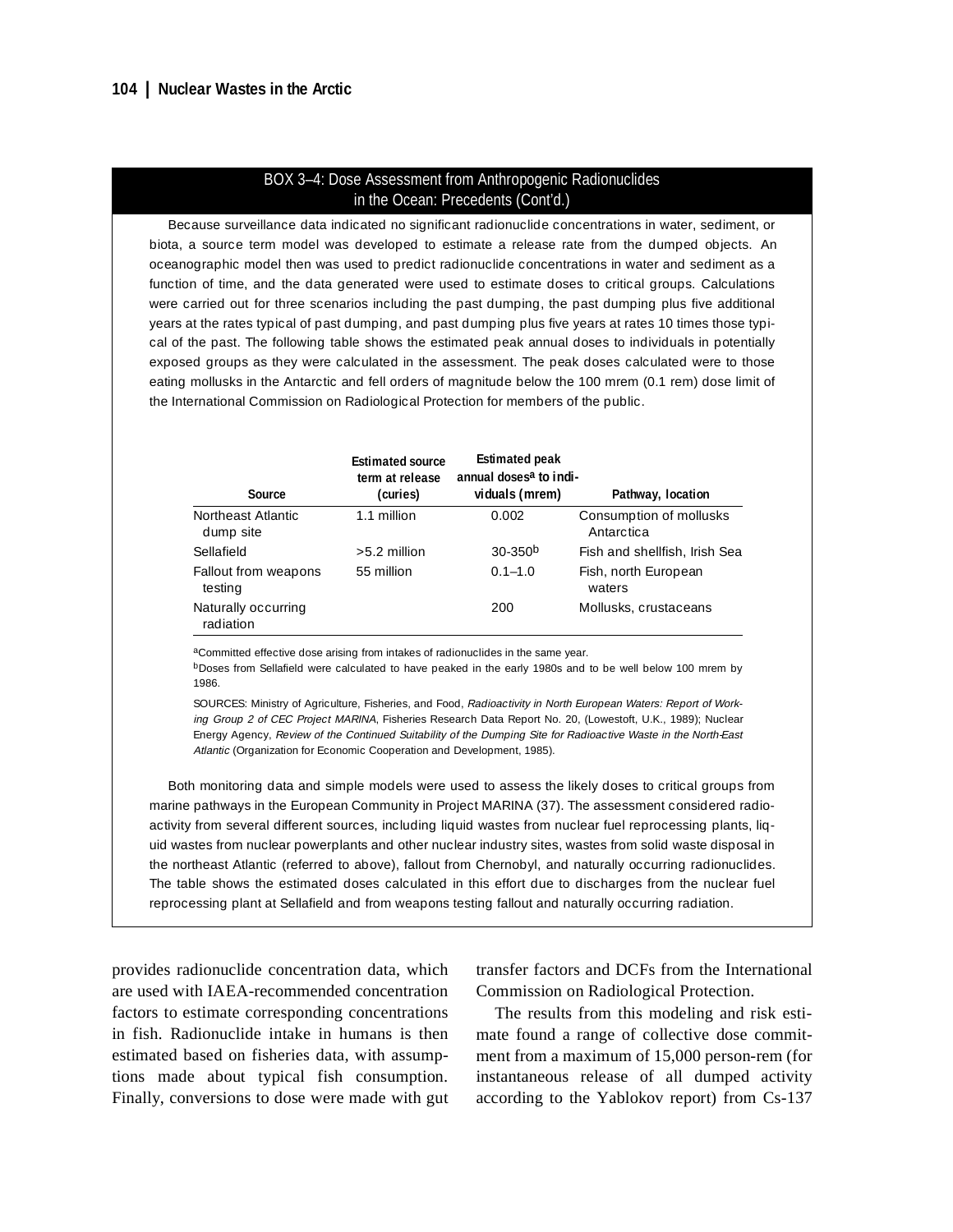down to much lower values with more realistic assumptions. Individual doses for fish eaters ranged from about 6 mrem per year to 0.1 mrem per year. As discussed in box 3-3, individuals who consume large amounts of seafoods can receive about 200 mrem a year from naturally occurring radionuclides. Similar estimates were made for the other radionuclides in the dumped wastes, with the conclusion that Co-60 and Cs-137 would dominate the contribution to total dose commitment from an instantaneous release, whereas C-14 would create most of the dose commitment after a slower release (500 years). The authors concluded that the amount of radioactivity due to wastes disposed in the Arctic seas will be low—either comparable to or less than those from natural or other man-made sources (3).

Two other dose assessments are presented in the Joint Russian-Norwegian Expert Group report from the 1993 expedition to the Kara Sea. In one assessment, doses to critical groups are calculated based on current levels of radioactive contamination in the Barents and Kara Seas. The estimates rely on dynamic models of radionuclide migration and accumulation through living organisms (31). The models take into account temperature, stable chemical analogs, and concentration factors. Average and maximum concentrations of Cs-137 and Sr-90 in the Barents and Kara Seas from 1961 to 1990 were used with experimental and calculated concentration factors and assumptions about fish consumption to arrive at estimates of dose. Based on measured seawater radionuclide concentrations during these years, dose maxima were observed that resulted from the heaviest fallout of weapons testing in the early 1960s and from a peak in nuclear waste disposal at Sellafield in the early 1980s. Results are presented in terms of annual risk of fatal cancer and do not exceed 8 x 10-7 (31).

A second estimate of potential doses by the Joint Russian-Norwegian Expert Group is based on consideration of release of the dumped wastes; it represents ongoing work to model different release scenarios, transport processes, sedimentation, uptake in various marine species, and consumption of these species by humans. The model is being developed by Riso National Laboratory, Denmark, in collaboration with the Norwegian Radiation Protection Authority and the Institute of Marine Research in Norway. The model is based on two different regional box models covering European coastal waters, the Arctic Ocean, and the North Atlantic, with input of experimental data from the Barents Sea. Differential equations describe the transfer of radionuclides between regions in the mode. Radioactive decay, transfer to and from sediments, and burial by additional sedimentation are taken into account. Because data on the source term remain limited, the current model assumes the presence of only four radionuclides (Cs-137, Co-60, Sr-90, and H-3) in equal amounts of activity at the time of discharge. Parts of the model have been tested for reliability with measured observations, but this has not yet been done for the Kara Sea with site-specific information.

Two different release scenarios have been considered with this model. One assumes instant release of all the radionuclides at the time of dumping. The second assumes release over a period of 100 years. According to preliminary estimates from this model, "the collective dose will be small for both scenarios." However, investigators acknowledge that incomplete information still severely limits the ability to estimate the potential total dose (31).

In a pilot study by the North Atlantic Treaty Organization (NATO) Committee on the Challenges of Modern Society, another estimate of the potential cancer mortality from dumped spent nuclear fuel is presented (49). Because many characteristics of the spent fuel and its containment are still unknown, the estimate necessarily incorporates several assumptions about release rates and exposure routes. If no fission products are released for years, the estimated total collective dose commitment from Cs-137 and Sr-90 combined is 300 person-rem through the food chain. The contribution of Pu-239 to collective effective dose is estimated to be about 170 person-rem, and the contribution of Am-241 estimated to be about the same. The total collective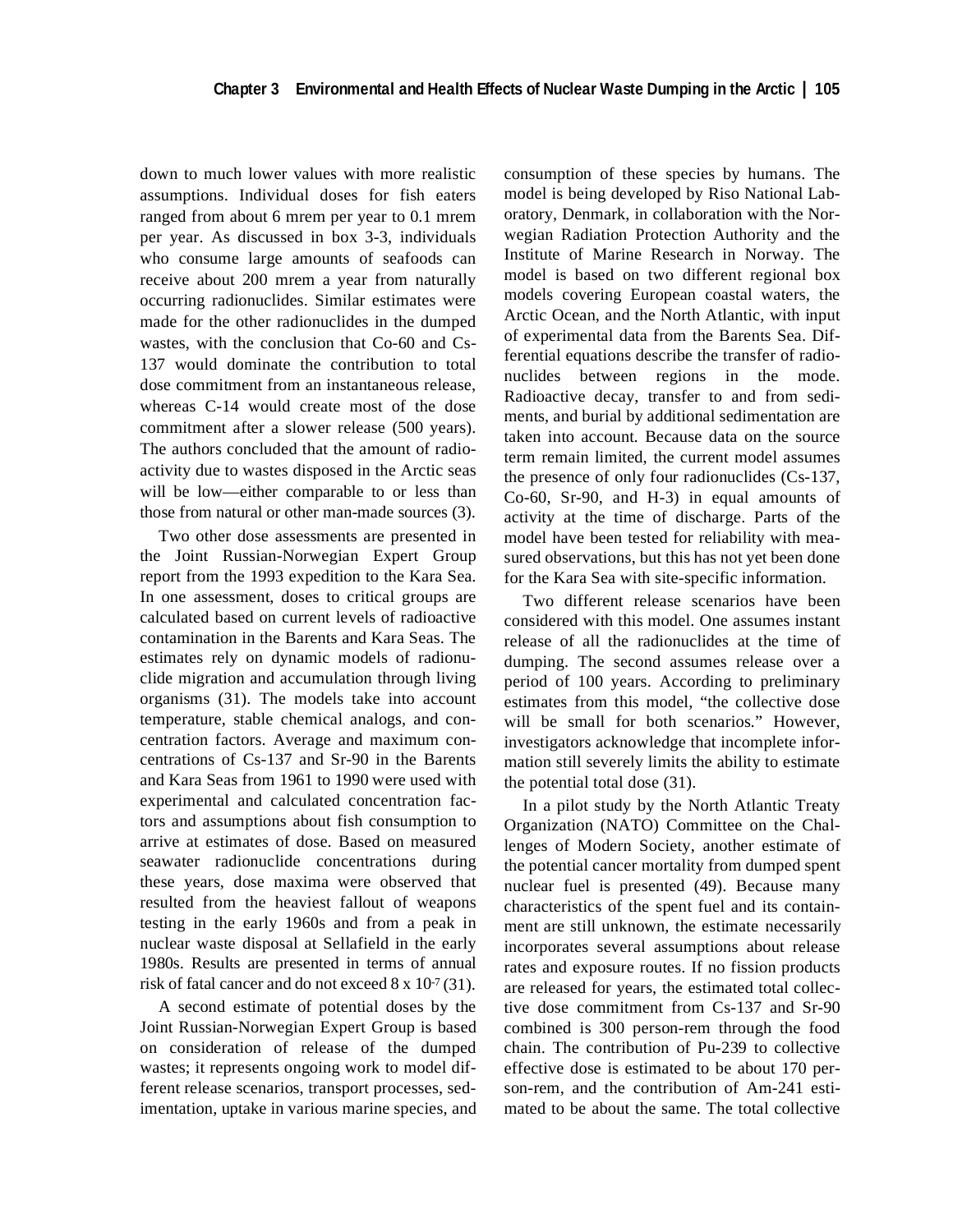effective dose commitment from the dumped spent nuclear fuel is summarized as less than 1,000 person-rem to the world population, and it is noted that this is equivalent to a few seconds of natural background radiation.

The term "risk assessment" is used rather loosely to describe a variety of analyses ranging from back-of-the-envelope calculations to exhaustive consideration of all possibilities to arrive at an estimate of the probability of an event and associated uncertainties. Back-of-theenvelope estimates provide some useful information but clearly have considerable weaknesses. In estimating the total cancer mortality or collective dose, they assume distribution of the radiation dose over the global population. This permits a form of comparison with other sources of environmental radiation, such as fallout from weapons testing or natural radiation. It does not convey, however, the range of doses that individuals may experience and the potential local impacts on small communities. Also, by smoothing over the myriad uncertainties and information gaps using rough guesses, these estimates suggest an ease and confidence in assessing risks that are misleading.

Nonetheless, in the absence of more thorough and detailed risk assessments, the rough estimates carried out thus far do provide valuable information in considering the potential scale of the radiological impact. They suggest that the global effects of the dumping that has taken place to date are unlikely to be catastrophic, on the scale of a Chernobyl, and may not be detectable against the effects from other radiation, both natural and man-made. It is clear, however, that more information is necessary to better understand the range of risks to individuals and to local communities.

## **ECOLOGICAL EFFECTS OF RADIATION IN THE ARCTIC AND NORTH PACIFIC REGIONS**

Particularly in an environment such as the Arctic, where Native people continuing traditional lifestyles rely heavily on the local ecosystems for food and other aspects of survival, it is artificial to evaluate the risks to human health independent of the impacts on the surrounding ecology. In these settings, humans and other populations (sea mammals, caribou, fish, etc.) are interconnected, with humans dependent on the other populations that make up their environment. For this reason, it is of particular interest to understand what impacts from environmental radioactive contamination may result to other populations in the ecosystem.

Earlier sections indicated that radionuclides can be transported and even concentrated through the food chain to lead to human exposure. Beyond this, however, how are the populations that make up the food chain and ecosystem affected by radiation exposure? As with the study of radioactivity's effects on humans, the study of radioactive impacts on plants and animals began to be of concern after the first nuclear detonations occurred in the 1940s. After many early studies focusing only on acute effects, emphasis had shifted by the late 1950s to more ecologically relevant research—longer-term experiments with much lower dose rates and more attention to responses other than mortality (26). Considerable activity continued in this field in the United States until the 1970s when many such programs were scaled back.

Repeatedly, as standards were developed to protect human beings from the hazardous effects of exposure to radiation, it was assumed that these safety levels would also prove protective to other species, if not individual members of those species (27). The most recent ICRP statement on the subject follows:

The Commission believes that the standard of environmental control needed to protect man to the degree currently thought desirable will ensure that other species are not put at risk. Occasionally, individual members of nonhuman species might be harmed, but not to the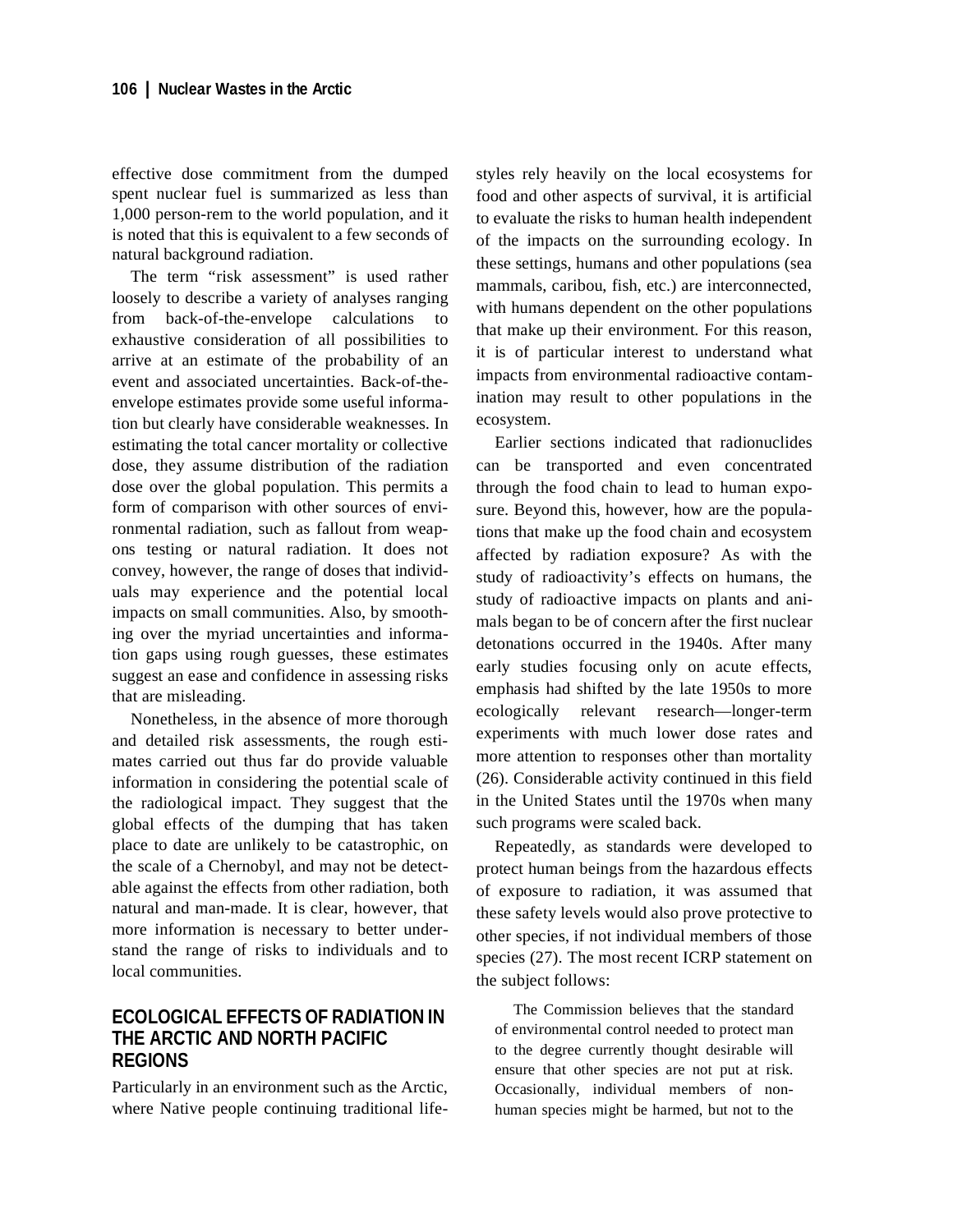extent of endangering whole species or creating imbalance between species.11

A recent IAEA publication examined this assumption, reviewing the relevant literature for aquatic and terrestrial biota (26). Several effects of radiation on plants and animals were evident from the literature. For example, reproduction (including the processes from gametogenesis through embryonic development) is likely to be the most limiting end point in terms of population maintenance for both terrestrial and aquatic organisms. Also the total accumulated dose at which a given response was observed increased as the dose rate declined. Furthermore, sensitivity to the effects of radiation varies among species. In the case of aquatic organisms, radiosensitivity increases with increasing complexity. The publication concluded:

There is no convincing evidence from the scientific literature that chronic radiation dose rates below 1 mGy [milligray] per day [0.1 rad/ day] will harm animal or plant populations. It is highly probable that limitation of the exposure of the most exposed humans (the critical human group), living on and receiving full sustenance from the local area, to 1 millisievert per year [100 mrem/year] will lead to dose rates to plants and animals in the same area of less than 1 mGy/d[ay]. Therefore, specific radiation protection standards for non-human biota are not needed.12

The document concludes, therefore, that plant and animal populations appear to be no more sensitive than humans to the effects of radiation in the environment. The literature from which this is drawn, however, is severely lacking in studies carried out in the extreme environment of the Arctic.

Because of the special conditions in the Arctic, relationships or radionuclide behavior based on observations in nonpolar regions cannot necessarily be expected to hold. For example, radioactive fallout deposited on land is cleansed much more slowly in Arctic than in more temperate regions. The reason for this difference lies in the relatively ineffective natural dissipative processes in the Arctic compared with other regions. Short growing seasons and limited supplies of heat, nutrients, and moisture lead to slower biological turnover rates that aid in the dispersal of radionuclides (63). Similarly, concentration factors in organisms might be different in food webs unique to the Arctic environment.

Some studies have examined the effects of low temperature and salinity on radiation responses in several aquatic animals. Changes in salinity tend to increase metabolic demands and thus make the animals more sensitive to radiation. Salinity itself, however, can be protective since nonradioactive chemical analogs of radionuclides that might otherwise be taken up and stored in tissues can dilute the radionuclide concentration (65). Low temperatures lengthen cell cycle times and slow the development of lethal biochemical lesions, but they may also slow repair processes (25). Whether these factors combine to make Arctic fauna more or less sensitive to radiation effects is not clear. In particular, improved information about the doses to reproductive tissues in critical species is needed, along with an understanding of the distribution of radionuclides in these tissues (25).

Effects on fertility in aquatic organisms are first observed in sensitive organisms at dose rates between 0.2 and 5 milligrays (mGy) per hour (0.2 and 0.5 rad per hour), comparable to the range observed in some mammals and indicating that aquatic organisms are not necessarily more radiation resistant than mammals (25). Data still more useful for assessing the impacts of radiation on populations would be studies on the "intrinsic rate of natural increase," or *r*, which takes into account both the death and the birth rates. Such data are almost nonexistent. In the

<sup>11</sup> International Commission on Radiological Protection (ICRP), *1990 Recommendations of the International Commission on Radiological Protection*, ICRP Publication No. 60 (New York, NY: Pergamon Press, 1991).

<sup>12</sup> International Atomic Energy Agency (IAEA), *Effects of Ionizing Radiation on Plants and Animals at Levels Implied by Current Radiation Protection Standards*, Technical Reports Series No. 332 (Vienna: IAEA, 1992).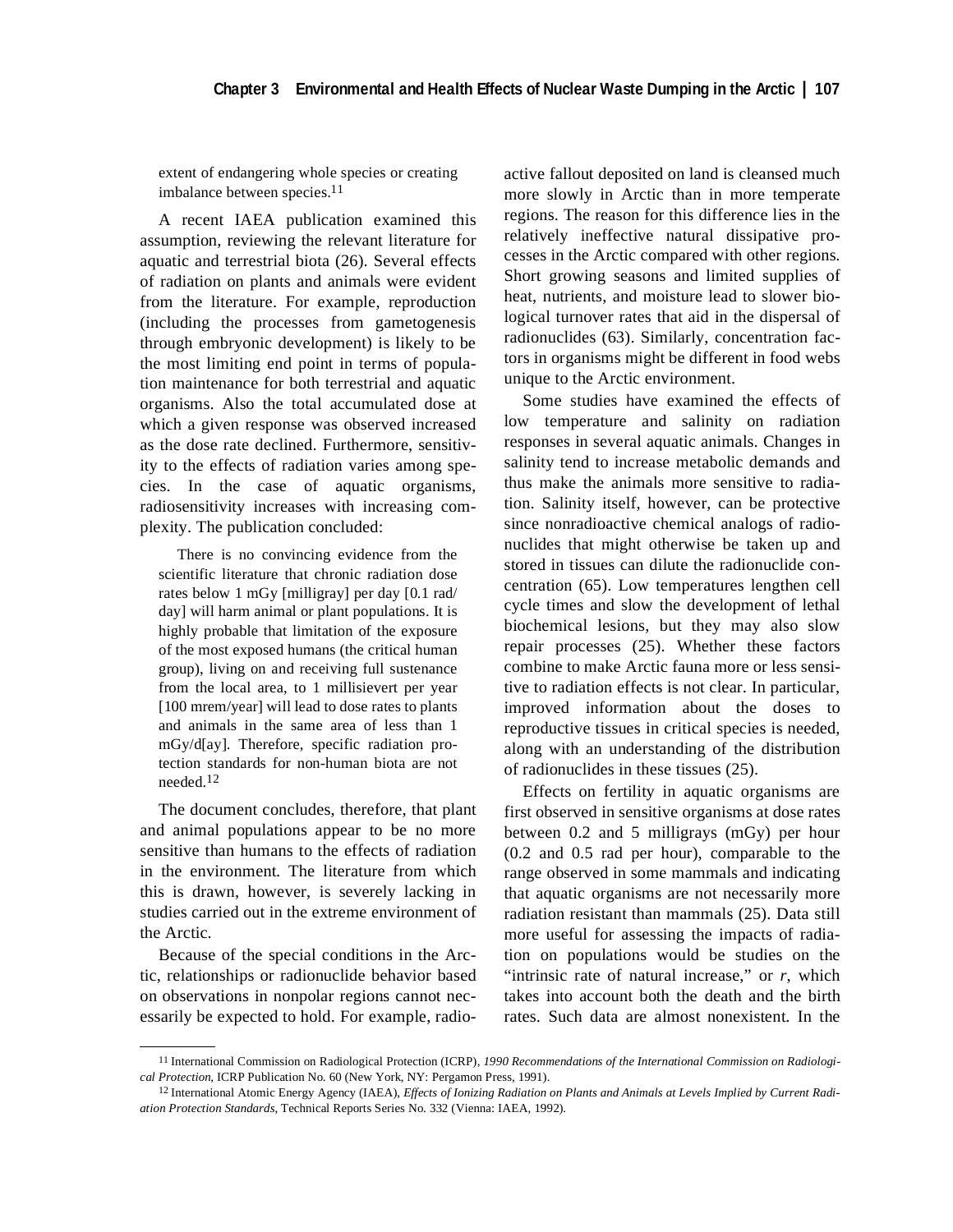freshwater crustacean *Daphnia pulex*, however, *r* was reduced to zero at about 70 rad per hour.

The Arctic and sub-Arctic ecosystems are inherently more dynamic and unstable than more temperate regions. Interdependent populations of many animals fluctuate with different periodicities, leading to intermittent peaks and crises (33). Since many unknowns remain about the populations most vulnerable to the effects of radiation in the Arctic environment, it is not evident how the effects of environmental radiation would manifest themselves against this background. At this point, no "sentinel organisms" have been identified that can serve as early warnings of radiation threats to the Arctic ecology.

The only published information on actual evaluations of the effects of nuclear waste disposal in the deep sea on marine organisms has been reports on the Northeast Atlantic dump site used by the Nuclear Energy Agency of the Organization for Economic Cooperation and Development (OECD). For more than 40 years, lowlevel radioactive waste from nuclear powerplant operations, fuel fabrication and reprocessing, industrial and medical use, and dismantling and decontamination of nuclear plant equipment have been dumped at deep-sea sites in the Northeast Atlantic. Periodically, the Nuclear Energy Agency reviews the continued suitability of the site, assessing the likely radiological impact of the dumping on both humans and the environment (50). Modeling is used to estimate the dispersion of radionuclides and the dose rates to organisms from past dumping practices as well as from potential future dumping at the site. According to the modeling, which is carried out with conservative assumptions, the dose rates received by fish, mollusks, and crustaceans from both past and projected dumping would not result in discernible environmental damage. Peak doses from the dumping of low-level waste, except for benthic mollusks at the site, were within the range of doses received through natural background radiation in the deep sea (25).

## **CONCLUSIONS**

The nuclear wastes dumped in the Arctic and Far East raise questions about impacts on human health and the environment, both currently and in the future. Current risks appear to be very low since there is no indication of significant leakage or migration of radionuclides from the dump sites. More thorough investigation of the sites is necessary to confirm this.

There is not yet a clear answer to questions of what the future health and ecological impacts of nuclear wastes dumped in the Arctic and North Pacific will be. Estimates and approximations of future impacts based on the information available do not suggest a noticeable effect on human health or on plant and animal populations. However, many unknowns remain, from the status of the dumped wastes, to the likely movement of the radionuclides through the environment, to the dietary intakes of those most likely to be exposed.

Decisions about public health must often be made in the absence of complete information, however. In this case, concerns for public health suggest several important needs. One is the need to prevent further such releases of nuclear wastes into the environment, in accord with the London Convention. Despite the uncertainties in and controversy about the effects of low-dose exposure to radiation, there is general agreement among relevant international commissions and national regulatory bodies that radiation exposures should be "as low as reasonably achievable (ALARA), economic and social factors being taken into account."13 This concept of ALARA stems from scientific consensus that it is unlikely that the presence or absence of a true threshold for cancer in human populations from radiation exposure can be proved. In the absence of a threshold the principles of prevention dictate minimizing exposure to the extent possible by weighing the other factors involved. As discussed in chapter 2, once radionuclides have been released into the

<sup>13</sup> International Commission on Radiological Protection (ICRP), *1990 Recommendations of the International Commission on Radiological Protection*, ICRP Publication No. 60 (New York, NY: Pergamon Press, 1991).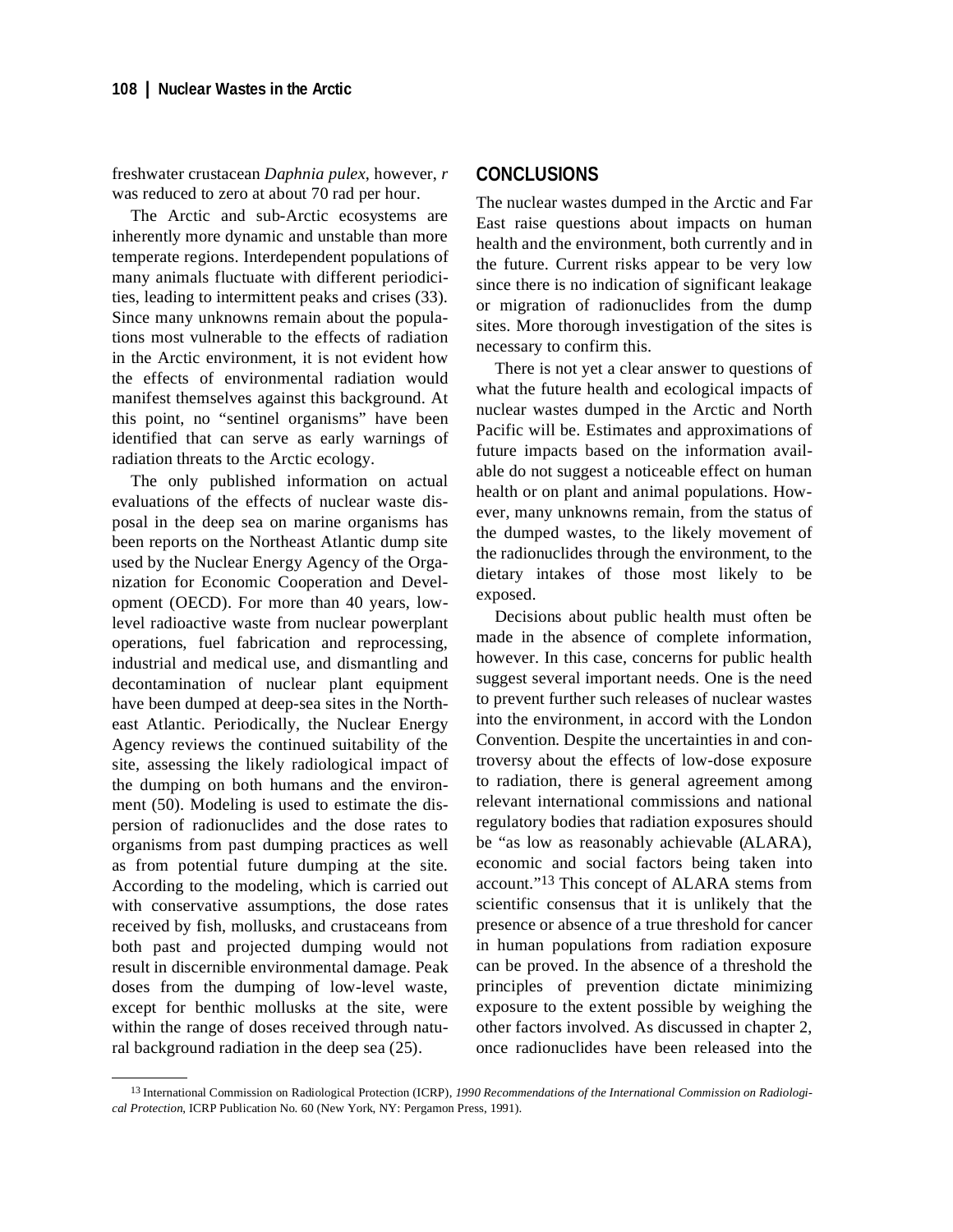environment it is very difficult to completely anticipate or characterize their movement through environmental pathways and eventual human exposure to them. Preventing their release to the extent possible is an obvious way of minimizing human exposure and, thus, human health risk.

The second need is to fill some remaining information gaps to determine whether the estimates of negligible effect are well grounded. These include inspecting each of the dumped nuclear reactors containing spent fuel to ascertain its condition, any local contamination that may have occurred, and the anticipated release rates of radionuclides. Other dumped wastes should also be located, and their contents determined to the extent possible. Where it is learned that releases may have occurred, strategic monitoring of critical pathways and the food chain should take place to ensure protection of populations.

As more information is gathered and as monitoring systems are considered, it is critical that the public be involved in the process. Genuine efforts are needed to ensure that potentially affected communities participate in decisionmaking, provide input, and have access to the collected information. Protecting public health in circumstances of limited or inadequate information involves:

- *1. Understanding the concerns of critical populations:* What potential sources of exposure are of most concern to the people? What is their understanding of the hazard and its source? What information can they provide about foods and habits that can help improve the understanding of potential exposures?
- *2. Communicating the state of knowledge to critical populations*: What is known and what gaps in understanding remain? How can these be made known to people without scientific training who distrust many sources of information?
- *3. Setting up a system of monitoring that the population accepts and understands:* Does the system address the concerns of the commu-

nity, and is access to the collected information provided?

*4. Using public input to design a warning system*: What is the best way to advise people of information from the monitoring system? At what point and in what manner should people be cautioned about potential exposures?

As research and efforts to assess risk continue, they must be carried out with complete openness about both current knowledge and knowledge gaps, and with sincere efforts to involve the public in future decisionmaking.

## **REFERENCES**

- 1. Aberg, B., and Hungate, F.P., Radioecological Concentration Processes: Proceedings of an International Symposium held in Stockholm 25-29 April, 1966 (Pergamon Press, 1967).
- 2. Alaska State Emergency Response Commission, Emergency Response Committee, Radiological Threats and Release Response Preparedness in the State of Alaska. (Juneau, AK: Department of Environmental Conservation, 1993)
- 3. Baxter, M.S. et al., "Non-Local Radiological Consequences of Nuclear Waste Dumping in the Arctic Seas: A Preliminary Assessment," Proceedings of the Radioactivity and Environmental Security in the Oceans: New Research and Policy Priorities in the Arctic and North Atlantic, (Woods Hole, MA: Woods Hole Oceanographic Institution, June 1993).
- 4. Becker, P., "Characterization of the Arctic Environment," Proceedings of Workshop on Arctic Contamination, Arctic Research of the United States, 8: 66-76, 1993.
- 5. Benedict, M., Pigford, T., and Levi, H., Nuclear Chemical Engineering, 2nd. ed (New York: McGraw-Hill, 1981).
- 6. Carboneau, M.L., Adams, J.P., and Garcia, R.S., National Low-Level Waste Management Program Radionuclide Report Series, Volume 7: Strontium-90 (Idaho Falls, ID: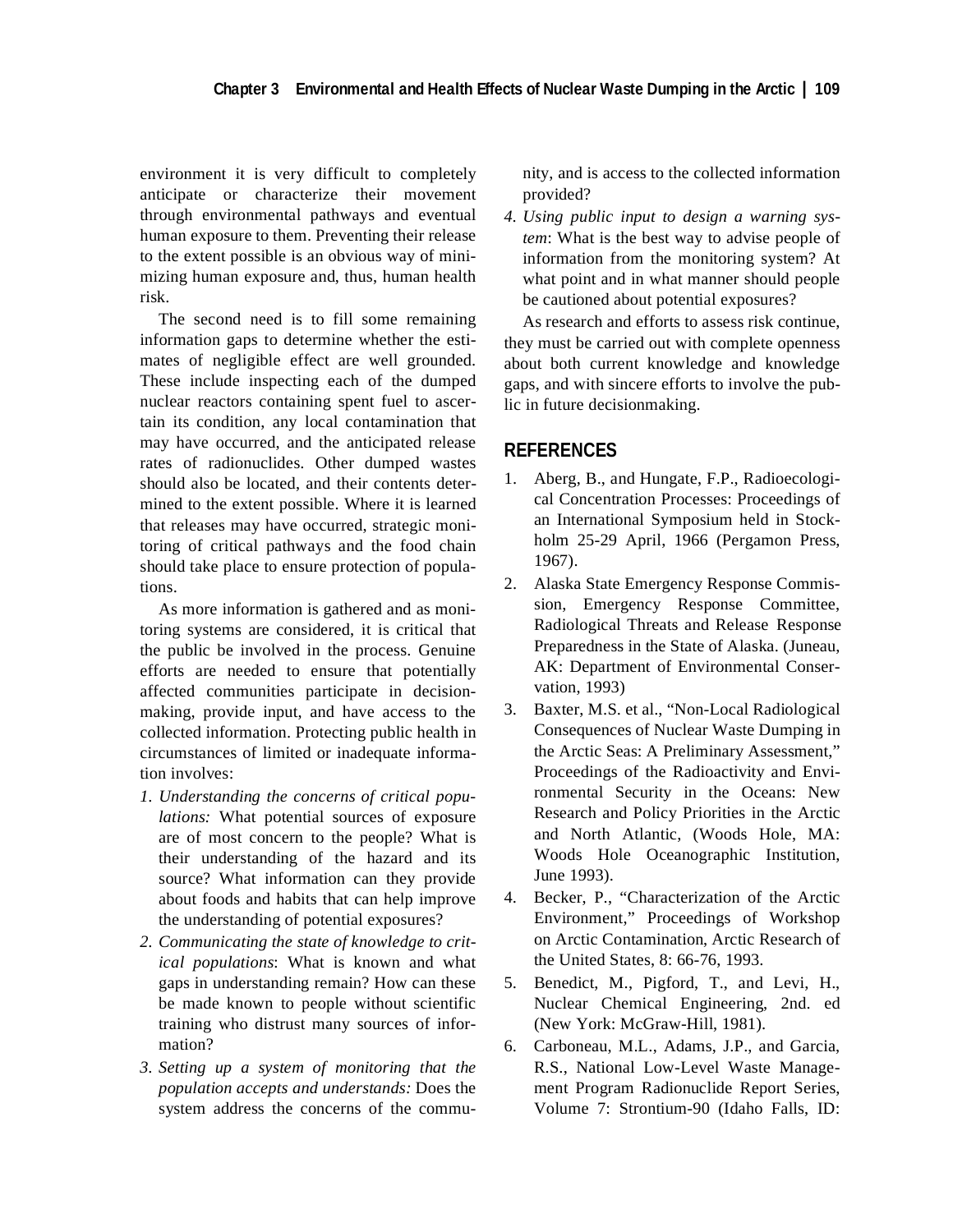Idaho National Engineering Laboratory, June 1994).

- 7. Clark, R.B., Marine Pollution (Oxford, England: Clarendon Press, 1989).
- 8. Eisenbud, M., Environmental Radioactivity, 3rd Ed. (Orlando, FL: Academic Press, Inc., 1987).
- 9. Faw, R.E., and Shultis, J.K., Radiological Assessment: Sources and Exposures, (Englewood Cliffs, NJ: Prentice-Hall, 1993).
- 10. Foyn, L., and Nikitin, A., The Joint Norwegian/Russian Expedition to the Dump Site for Radioactive Waste in the Abrosimov Fjord and the Stepovogo Fjord. August-September 1994: Report from the Expedition on Board R/V Viktor Buinitskiy, with Some Preliminary Results. (Osteras, Norway: Norwegian Radiation Protection Authority, 1995)
- 11. Garb, P., "Sociocultural Responses to Radiation Contamination in Russia and Some Comparisons with the United States," paper presented at the American Anthropological Association Annual Meeting, Atlanta, GA, November 30-December 4, 1994.
- 12. Garb, P., Global Peace and Conflict Studies, University of California, Irvine, personal communication, July 26, 1995.
- 13. Government Commission on Matters Related to Radioactive Waste Disposal at Sea, Created by Decree No. 613 of the Russian Federation President, October 24, 1992, Facts and Problems Related to Radioactive Waste Disposal in Seas Adjacent to the Territory of the Russian Federation (Moscow: 1993); translated by Paul Gallager and Elena Bloomstein, (Albuquerque, NM: Small World Publishers, 1993).
- 14. Hameedi, M.J., "Comprehensive Environmental Contaminant Monitoring at Pt. Barrow, Alaska," unpublished proposal, May 1994.
- 15. Hameedi, M.J., Chief, Bioeffects Assessment Branch, National Oceanic and Atmospheric Administration, Silver Spring, MD, personal communication, Mar. 22, 1995.
- 16. Hameedi, M.J., Chief, Bioeffects Assessment Branch, National Oceanic and Atmospheric Administration, Silver Spring, MD, personal communication, July 19, 1995.
- 17. Hameedi, M.J., Chief, Bioeffects Assessment Branch, National Oceanic and Atmospheric Administration, Silver Spring, MD, personal communication, August 15, 1995.
- 18. Hameedi, M.J., and Robertson, A., "Occurrence of Radionuclides in Arctic Environment and Biota," Department of Defense, Arctic Nuclear Waste Assessment Program, FY's 1993–94, ONR 322-95-5, January 1995.
- 19. Hanson, W.C., "Cs Concentrations in Northern Alaskan Eskimos, 1962-79; Effects of Ecological, Cultural, and Political Factors," Health Physics 42:433-447, 1982.
- 20. Health Canada, Review of Human Exposure to Environmental Radiation in the Canadian Arctic, prepared by Beak Consultants Limited, Contract No. H4078-4-C786/01-SS (Brampton, Ontario; July 1995).
- 21. Hild, Carl, Rural Alaska Community Action Program, Anchorage, AK, personal communication, Aug. 10, 1995.
- 22. Hong, G.H., et al., "137Cs, 239,240Pu, and 90Sr in the Western Marginal Seas of the Pacific Ocean," Arctic Nuclear Waste Assessment Program Workshop Proceedings (Woods Hole, MA: Woods Hole Oceanographic Institution, May 1995).
- 23. Huntington, Henry, Inuit Circumpolar Conference, personal communication, Anchorage, AK, Mar. 23, 1995.
- 24. International Arctic Seas Assessment Project (IASAP), Progress Report No. 2 (Vienna: IASAP, August 1994).
- 25. International Atomic Energy Agency (IAEA), Assessing the Impact of Deep Sea Disposal of Low Level Radioactive Waste on Living Marine Resources, Technical Reports Series No. 288 (Vienna: IAEA, 1988).
- 26. International Atomic Energy Agency (IAEA), Effects of Ionizing Radiation on Plants and Animals at Levels Implied by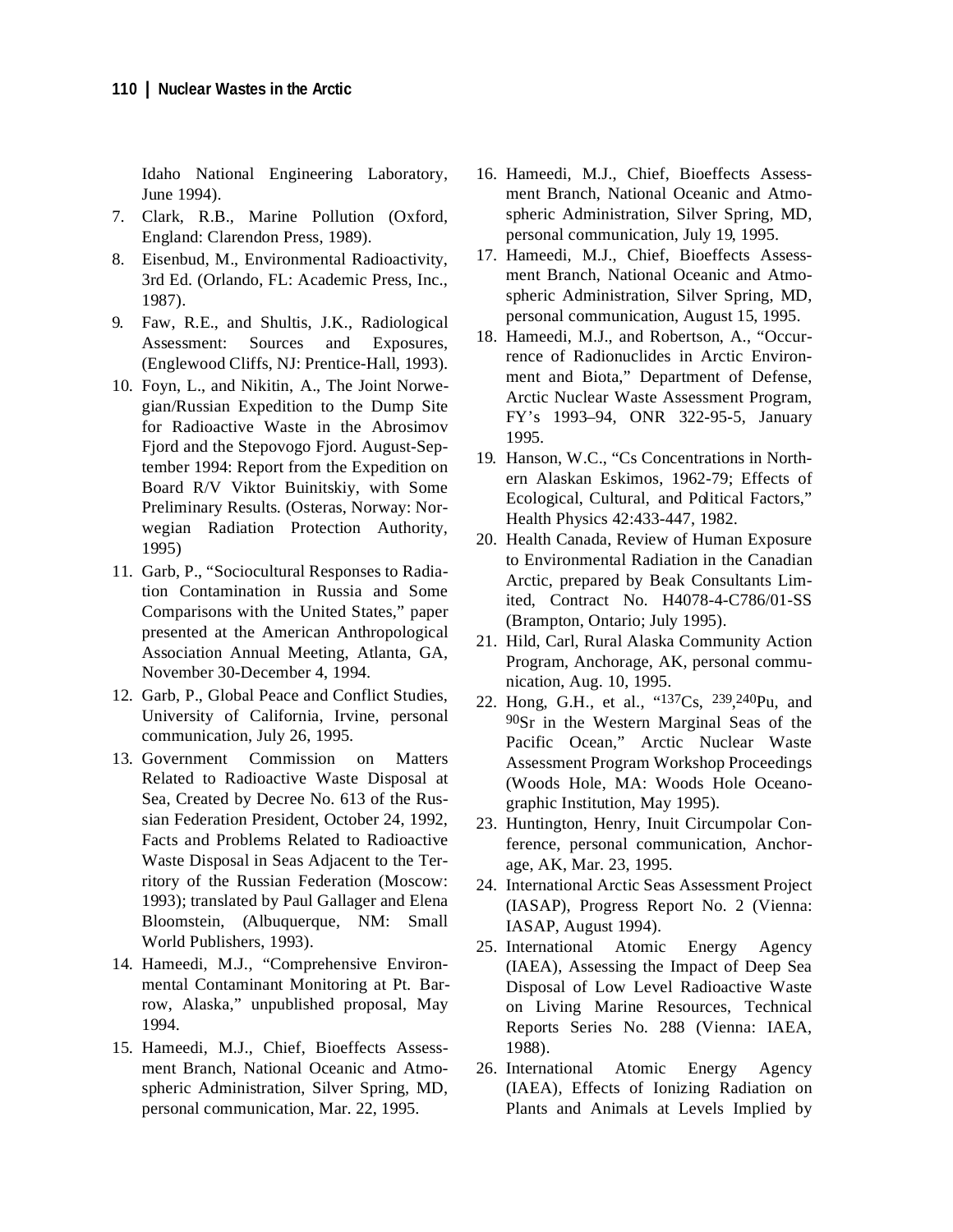Current Radiation Protection Standards, Technical Reports Series No. 332 (Vienna: IAEA, 1992).

- 27. International Commission on Radiological Protection (ICRP), 1977 Recommendations of the International Commission on Radiological Protection, ICRP Publication No. 26 (New York: Pergamon Press, 1977).
- 28. International Commission on Radiological Protection (ICRP), 1990 Recommendations of the International Commission on Radiological Protection, ICRP Publication No. 60 (New York: Pergamon Press, 1991).
- 29. International Work Group for Indigenous Affairs (IWGIA), Indigenous Peoples of the Soviet North, Document #67 (Copenhagen: IWGIA July 1990).
- 30. Joint Russian-Norwegian Expert Group for Investigation of Radioactive Contamination in the Northern Seas, A Survey of Artificial Radionuclides in the Kara Sea. Results from the Russian-Norwegian 1992 Expedition to the Barents and Kara Seas (Osteras, Norway: Norwegian Radiation Protection Authority, 1993).
- 31. Joint Russian-Norwegian Expert Group for Investigation of Radioactive Contamination in the Northern Areas, Radioactive Contamination at Dumping Sites for Nuclear Waste in the Kara Sea: Results from the Russian– Norwegian 1993 Expedition to the Kara Sea (Osteras, Norway: Norwegian Radiation Protection Authority, 1994).
- 32. Klaassen, C.D., et al. (eds.), Casarett and Doull's Toxicology: The Basic Science of Poisons, 3rd ed. (New York: Macmillan Publishing Company, 1986).
- 33. Krupnik, Igor, Arctic Adaptations: Native Whalers and Reindeer Herders of Northern Eurasia (Hanover and London: University Press of New England, 1993).
- 34. Krupnik, Igor, Smithsonian Institution, Washington, DC, personal communication, Mar. 21, 1995.
- 35. Lushbaugh, C.C., "The Impact of Estimates of Human Radiation Tolerance Upon Radiation Emergency Management," The Control

of Exposure of the Public to Ionizing Radiation in the Event of Accident or Attack (Bethesda, MD: National Council on Radiation Protection and Measurements, 1982).

- 36. Lynn, N., et al., "Radionuclide Release from Submarine Reactors Dumped in the Kara Sea," Arctic Nuclear Waste Assessment Program Workshop Proceedings (Woods Hole, MA: Woods Hole Oceanographic Institution, May 1995).
- 37. Ministry of Agriculture, Fisheries, and Food. Radioactivity in North European Waters: Report of Working Group 2 of CEC Project MARINA. Fisheries Research Data Report No. 20. (Lowestoft, United Kingdom: 1989).
- 38. Mount, M.E., "Foreign Trip Report," Consultants Meeting of the Source Term Working Group, International Arctic Seas Assessment Project, International Atomic Energy Agency, Vienna, Austria, Jan. 7-17, 1994.
- 39. Mount, M.E., "Foreign Trip Report," Third Consultants Meeting of the Source Term Working Group, International Arctic Seas Assessment Project," International Atomic Energy Agency, Royal Naval College, Greenwich, UK, Mar. 17-27, 1995.
- 40. Mount, M.E., Development of Source Term and Release Rate Models for the Former Soviet Union Naval Reactors Dumped in the Kara Sea: A Historical Perspective, Japan-Russia-United States Study Group on Dumped Nuclear Waste in the Sea of Japan, Sea of Okhotsk, and North Pacific Ocean (Biloxi, MS: 1995).
- 41. Mount, M., Lawrence Livermore National Laboratory, Germantown, MD, personal communication, June 14, 1995.
- 42. Mount, M., Lawrence Livermore National Laboratory, Germantown, MD, personal communication, Mar. 31, 1995.
- 43. Mount, M.E.et al., "Estimated Inventory of Radionuclides in Former Soviet Union Naval Reactors Dumped in the Kara Sea and their Associated Health Risk," Proceedings of Radioactivity and Environmental Security in the Oceans: New Research and Policy Pri-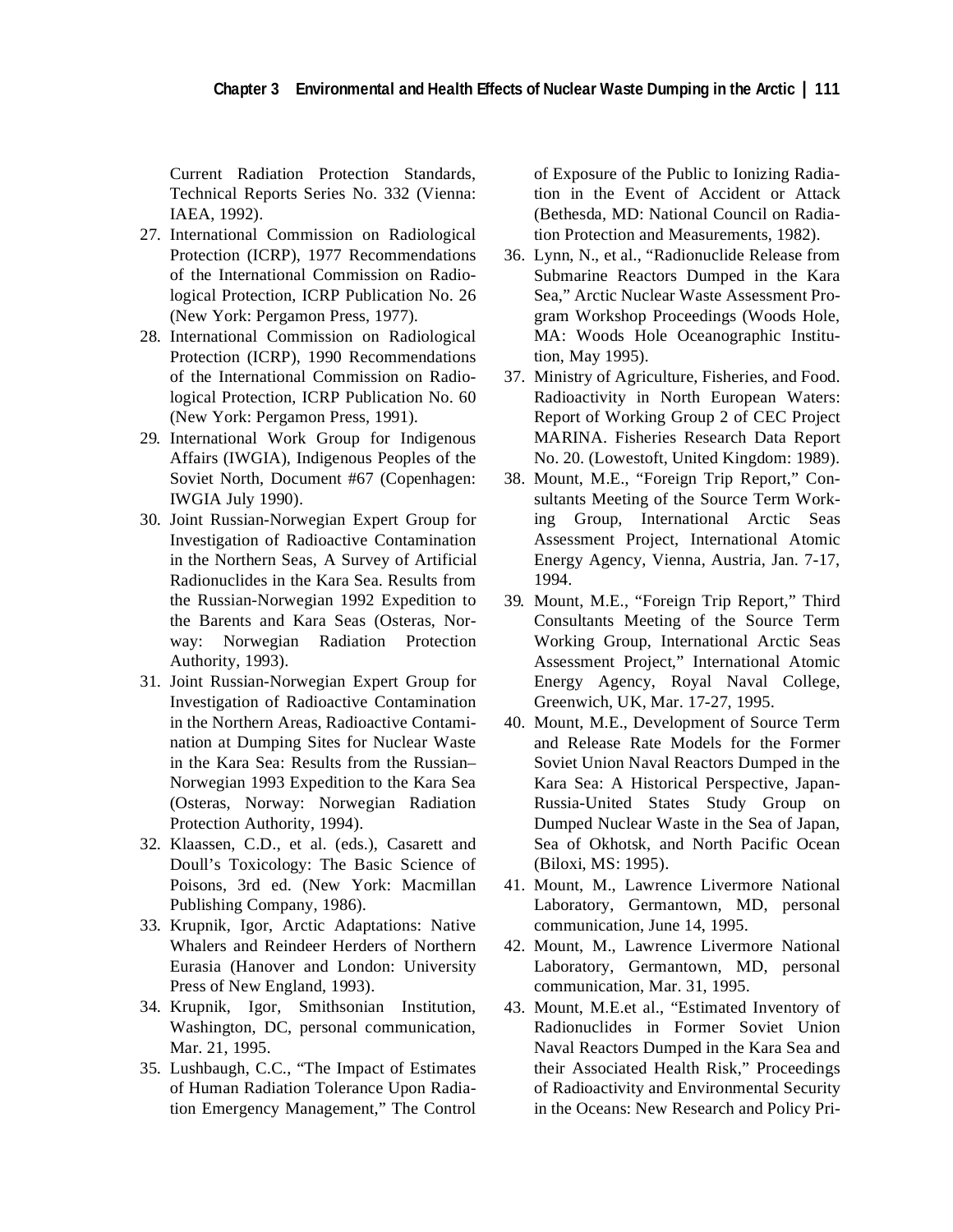orities in the Arctic and North Atlantic (Woods Hole, MA: Woods Hole Oceanographic Institution, June 1993).

- 44. National Council on Radiation Protection and Measurements, Ionizing Radiation Exposure of the Population of the United States, NCRP Report No. 93 (Bethesda, MD: 1987).
- 45. National Research Council, Committee on the Biological Effects of Ionizing Radiations (BEIRV), Health Effects of Exposure to Low Levels of Ionizing Radiation (Washington, DC: National Academy Press, 1990).
- 46. Nobmann, E.D. et al., "The Diet of Alaska Native Adults: 1987-1988," American Journal of Clinical Nutrition 55:1024-1032, 1992.
- 47. Nobmann, E. Chief, Area Nutrition Services, Alaska Area Native Health Service, Anchorage, AK, personal communication, Oct. 26, 1994.
- 48. Nobmann, E., Chief, Area Nutrition Services, Alaska Area Native Health Service, Anchorage, AK, personal communication, Mar. 24, 1995.
- 49. North Atlantic Treaty Organization (NATO), Committee on the Challenges of Modern Society, Cross-Border Environmental Problems Emanating from Defense-Related Installations and Activities, Final Report, Volume I: Radioactive Contamination, Phase I: 1993-1995 (Kjeller, Norway: 1995).
- 50. Nuclear Energy Agency, Review of the Continued Suitability of the Dumping Site for Radioactive Waste in the North-East Atlantic, (Paris: Organization for Economic Cooperation and Development, 1985).
- 51. Nuclear Regulatory Commission, "Standards for Protection Against Radiation," Code of Federal Regulations, Title 10, Part 20, 1995.
- 52. O'Hara, T.M., Research Biologist, Department of Wildlife Management, North Slope Borough, Barrow, AK, personal communication, Mar. 21, 1995.
- 53. Osherenko, G., Institute for Arctic Studies, Dartmouth College, Hanover, NH, personal communication, Mar. 27, 1995.
- 54. Pentreath, R.J. "Radionuclides in the Aquatic Environment," Radionuclides in the Food Chain, M.W. Carter (ed.) (New York: Springer-Verlag, 1988).
- 55. Peterson, H.T., "Terrestrial and Aquatic Food Chain Pathways," Radiological Assessment: A Textbook on Environmental Dose Analysis, J. Till and H.R. Meyer (eds.), NUREG/CR3332, ORNL-5968 (Oak Ridge, TN: Oak Ridge National Laboratory, 1983).
- 56. Pochin, E.E., "Links in the Transmission of Radionuclides Through Food Chains," Radionuclides in the Food Chain, M.W. Carter (ed.) (New York: Springer-Verlag, 1988).
- 57. Postin, T., and Klopfer, D., "Concentration Factors Used in the Assessment of Radiation Dose to Consumers of Fish: A Review of 27 Radionuclides," Health Physics 55:751-766, 1988.
- 58. Preller, R.H., and Cheng, A. "Modeling the Dispersion of Radioactive Contaminants in the Arctic Using a Coupled Ice-Ocean Model," Arctic Nuclear Waste Assessment Program Workshop Proceedings (Woods Hole, MA: Woods Hole Oceanographic Institution, May 1995).
- 59. Shaw, Glenn E., Professor of Physics, Geophysical Institute, University of Alaska, Fairbanks, Alaska, "Transport of Radioactive Material to Alaska," Radioactive and Other Environmental Threats to the United States and the Arctic Resulting from Past Soviet Activities, hearing before the Select Committee on Intelligence, United States Senate, Aug. 15, 1992, S. Hrg. 102-1095 (Washington, D.C.: U.S. Government Printing Office, 1992).
- 60. Sinclair, W.K., "Radionuclides in the Food Chain," Radionuclides in the Food Chain, M.W. Carter (ed.) (New York: Springer-Verlag, 1988).
- 61. Sivintsev, Y., Study of Nuclide Composition and Characteristics of Fuel in Dumped Submarine Reactors and Atomic Icebreaker